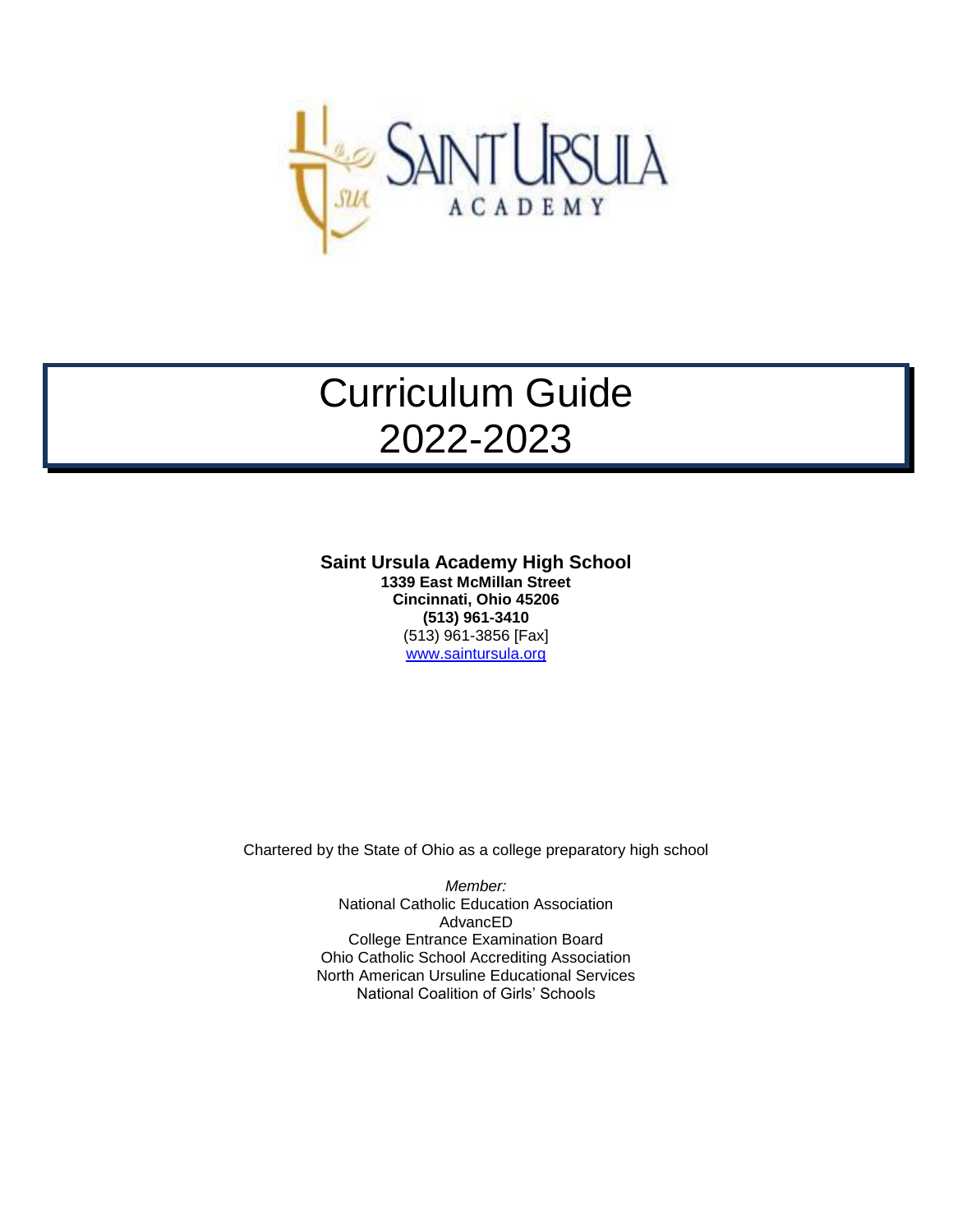# **CONTENTS**

<span id="page-1-0"></span>

| <b>Academic Policies</b>                 |    |  |
|------------------------------------------|----|--|
| <b>Course Offerings</b>                  |    |  |
| <b>Course Descriptions by Department</b> |    |  |
| <b>Art &amp; Design</b><br>$\bullet$     | 6  |  |
| <b>English</b><br>$\bullet$              | 9  |  |
| <b>Health &amp; Physical Education</b>   | 11 |  |
| <b>Mathematics</b><br>$\bullet$          | 12 |  |
| <b>Music</b>                             | 15 |  |
| Religion                                 | 18 |  |
| <b>Science</b>                           | 20 |  |
| <b>Social Studies</b>                    | 24 |  |
| <b>Technology and Other</b>              | 26 |  |
| <b>Theatre</b>                           | 27 |  |
| <b>World Languages</b>                   | 29 |  |
| <b>Educational Services Program</b>      | 32 |  |
| <b>Sample Schedules</b>                  | 34 |  |
| <b>Schedule Grid</b>                     | 38 |  |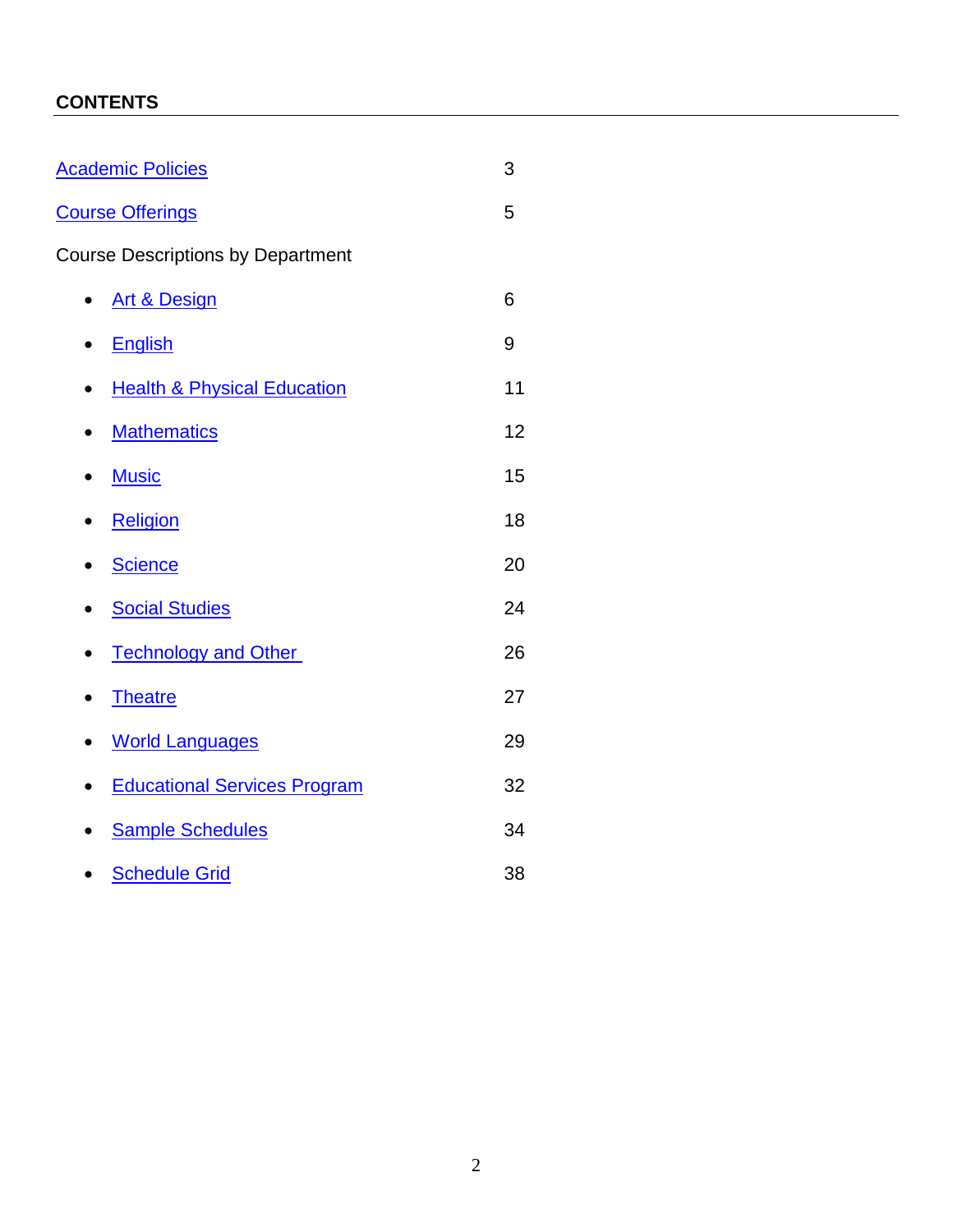# **ACADEMIC POLICIES**

Saint Ursula Academy is a college-preparatory school that offers an intensive four-year program in the fields of religion, English, social studies, mathematics, science, French, Spanish, Latin, as well as art, design, music, and theatre. All courses are college-preparatory, some subjects offer an honors level, and there are many Advanced Placement courses. The Assistant Principal for Academics and guidance counselors plan the program of each freshman by considering her elementary school achievement and her performance on the entrance examination. Each year the individual student's program is reviewed, evaluated, and directed according to her abilities and interests. A student is encouraged to select a program that includes subjects taught at different levels of difficulty. Certain upper-level courses, however, demand that the student has attained a particular average in the lower-level courses of the same field, or approval of the department.

# **GRADUATION REQUIREMENTS**

Students prepare for a baccalaureate program in order to receive a college-preparatory diploma upon completion of a minimum of 24.00 units of credit including the following:

| Religion                         |   |
|----------------------------------|---|
| English                          |   |
| <b>Mathematics</b>               | 4 |
| Science (3 units)                | 3 |
| Foreign Language                 | 3 |
| <b>Social Studies</b>            | 3 |
| <b>Health/Physical Education</b> | 1 |
| <b>Fine Arts</b>                 | 1 |
| <b>Elective Courses</b>          | 1 |

Additional units of credit may be taken in English, mathematics, technology, science, world languages, the fine arts, social studies, and other electives. Required mathematics courses are Algebra 1, Algebra 2, and Geometry. Required science courses are Biology, Chemistry, and one other laboratory science. A student must take three years of the same foreign language. Required social studies courses are World History, U.S. History, American Government, and Economics. Religion is required each year. One 1-term Health course and two 1-term PE courses are required.

# **ADVANCED PLACEMENT (AP) COURSES**

Students must be recommended by the appropriate teacher/department to enroll in an Advanced Placement course. Students who elect to take AP courses in junior and/or senior year will be billed an additional amount for the exam. The College Board determines the fee for the exam. Students who are enrolled in AP courses are required to take the AP exam for that course.

# **COLLEGE CREDIT PLUS (CCP) COURSES**

College Credit Plus (CCP) is a program started by the Ohio Department of Education to allow Ohio high school students the ability to take college courses for both high school and college credit. The purpose of this program is to promote rigorous academic pursuits and to provide a variety of options to college-ready students. At this time, Saint Ursula Academy has established a partnership with the University of Cincinnati.

Students must follow the application instructions given by the Ohio Department of Education. The student must apply to the college and be accepted. Once accepted, a student must file the Non-Public Student Funding Application by June 1. Students are not guaranteed to receive funding from the State of Ohio. Families will not be informed of funding until June.

#### **EDUCATIONAL SERVICES PROGRAM for Students with Learning Disabilities and AD/HD**

Saint Ursula Academy offers a program for college-bound, highly motivated young women with dyslexia and other learning disabilities. Students in the Educational Services Program are mainstreamed into the regular college-preparatory curriculum. However, program participants benefit from a number of special modifications and services that demonstrate Saint Ursula's commitment to providing a successful college preparatory experience for learning disabled students. The special modifications and services include tutoring, course-work support, diagnostic testing, textbooks on CDs, Kurzweil reader, AP tests administered orally, PSAT, SAT and ACT available on cassette tapes or DVDs, extended examination and testing periods, oral examinations and tests read by tutor, and the use of a tape or digital recorder to record class notes. Students enrolled in the Educational Services Program will be billed additional fees for participation in the program.

#### **GRADING**

Any system of grading is at best a relative measure of a student's progress in a particular area of study. It is important that both students and their parents understand this relativity so that they neither weigh the grades too heavily nor ignore them altogether. It is also important that they understand the alpha system of grading used at Saint Ursula Academy. Honors and AP courses at Saint Ursula Academy are weighed at a higher point value than the college-preparatory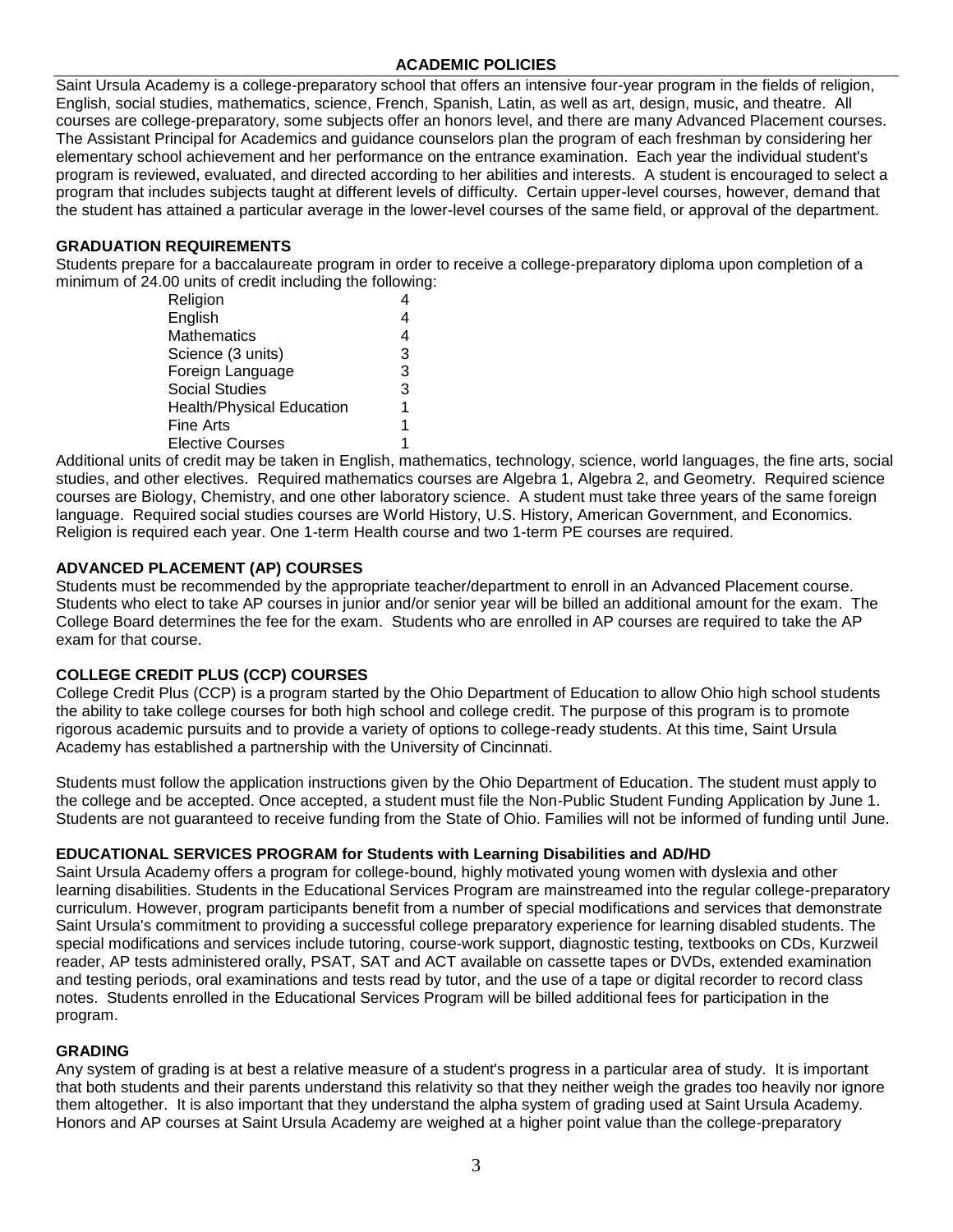courses. Additionally, 1/2-credit and 1/4-credit courses are weighted appropriately in computing a grade point average. The following system is used (the numeric equivalents are given for comparison purposes):

| <b>Grade Value</b> | <b>Numeric</b><br><b>Equivalent</b> | <b>College Prep</b> | <b>Honors</b> | <b>Advanced</b><br><b>Placement</b> |
|--------------------|-------------------------------------|---------------------|---------------|-------------------------------------|
| A+                 | 97-100                              | 4.33                | 4.83          | 5.33                                |
| A                  | 93-96                               | 4.00                | 4.50          | 5.00                                |
| А-                 | 90-92                               | 3.67                | 4.17          | 4.67                                |
| B+                 | 87-89                               | 3.34                | 3.84          | 4.34                                |
| В                  | 83-86                               | 3.00                | 3.50          | 4.00                                |
| в-                 | 80-82                               | 2.67                | 3.17          | 3.67                                |
| C+                 | 77-79                               | 2.34                | 2.84          | 3.34                                |
| С                  | 73-76                               | 2.00                | 2.50          | 3.00                                |
| C-                 | 70-72                               | 1.67                | 2.17          | 2.67                                |
| D+                 | 68-69                               | 1.34                | 1.84          | 2.34                                |
| D                  | 65-67                               | 1.00                | 1.50          | 2.00                                |
| F                  | $0 - 64$                            | 0.00                | 0.00          | 0.00                                |

# **GRADE POINT AVERAGE**

Grades from all courses are weighted and averaged for the GPA and the honor roll. The GPA takes into account the amount of credit a course receives as well as any honors or AP weighting. The exam grade is included in the term grade for each course. Summer school courses (enrichment or remedial) or any make-up courses are not included in the GPA. A failing grade in a course is counted in the GPA. Credit is awarded for a successful make-up course, but make-up work is not counted in the GPA. Any grade earned in an approved Saint Ursula Academy Flex Credit is included in the GPA.

# **CLASS RANK**

Saint Ursula Academy does not report class rank because of our selective population. Class rank is useful in comprehensive high schools in which the entire range of abilities is present. Such is not the case in schools like Saint Ursula who only accept students in the college preparatory curriculum.

### **SCHEDULING**

Each year the individual student has the opportunity to review and evaluate her academic program with her teachers and counselor. The student prepares her list of requests for the following school year and submits it in writing to her counselor. The Assistant Principal for Academics confers with the head of each department (as needed) to confirm placement of students. Counselors are consulted as changes are planned. Certain upper-level courses require that the student has attained a particular average in the lower-level courses of the same field. In order to schedule an honors course, the student must have permission from the required teacher/department and her counselor. She must have permission from the Assistant Principal for Academics to schedule more than three honors courses. The Assistant Principal for Academics oversees the student scheduling process and gives the final approval to all schedules.

#### **SCHEDULE CHANGES**

- Students need to take course selection seriously and understand that curriculum and staffing decisions are based on student course selection. Schedule changes can only be made at *assigned times* and for serious reasons.
- Students who will be applying to college in the fall should consider what courses will be needed to gain admission to a college *before* completing their course request sheet.
- After course requests are submitted in the spring, *schedules will only be changed upon the approval of the Assistant Principal for Academics and counselor*. Naturally, all changes are contingent on course availability and class size. A fee of \$50 is charged for a schedule change.
- If a student is approved and scheduled for a course, she will be expected to complete the course.
- After the first two days of the term, students may only drop classes with the permission of the Assistant Principal for Academics. Parents and counselors must sign off on the change. Students who drop courses after the first week will receive a grade of **W** with the final grade for the class at the withdrawal date.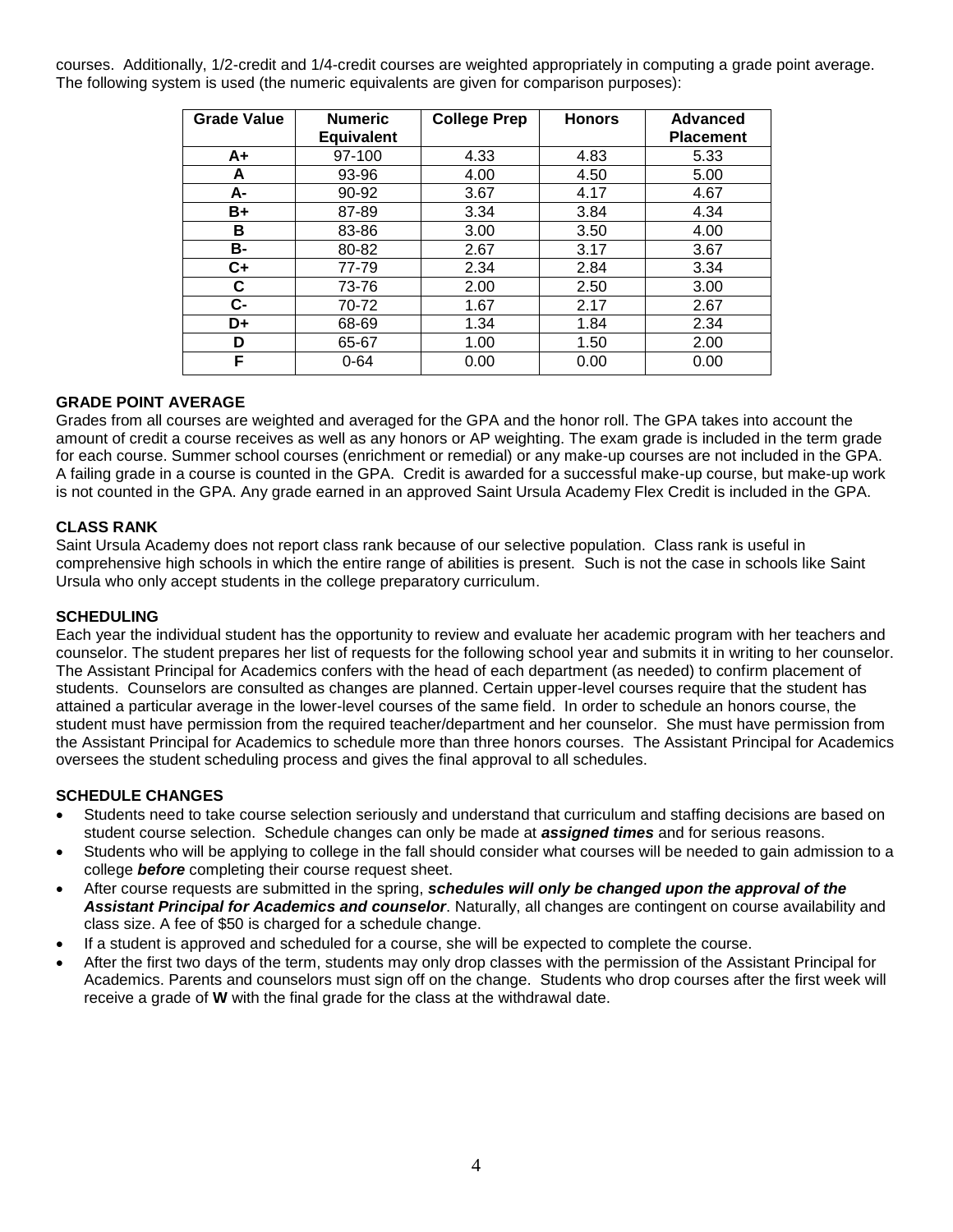# <span id="page-4-0"></span>**COURSE OFFERINGS 2022-2023**

#### **Art & Design**

Art & Design Foundations Art 2 Art 3 Advanced Drawing Design 2 Design 3 Design 4 Portfolio Class AP Studio Art \* AP Art History\* Architecture Introduction to Photography Introduction to Ceramics Advanced Ceramics

#### **English**

Literary Genres Honors Literary Genres British Literature Honors British Literature American Literature Honors American Literature World Literature AP English Literature & Composition\* Contemporary Literature Creative Writing Creative Writing (10) Literary Monsters Shakespeare: Text and Theatre Women in Literature

#### **Health & Physical Education**

Health Contemporary Issues in Women's Health Physical Education Team Sports Lifetime Sports Personal Fitness

#### **Mathematics**

Advanced Algebra 1 Advanced Algebra 1 Honors **Geometry** Honors Geometry Algebra 2 Honors Algebra 2 Algebra 3/Trigonometry Pre-Calculus Honors Pre-Calculus AP Probability & Statistics Honors Intro to Calculus AP Calculus AB\* AP Calculus BC\* Accounting

#### **Music**

Freshman Chorus

Concert Choir Vocal Ensemble Beginning Guitar Intermediate Guitar Advanced Guitar Guitar Ensemble **Orchestra** Listening to Music Music Theory and Composition Beginning Piano Intermediate Piano Advanced Piano

#### **Religion**

Old and New Testament Church/ Faith & Sacraments Morality Social Justice Christian Lifestyles Prayer World Religions Healing and Hope Art and Soul

#### **Science**

Physical Science Honors Physical Science **Biology** Honors Biology **Chemistry** Honors Chemistry Physics Honors Physics AP Biology\* AP Chemistry\* AP Physics C\* AP Environmental Science\* Anatomy & Physiology Engineering Foundations Robotics Forensics Vertebrate Zoology^ Invertebrate Zoology^ Biotechnology Honors The Science of Stuff: Materials Science and Engineering

#### **Social Studies**

AP Human Geography World History Honors World History United States History AP United States History\* American Government AP United States Government\* AP European History\*^ AP Psychology\* Psychology Economics AP Macroeconomics\*^ Bad Girls and Unruly Women

History of the Holocaust Cincinnati History

#### **Technology and Other Electives**

Computer Applications Game Design AP Computer Science Principles\* Freshman Seminar Bulldog Teacher Leader Academy Practical Latin: Critical Thinking for Testing Success

#### **Theater**

Freshman Acting Fundamentals of Acting Scene Study Directing Lab^ Styles of Acting Principles of Technical Theatre Music Theatre Workshop^

#### **World Languages**

French 1 French 2 French 3 French Writing and Conversation Honors French 4 AP French Language and Culture\* Honors Senior French Seminar Latin 1 Latin 2 Latin 3 Honors Latin 4 AP Latin\* Practical Latin: Critical Thinking for Testing Success Spanish 1 Spanish 2 Spanish 3 Spanish Writing and Conversation Honors Spanish 4 AP Spanish Language and Culture\* Honors Senior Spanish Seminar

#### **Other**

Freshman Seminar

**Educational Services Program** Academic Tutoring

#### *Refer to the Curriculum Guide for the number of terms and prerequisites.*

*\* Denotes Advanced Placement course. Denotes interdisciplinary course. ^ Denotes courses offered every other year + Denotes College Credit Plus classes*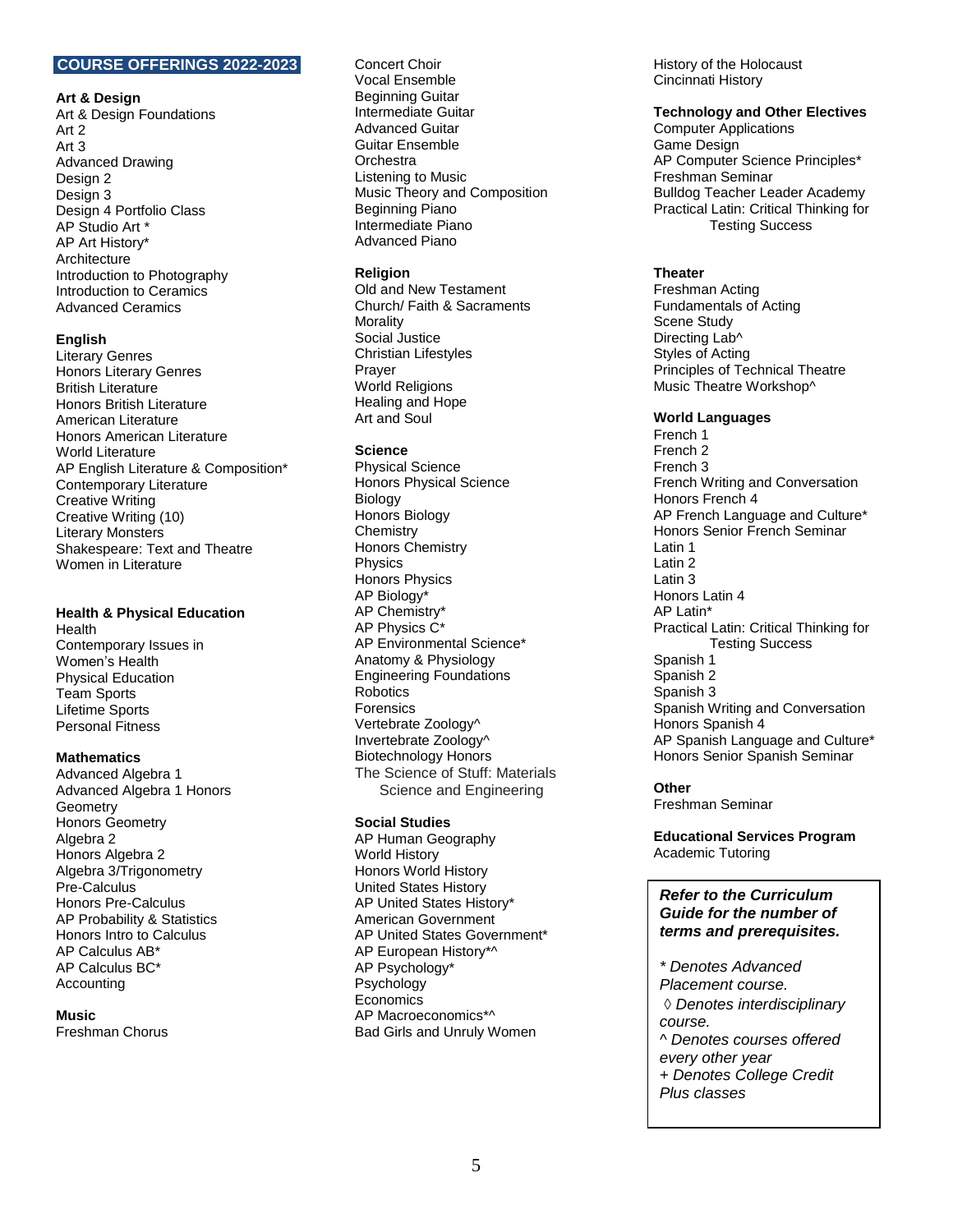# **ART AND DESIGN**

<span id="page-5-0"></span>

# **ART FOUNDATIONS:** *Expressive Mark Making* **(1 term, ½ credit, elective)**

#### *Students must also register for Design Foundations*

You can learn to draw! Explore old and new drawing media like graphite, charcoal, markers, pastel and your very own computer. Have fun with expressive mark-making, learning to draw from observation, and exploring the magic of drawing with color. In this fast-paced class, you will learn the foundational skills necessary to continue in any of SUA's Art and Design courses.

# **ART 2:** *Drawing with Color and Exploring Space and Form* **(Tenth, Eleventh or Twelfth Grade, 1 term, ½ credit, elective)**

#### *Prerequisite: Art Foundations and Design Foundations*

Sharpen your drawing skills and begin exploring sculpture! We will use color drawing media on projects designed to hone drawing skills from observation. Additionally, you will be introduced to sculpture with projects that express space and form. Draw portraits in pastel, sketch landscapes in brush-tipped markers, and energize space with wire and clay. Students interested in pursuing *AP Studio Art* must take this course, as they will begin to work on their AP portfolio requirements.

#### **ART 3:** *Painting with Color and Developing Form and Materials* **(Tenth, Eleventh or Twelfth Grade, 1 term, ½ credit, elective)**

#### *Prerequisite: Art Foundations and Design Foundations*

Vincent Van Gogh said "I dream my painting and I paint my dream." Come and paint your dreams, as we explore the use of oils, acrylics, and watercolors. You may learn to boldly make your art "pop" or subtlety suggest a "mood" with paint. Additionally, you will be 3-dimensionally expressive as we explore a variety of sculpture materials and approaches. Students interested in pursuing *AP Studio Art in Drawing* must take this course, as they will begin to work on their AP portfolio requirements.

**AP STUDIO ART:** *Breadth and Concentration* **(Twelfth Grade, 2 terms, 1 credit, elective)** *Prerequisite: Art Foundations and Design Foundations, an additional Art or Design course and permission of the instructor*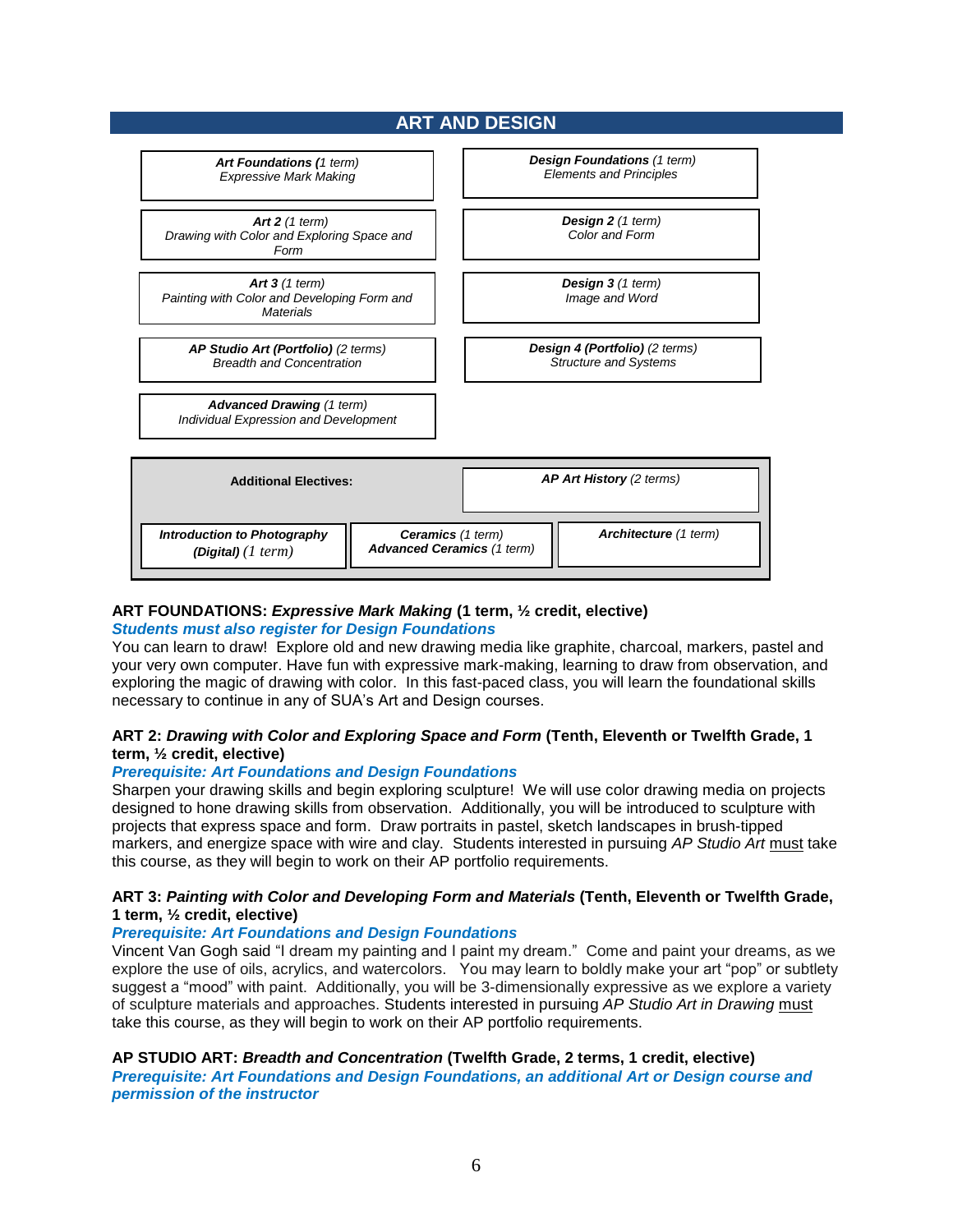In this course, students develop their AP Studio Art portfolio in Drawing, 2-D Design (Photography), or 3- D Design (Sculpture) to be submitted for evaluation in the national scoring. Perhaps you are interested in pursuing an area of Art or Design in college? Class and individual projects will be presented; students will pursue a personal thematic group of artworks. Students will be expected to complete an accomplished portfolio that exhibits both a wide scope of skill and a developed conceptual concentration. Sketchbook journaling and field trips to our city's fine art museums and cultural centers will be part of the course.

#### **ADVANCED DRAWING:** *Individual Expression and Development* **(Eleventh or Twelfth Grade, Independent Study, 1 term, ½ credit, elective)**

#### *Prerequisite: Art Foundations and Design Foundations, Art 2*

This 1-term studio course will operate as an independent study class. You can schedule this class for any bell that you may have open during your junior or senior year. You will design an individual plan to improve your drawing skills and range of visual expressiveness. Subject matter and media will remain open and be tailored to your individual needs and potential. This course may be especially valuable for the student who desires added opportunity to work on her college portfolio or special projects.

#### **AP ART HISTORY: (Eleventh or Twelfth Grade, 2 terms, 1 credit, elective)**

*No course prerequisites (open to students without any previous Art or Design coursework)*  Interested in history or art? Why not explore both in AP Art History? Students will gain an in-depth understanding of Art and Architecture's robust 30,000+ year history. In this study of history, we will examine the breadth of human visual artistic expression including paintings and drawings, prints, sculpture, architecture, and other media. While this course will mainly focus on art within the European tradition, we will also include examinations of art from the ancient Near East, Egypt, Islam, Africa (beyond Egypt), the Americas, Asia, and Oceania. Frequent visits to our city's notable art museums and rich cultural centers will be part of the class.

#### **INTRODUCTION TO PHOTOGRAPHY: The Basics of Digital Photography (Eleventh or Twelfth Grade, 1 term, ½ credit, elective)**

*No course prerequisites (open to students with or without any previous Art or Design coursework)*  Pose and shoot! Take a step along the road to becoming an expert photographer. This 1-term studio course will investigate the basics of digital photography. We will examine theme, composition, lighting, and subject matter. Students will learn digital photographic editing, as we pursue image making in both black and white and color modes. Students will be provided a classroom DSLR camera for photographing. Students interested in pursuing *AP Studio Art in 2-D Design (Photography)* must take this course, as they will begin to work on their AP portfolio requirements.

# **INTRODUCTION TO CERAMICS: (Eleventh or Twelfth Grade, 1 term, ½ credit, elective)**

*No course prerequisites (open to students with or without any previous Art or Design coursework)*  Let's get muddy! This1-term studio course will explore the tactile world of clay. Students will learn multiple hand-building techniques. Class projects will include 3-dimensional forms such as pinch pots, vases, bowls, reliefs, and small sculptures. Students will learn about the composition of clays and glazes, as they improve their technique. Everyone will be part of frequent kiln firings of ceramic artworks. We will all participate in the SUA's Empty Bowls event -- a community service learning initiative. Kiln-baked pizza will top off the course.

# **ADVANCED CERAMICS (Eleventh or Twelfth Grade, 1 term, ½ credit, elective)**

#### *Prerequisite: Introduction to Ceramics* **and permission of instructor**

This 1-term studio elective course will build upon basic skill developed in the introductory course. Students will expand their skills and creativity by making vessels on the potter's wheel or practicing their hand-building techniques. Students will take a more active role in the frequent kiln firings of their ceramic artworks and help lead SUA's Empty Bowls event.

# **ARCHITECTURE: (Eleventh or Twelfth Grade, 1 term, ½ credit, elective)**

*No course prerequisites (open to students with or without any previous Art or Design coursework)*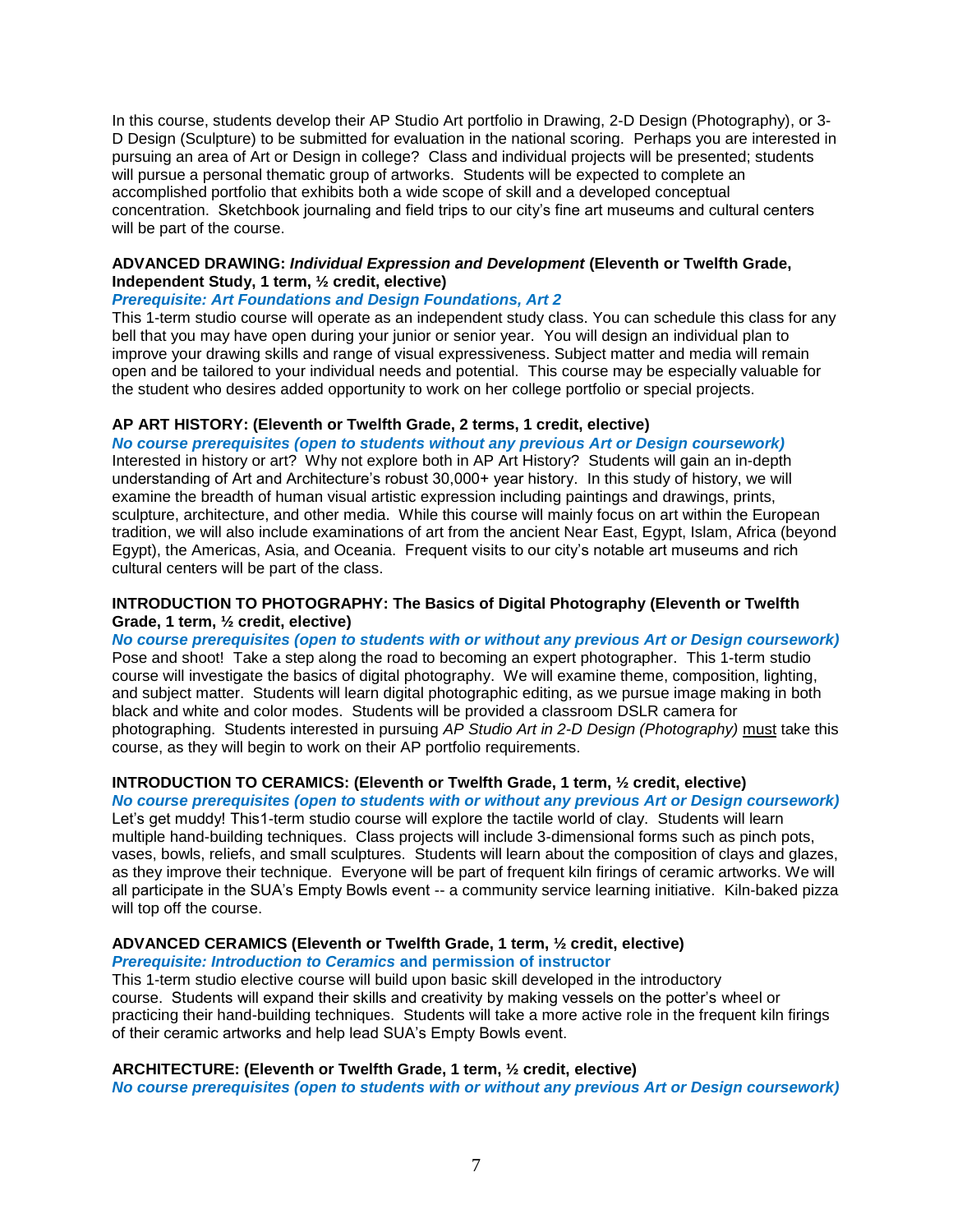It's all about the built environment! This 1-term course will explore multiple aspects of architecture including architectural design, plan and elevation drawing, 2-point linear perspective drawing, and 3 dimensional modeling. The student's experience will be enhanced with architecture videos and frequent field trips to explore our city's architectural treasures.

#### **DESIGN FOUNDATIONS** (**1 term, ½ credit, elective)**

#### *Students must also register for Art Foundations*

**Elements and Principles**: This fundamental course teaches the elements and principles of design and color theory with exercises in form, aesthetics and concepts conceived to develop the students' optical sensitivity, formal perception, manual dexterity, visual language and understanding of the design process.

#### **DESIGN 2 (Tenth, Eleventh or Twelfth Grade, 1 term, ½ credit, elective)** *Prerequisite: Art and Design Foundations*

**Color and Form:** This course focuses on color and form. Color perception is universal among humans. Students will learn to analyze and apply this powerful visual tool to convey a mood, investigate its cultural attributes, and explore how designers use color to codify information. Students will continue the exploration of graphic form from Design Foundations, learning to recognize and interpret common shapes and symbols in their work as well as analyze signs and logos they encounter every day. Students discover how geometry, science, and nature influence design as they increase their visual literacy. Simple color and form exercises using the Adobe Suite on the Apple computer begin. Basic three-dimensional design studies are introduced.

### **DESIGN 3 (Eleventh or Twelfth Grade, 1 term, ½ credit, elective)** *Prerequisite: Art and Design Foundations and Design 2*

**Image and Word:** The conceptualization and exploration of the need to communicate as well as artistic expression in visual messaging is studied in innovative poster designs. Design Thinking is practiced. Students will explore and expand upon the basics of visual language; the history of modern poster making presentations inform the students of a wide variety of designers, media and techniques as well as the continuous relevance of this medium. Students will study letter form design and ligatures, the history of writing, the marriage of word and image, use creative typographic wordplay with photography and increase their visual literacy. Free-hand analytical drawn design is introduced. Photoshop and Illustrator studies on the Macintosh Apple computers continue. Three-dimensional design studies are investigated more deeply.

# **DESIGN 4 PORTFOLIO CLASS (Twelfth Grade, 2 terms, 1 credit, elective)**

#### *Prerequisite: Art and Design Foundations, Design 2 and Design 3*

**Structure and Systems:** This advanced class readies the student to study design as their major in college, whether in architecture, interior, fashion, industrial, planning, digital design, urban planning or visual communication. Real-life projects will be explored with ideation and analysis as students work in teams and as individuals, give presentations, and oversee production. The focus is on systems in design: students learn about the graphic representation of a variety of diagrams in the form of a structure, situation, or process. They experience grids as a way to organize typographic information, visual composition, pictographic systems and more evolved design elements and principles such transparency, layers, modularity, time and motion. Students will continue to work with Adobe Illustrator, Photoshop and In-Design Suite. The History of Design, from prehistory to current trends will be presented. Complex freehand analytical drawn design rendering is emphasized. Three dimensional design is applied to real life projects.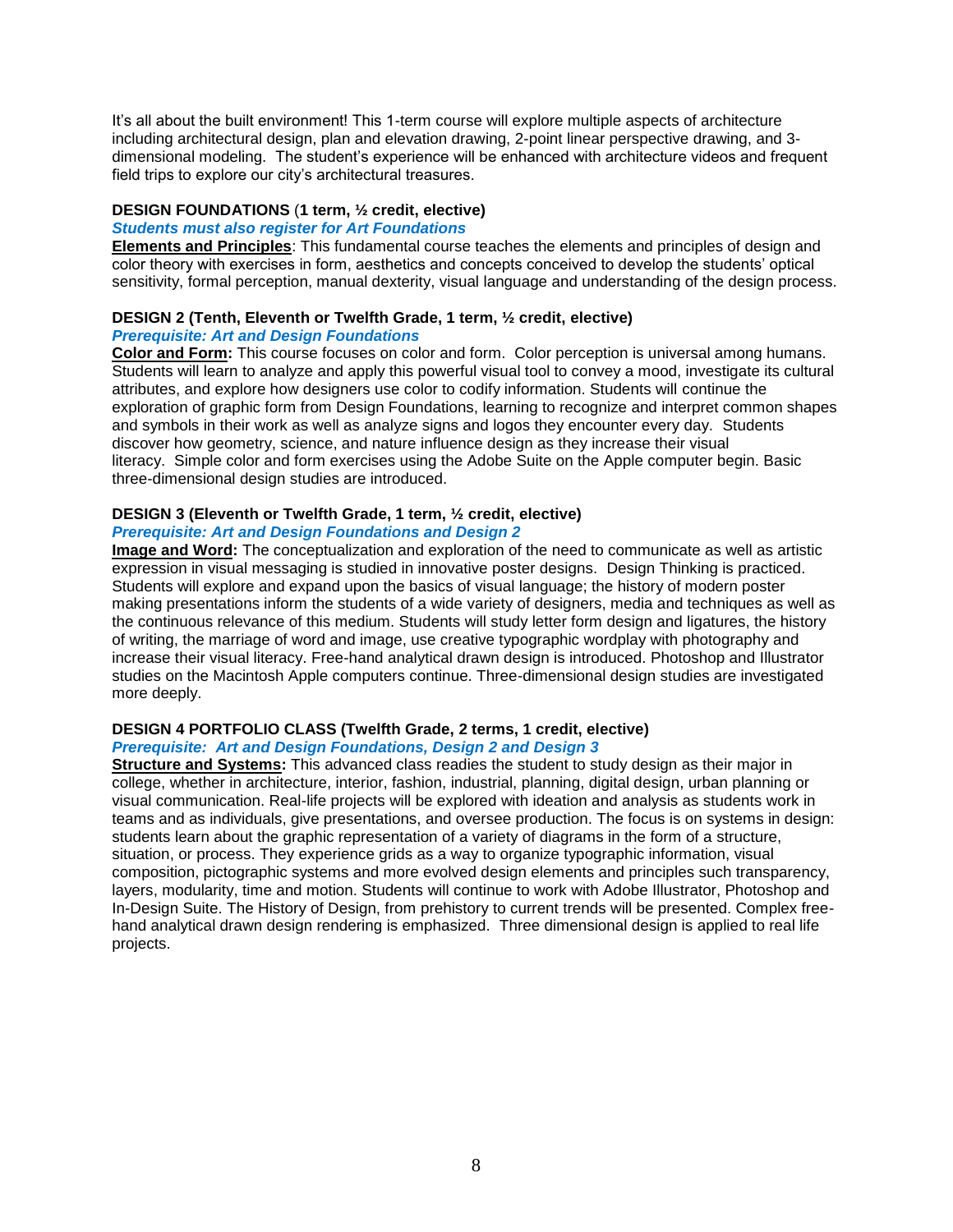# **ENGLISH**

<span id="page-8-0"></span>*The following chart shows the required core courses in English. Students take either the courses in the college-prep column OR the courses in the honors column, as approved by the Department.*

| <b>Grade Level</b> | <b>College Preparatory</b> | <b>Honors</b>                       |
|--------------------|----------------------------|-------------------------------------|
| <b>Freshmen</b>    | <b>Literary Genres</b>     | <b>Honors Literary Genres</b>       |
| <b>Sophomores</b>  | American Literature        | Honors American Literature          |
| <b>Juniors</b>     | <b>British Literature</b>  | <b>Honors British Literature</b>    |
| <b>Seniors</b>     | <b>World Literature</b>    | AP English Literature & Composition |

*Any student who chooses them during her junior or senior year may take elective courses. See descriptions below for full details.* 

#### **COLLEGE PREPARATORY LITERARY GENRES (Ninth Grade, 2 terms, 1 credit, required)**

This course is an introduction to the high-school English program. Content includes distinguishing and discussing literary genres, providing a sound basis for correct structure, grammar, and mechanics in analytical writing, and expanding vocabulary. The short story, the novel, poetry, and drama are the main topics of literature study and discussion. Formal essay writing is the main goal of composition instruction, yet students have opportunities for creative writing skills as well. Research skills are introduced. Students present to the class individually and in groups.

# **COLLEGE PREPARATORY AMERICAN LITERATURE (Tenth Grade, 2 terms, 1 credit, required)**

The focus in this course is to familiarize students with representative American authors from the precolonial times to the present. Students will be called upon to utilize their knowledge of literary devices and literary genres in the framework of a chronological study of literature. Students will continue to read and discuss literature analytically, to develop critical and expository writing, to expand knowledge of vocabulary, and to practice with standardized test passages. Research skills are further developed. Students present to the class individually and in groups.

#### **COLLEGE PREPARATORY BRITISH LITERATURE (Eleventh grade, 2 terms, 1 credit, required)**

The focus in this course is to familiarize students with representative works of British authors from all major periods of British Literature from the Anglo-Saxon times to the twentieth century. Students will be called upon to utilize their knowledge of literary devices and literary genres in the framework of a chronological study of literature. Students will continue to read and discuss literature analytically, to develop critical and expository writing, to expand knowledge of vocabulary, and to practice with standardized test passages. Research skills are further developed. Students present to the class individually and in groups.

#### **COLLEGE PREPARATORY WORLD LITERATURE (Twelfth Grade, 2 terms, 1 credit, required)**

The diverse literature that students read in this course provides an opportunity to explore the richness of other cultures and times. Students will read, discuss, and respond to a variety of literary genres, techniques, and themes from around the globe. Students will build upon previously mastered skills as they write formal literary essays and complete a research paper, and read and discuss critically and thoughtfully. Students continue to expand knowledge of vocabulary and to practice with standardized test passages. Students present to the class individually and in groups.

#### **HONORS LITERARY GENRES (Ninth Grade, 2 terms, 1 credit, required)**

*Prerequisite: Recommendation of the English Department based on test scores*

This course is an introduction to the school's English Honors program. Content includes distinguishing the literary genres of short story, poetry, novel, and drama, as well as writing formal essays that are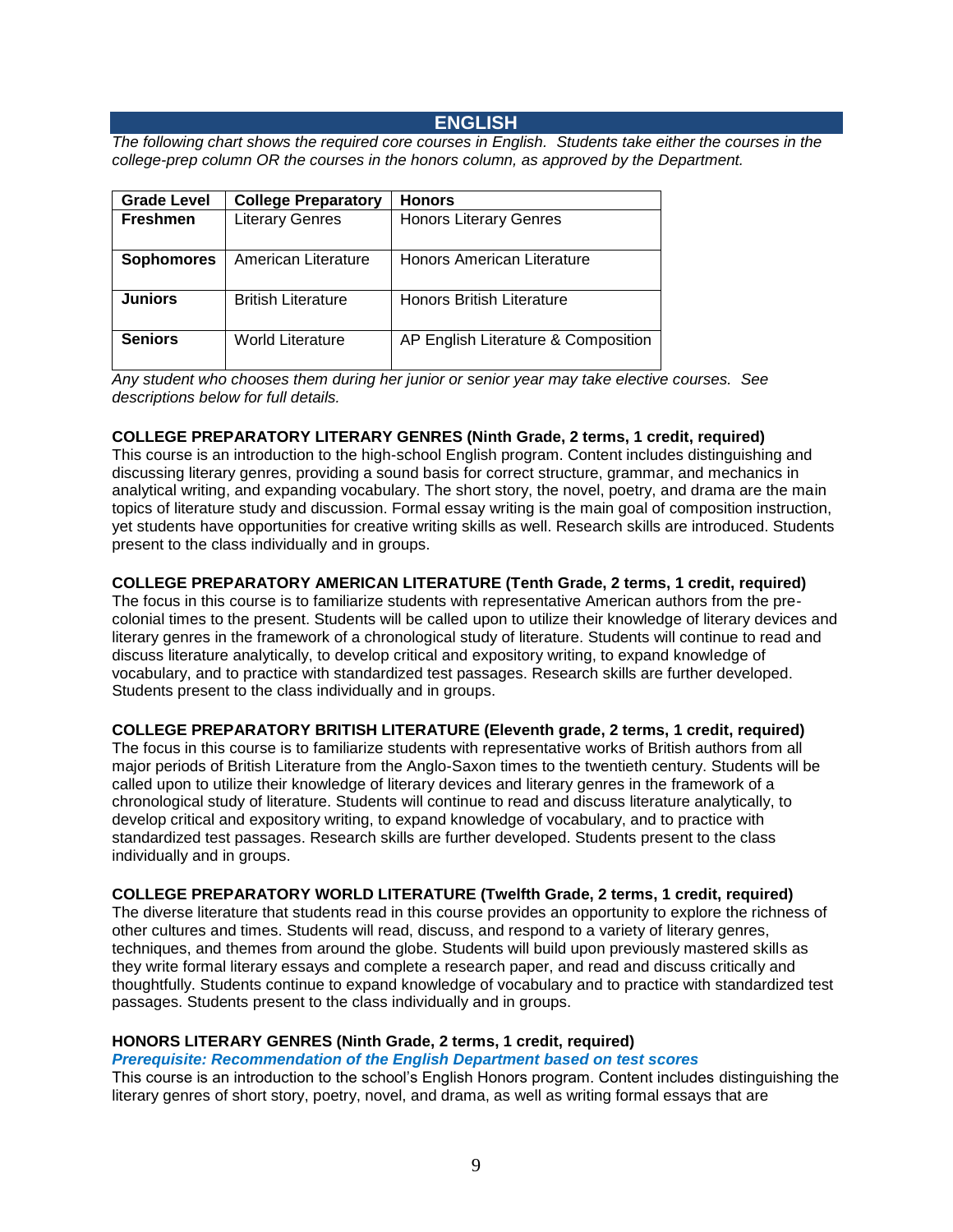structurally and stylistically sound. Skills required to write a research paper are introduced. In this course, students are required to read and discuss critically and thoughtfully, to develop vocabulary and critical thinking skills, to experiment with techniques and various kinds of writing, to participate in self-editing and peer response and to practice with standardized test passages Students present to the class individually and in groups.

# **HONORS AMERICAN LITERATURE (Tenth Grade, 2 terms, 1 credit, required)**

# *Prerequisite: Recommendation of the English Department*

This course is a chronological survey of American literature with representative readings from colonial times to the present. Content also includes expanding vocabulary, strengthening standardized test taking skills, developing a critical and analytical reading of literature, and developing both breadth and depth in reading and discussion as background for the Advanced Placement course in English Literature and Composition. Skills in writing the expository essay and a research paper will be developed. Students present to the class individually and in groups.

# **HONORS BRITISH LITERATURE (Eleventh grade, 2 terms, 1 credit, required)**

# *Prerequisite: Recommendation of the English Department*

This course is a survey of British literature from Anglo-Saxon to modern times. Course content includes expanding vocabulary, practicing with standardized test passages, developing critical and analytical reading and discussion skills, and developing both breadth and depth in reading as background for the Advanced Placement course in English Literature and Composition. Students further develop skills in writing the expository essay and the research paper. Students present to the class individually and in groups.

# **AP ENGLISH LITERATURE & COMPOSITION (Twelfth Grade, 2 terms, 1 credit, fulfills senior year graduation requirement)**

# *Prerequisite: Recommendation of the English Department*

This course focuses on the development of the skills in critical reading and writing necessary to prepare students for the Advanced Placement Examination in English Literature and Composition given by the College Board in mid-May. Students are required to experiment with techniques, topics, skills, and kinds of writing and discussion, and to participate in self-editing and peer response. The course incorporates the use of a college level literary anthology and requires a considerable amount of outside reading. Students will present to the class individually and in groups.

# **CONTEMPORARY LITERATURE: TODAY'S BEST SELLERS! (Eleventh or Twelfth Grade, 1 term, ½ credit, elective)**

The purpose of this class is to read and discuss selected fiction by contemporary authors; to sharpen thinking, reading, and writing skills; to develop criteria for judging contemporary literature; to discover various periodical sources of contemporary literature; to view and critique film adaptations of contemporary literature. This is a course for students who love to read, but may not have the time to do so for pleasure during the busy school year. Consider this class a book club, built into your school day!

# **CREATIVE WRITING SOPHOMORE: PROSE AND POETRY (Tenth Grade, 1 term, ½ credit, elective)** *Prerequisite: Report card average in Literary Genres 80% or higher*

The purpose of this class is to familiarize students gifted in the craft of writing with the foundational guidelines for good prosaic and/or poetic writing, followed by practice incorporating those guidelines in their original works. Students receive clear, pointed guidance and evaluation from the instructor. There is also introduction to and heavy emphasis on peer review and editing. Students will read selections of classical and contemporary literature, both fiction and nonfiction, in order to recognize the components of style that characterize good writing. The course culminates in a portfolio which demonstrates improvement upon revision.

#### **CREATIVE WRITING JUNIOR/SENIOR: (Eleventh or Twelfth Grade, 1 term, ½ credit, elective)** *Prerequisite: Report card average in previous English classes 80% or higher*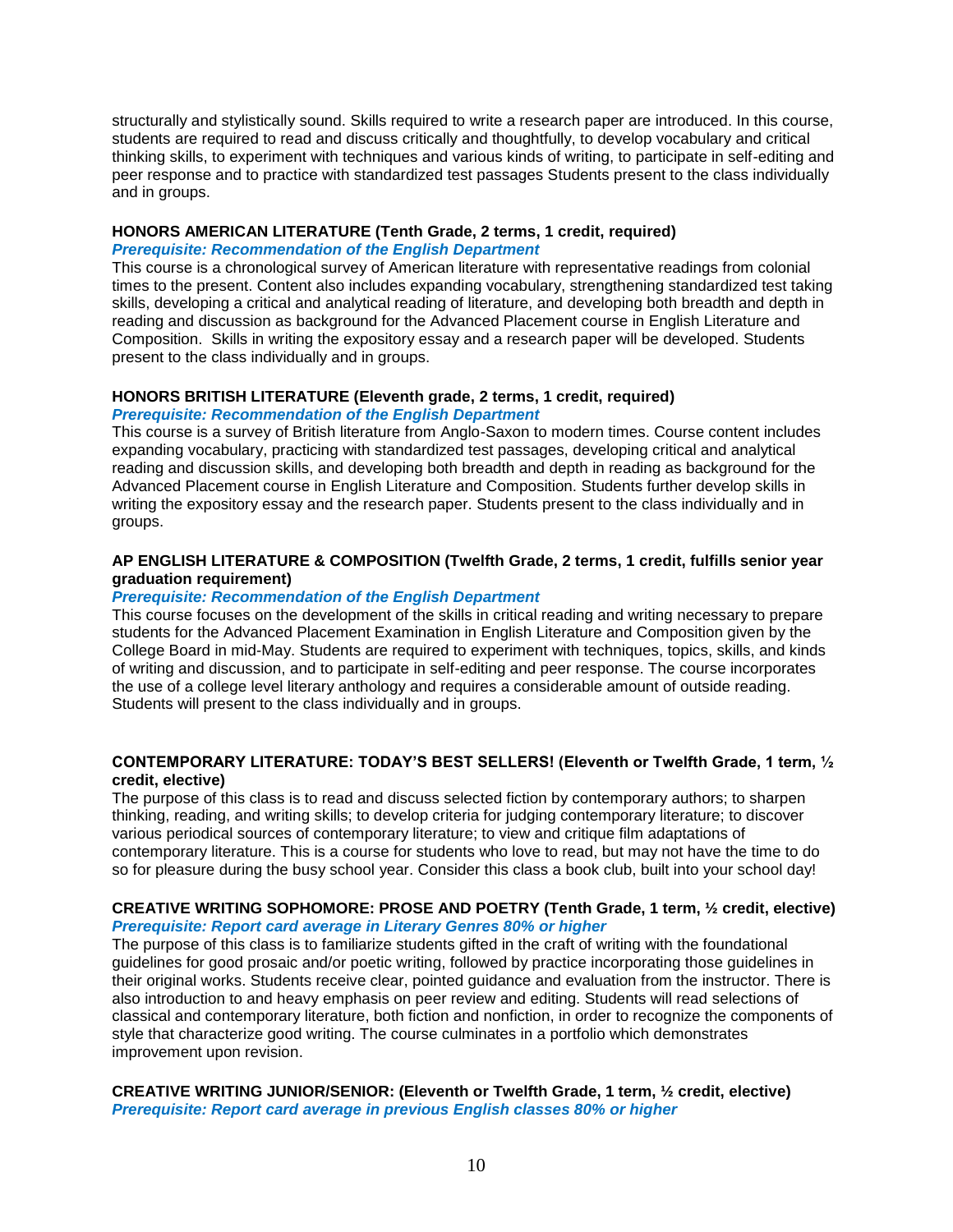The purpose of this class is to enable students gifted in the craft of writing to produce original works of prose and/or poetry with clear, pointed guidance and evaluation from instructor and peers. Students will read selections of nonfiction texts about the process of writing creatively in order to analyze the components of style that characterize good writing. The course culminates in a portfolio which demonstrates improvement upon revision.

# **LITERARY MONSTERS (Eleventh or Twelfth Grade, 1 term, ½ credit, elective)**

Monster - a character wherein normality ends and the alien begins. In this course, students will examine texts wherein the traditional "monster" moves from being The Other to being The Protagonist. Cultural and psychological boundaries are tested through these monstrous characters who symbolically signify the part of the self that is less than human (the part that is repressed, denied, hidden). Texts studied will both subvert the traditional notion of monster while also celebrate monstrosity. At what point does human/nothuman begin?

# **SHAKESPEARE: TEXT & THEATRE (Eleventh or Twelfth Grade, 1 term, ½ credit, elective)**

Students conduct a close,textual analysis of one or two plays per term often connected to the Cincinnati Shakespeare Company's season. The class identifies the major interpretive problems of each play and proposes theatrical solutions to the problems. To accomplish this, students will be instructed to read the play not only for information and theme, or as 16th century poetry, but also as signals for actors, directors, and designers. Students will theatrically re-imagine the plays and present their own solutions by writing, designing, and acting.

### **WOMEN IN LITERATURE: READERS, WRITERS, CHARACTERS, & CRITICS (Eleventh or Twelfth Grade, 1 term, ½ credit, elective)**

This course is a multi-genre exploration of the contributions of women to the literary world. Students will examine a number of classic and contemporary texts while exploring a variety of women's issues prompted by those texts. Topics covered might include the presence/absence of mothers and daughters in literature; the sexuality of women in literature; cultural differences in the portrayal of women; sexism in language; feminist literary criticism; historic and contemporary obstacles for the woman writer.

# **HEALTH / PHYSICAL EDUCATION**

*Health is offered during the freshman year, but students may take it any year. Students need to take two terms of Physical Education to meet the graduation requirement.* 

# **HEALTH (All grade levels, 1 term, ½ credit, required)**

Health class guides students to explore a variety of resources to make informed decisions regarding personal health. Units include, but not limited to, mental and emotional health, family life and healthy relationships, tobacco, alcohol, and other drugs, nutrition and eating disorders, stress management, first aid, CPR and AED training. Guest speakers explain real-world experiences in a variety of health fields giving students an opportunity to ask important questions. Learning to analyze personal health needs and risks will help each student develop strategies for positive lifetime health habits.

# **CONTEMPORARY ISSUES IN WOMEN'S HEALTH (Eleventh or Twelfth grade, 1 term, ½ credit, elective. This course DOES NOT satisfy the Health requirement for graduation)**

#### *Prerequisite: Health*

Contemporary Issues in Women's Health extends opportunities for students to further explore health topics learned from Health class. Students will research and discuss current news stories that pertain to women's health, participate in magnified giving around a health topic, view documentaries, and hear from guest speakers about life experiences. For their final exam, students will choose a Health topic to research and help bring awareness to the cause.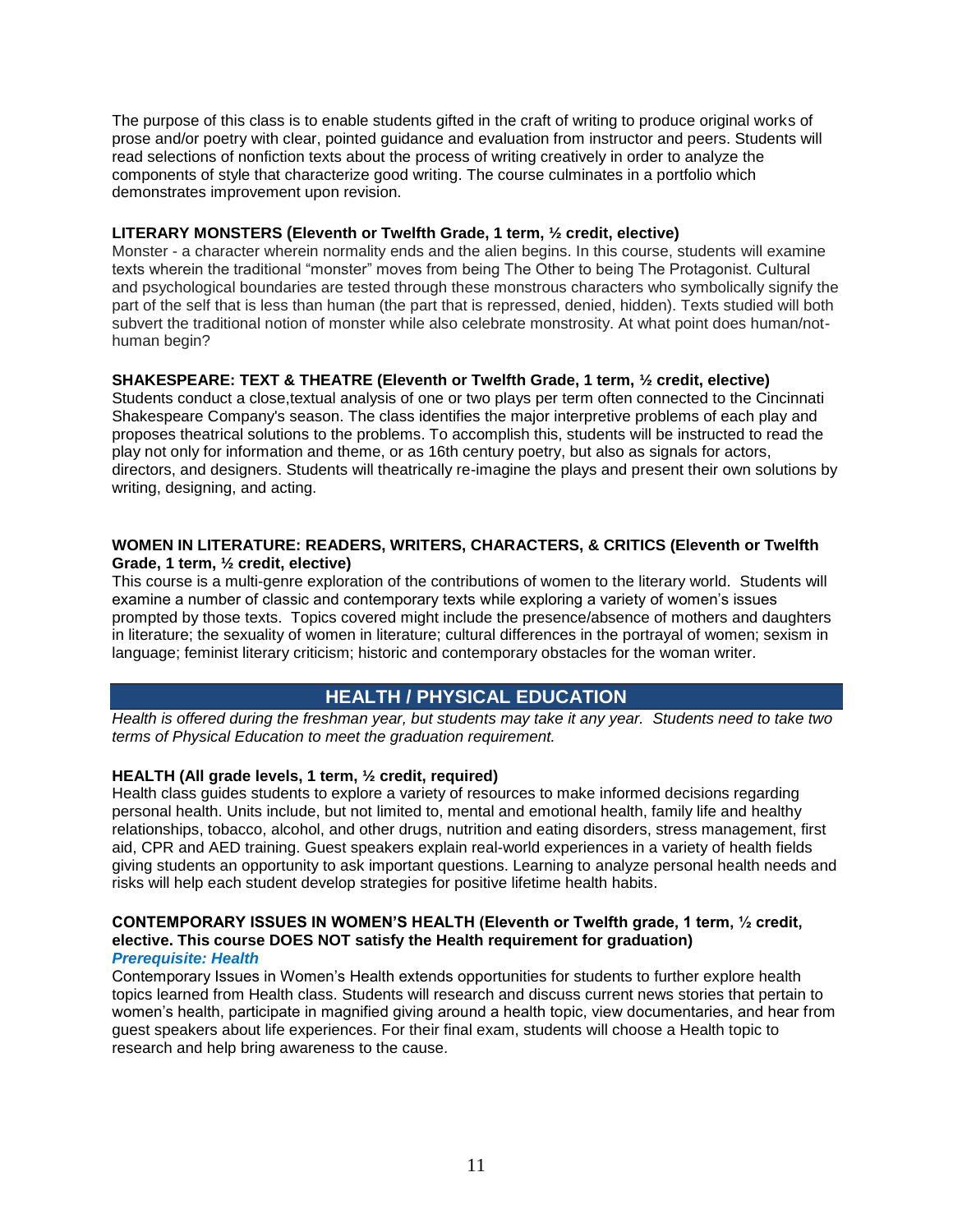# **PHYSICAL EDUCATION I (1 term, ¼ credit, fulfills half of PE requirement)**

Physical Education 1 is designed for freshmen students and will satisfy half of the PE graduation requirement. This class focuses on both team and lifetime sports as well as personal fitness. A fee is required as students will take field trips throughout the term.

#### **PHYSICAL EDUCATION: TEAM SPORTS (1 term, ¼ credit, fulfills half of PE requirement)**

Team Sports is a class to learn rules, skills, and strategies of competitive sports that are played at the high school level. The class focuses on volleyball, basketball, flag football, soccer, hockey and softball and a variety of other sports. Cardio activities and strength training will be a component of this course. A fee is required as students will take field trips throughout the term.

#### **PHYSICAL EDUCATION: LIFETIME SPORTS (1 term, ¼ credit, fulfills half of PE requirement)**

Lifetime Sports is a class to learn rules, skills and strategies of individual sports. The class focuses on tennis, golf, bowling, badminton, pickle ball and a variety of other sports. Cardiovascular activities and strength training will be additional components of this course. A fee is required as students will take field trips throughout the term.

#### **PHYSICAL EDUCATION: PERSONAL FITNESS (1 term, ¼ credit, fulfills half of PE requirement)**

Personal Fitness is open to any sophomore, junior, or senior. The class will focus on learning the benefits of regular participation in physical activity to help each student achieve lifetime fitness. A pre and post-test assessment is given so individual fitness goals can be measured and evaluated throughout the term. Activities include, but not limited to, flexibility and core exercises, circuit training, strength training, and cardiovascular fitness. Students will run up to four miles by the end of the term. A fee is required as students will take field trips to various fitness studios.

# **MATHEMATICS DEPARTMENT**

<span id="page-11-0"></span>*The following table shows possible class sequencing for a student in mathematics. Four credits of high school level math are required for graduation, 3 of which must include Algebra 1, Algebra 2, and Geometry.*

| Year          |                             | <b>College Prep</b>   |                                                                                                                                       |                                                                                                                      |                                                                                                                | <b>Honors</b>                                                                                        |
|---------------|-----------------------------|-----------------------|---------------------------------------------------------------------------------------------------------------------------------------|----------------------------------------------------------------------------------------------------------------------|----------------------------------------------------------------------------------------------------------------|------------------------------------------------------------------------------------------------------|
|               | <b>Option 1</b>             | <b>Option 2</b>       | <b>Option 3</b>                                                                                                                       | <b>Option 1</b>                                                                                                      | <b>Option 2</b>                                                                                                | <b>Option 3</b>                                                                                      |
| Freshman      | Advanced<br>Algebra 1       | Advanced<br>Algebra 1 | Advanced<br>Algebra 1                                                                                                                 | Advanced<br>Algebra 1<br><b>Honors</b>                                                                               | Advanced<br>Algebra 1<br><b>Honors</b>                                                                         | Geometry<br><b>Honors</b>                                                                            |
| Sophomore     | Geometry                    | Geometry              | Geometry                                                                                                                              | Geometry<br><b>Honors</b>                                                                                            | Geometry<br><b>Honors</b>                                                                                      | Algebra 2<br><b>Honors</b>                                                                           |
| <b>Junior</b> | Algebra 2                   | Algebra 2             | Algebra 2                                                                                                                             | Algebra 2<br><b>Honors</b>                                                                                           | Algebra 2<br><b>Honors</b><br>and<br>Pre-<br>Calculus<br><b>Honors</b>                                         | Pre-<br>Calculus<br><b>Honors</b>                                                                    |
| <b>Senior</b> | Algebra 3--<br>Trigonometry | Pre-<br>Calculus      | Pre-Calculus<br>with option of<br>Honors Intro to<br>Calculus (see<br>prerequisites)<br>or AP<br>Probability and<br><b>Statistics</b> | Pre-Calculus<br>Honors<br>With option of<br>AP<br>Probability<br>and<br>Statistics or<br>Honors Intro<br>to Calculus | Calculus<br>AP or<br><b>Honors</b><br>Intro to<br>Calculus<br>or AP<br>Probability<br>and<br><b>Statistics</b> | Calculus AP<br>or Honors<br>Intro to<br>Calculus<br>Or AP<br>Probability<br>and<br><b>Statistics</b> |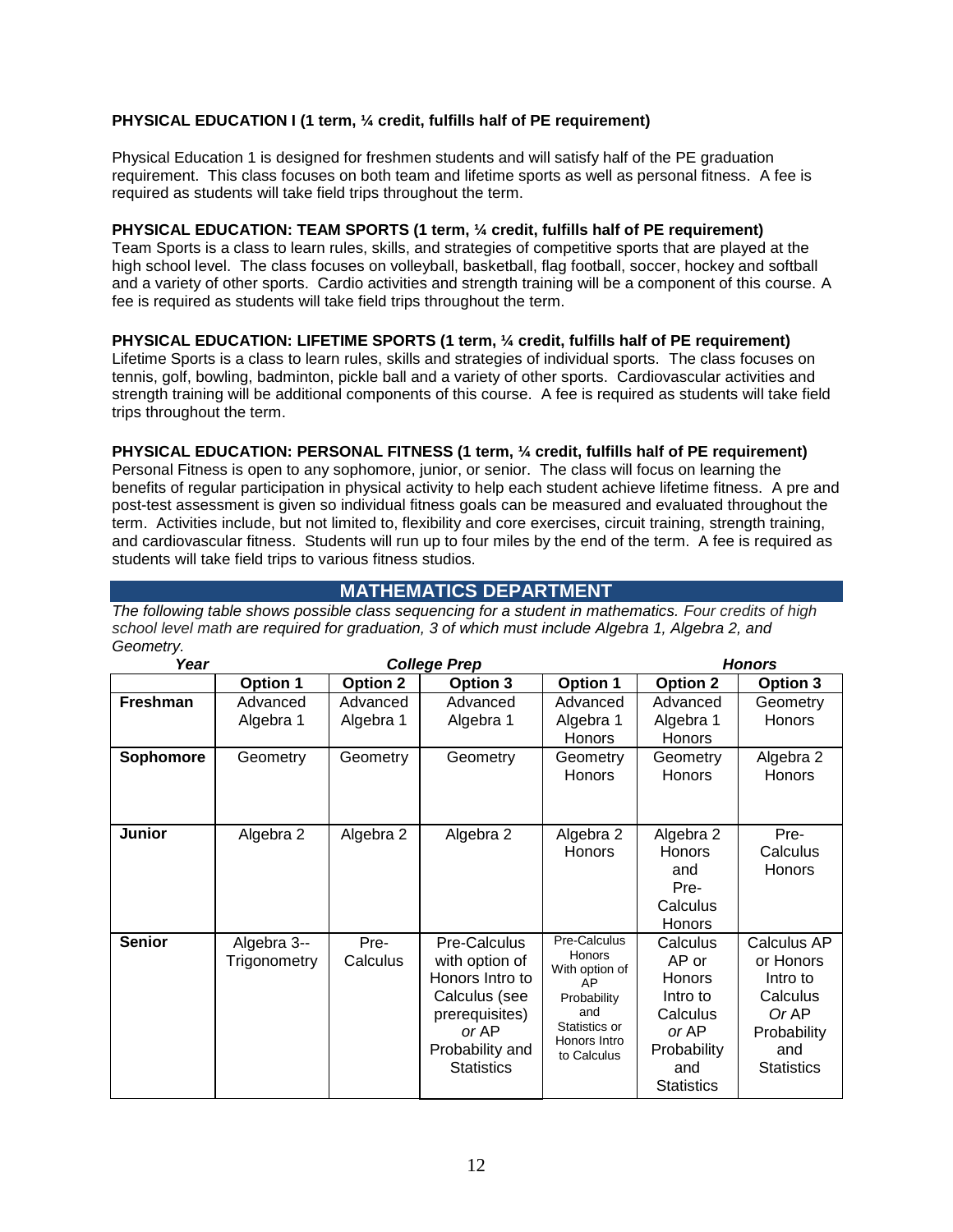#### **ADVANCED ALGEBRA 1 (4 terms, 1 credit, required)**

The goal of Advanced Algebra 1 is to continue to develop and extend problem-solving techniques, to recognize different situations and to apply appropriate methods to problem solving that are introduced in middle school and junior high school Algebra curriculum. Grouping, distribution, factoring, exponential laws, and radical properties are applied to simple and complex equations and inequalities, including exponential and quadratic equations. Graphing in terms of x and y in the Cartesian plane is developed for linear, quadratic, and exponential functions. Throughout the course, the material is integrated into problem solving situations. *A graphing calculator is required.*

### **ADVANCED ALGEBRA 1 HONORS (4 terms, 1 credit, required)**

This course is designed for those students with a high aptitude in math and a strong background in the Algebra concepts introduced in middle school and junior high school Algebra curriculum. The focus is on deeper understanding of algebraic theory and its application to problems. The pace is deliberately quicker than the college-prep class. In addition to the topics taught in Advanced Algebra I, students will be expected to use real number properties and axioms in rigorous proofs of various properties, use quadratic equations to find maximum and minimum values, solve linear systems of equations and understand exponential functions. Real world applications and problem solving are stressed throughout the course. *A graphing calculator is required.*

# **GEOMETRY (2 terms, 1 credit, required)**

# *Prerequisite: Algebra I*

This college-prep course includes the topics of classical geometry: relationships in triangles, right triangles (including trigonometry), classification of polygons, congruence and similarity of polygons, angles associated with circles, symmetry, constructions with compass and straightedge or software, rotations, translations, reflections, dilations, areas of plane figures, and volumes of solid figures. The material will be used to solve a variety of problems, including algebraic. The emphasis will be on developing an axiomatic system of mathematics in order to further develop the student's logical thinking skills. To this end, proofs of theorems will be an important component of this class. Students will use a variety of software. *A calculator with trigonometric functions is required.*

# **GEOMETRY HONORS (2 terms, 1 credit, required)**

#### *Prerequisite: Algebra I and teacher recommendation*

This course will include all of the topics covered in College Prep Geometry but will move at a more rapid pace. The student will also be expected to complete more difficult problems and proofs. A variety of software will be used in order for students to make inductive discoveries in geometry. *A calculator with trigonometric functions is required.*

# **ALGEBRA 2 (2 terms, 1 credit, required)**

#### *Prerequisite: Geometry*

This course reviews and extends the concepts of Algebra 1. Linear and quadratic functions are reemphasized, and polynomial, rational, and radical functions are introduced. Other topics include complex numbers, trigonometry, exponents, and logarithms. A greater emphasis is placed on interpreting the relationship between an equation and its graph. *A graphing calculator is required.*

#### **ALGEBRA 2 HONORS (2 terms, 1 credit, required)**

#### *Prerequisite: Geometry and teacher recommendation*

This course continues the advanced preparation of students with high math aptitude and interest. It reviews and extends the concepts of Algebra 1 Honors. The focus is on a deeper understanding of functions and their applications, but will also stress the relationship of equation to graph. Successful students should not only have aptitude but interest and commitment. Emphasis will be placed on application problems involving previously studied functions. In addition, behavior and applications of exponential, logarithmic, polynomial, and rational functions will be developed**.** *A graphing calculator is required.*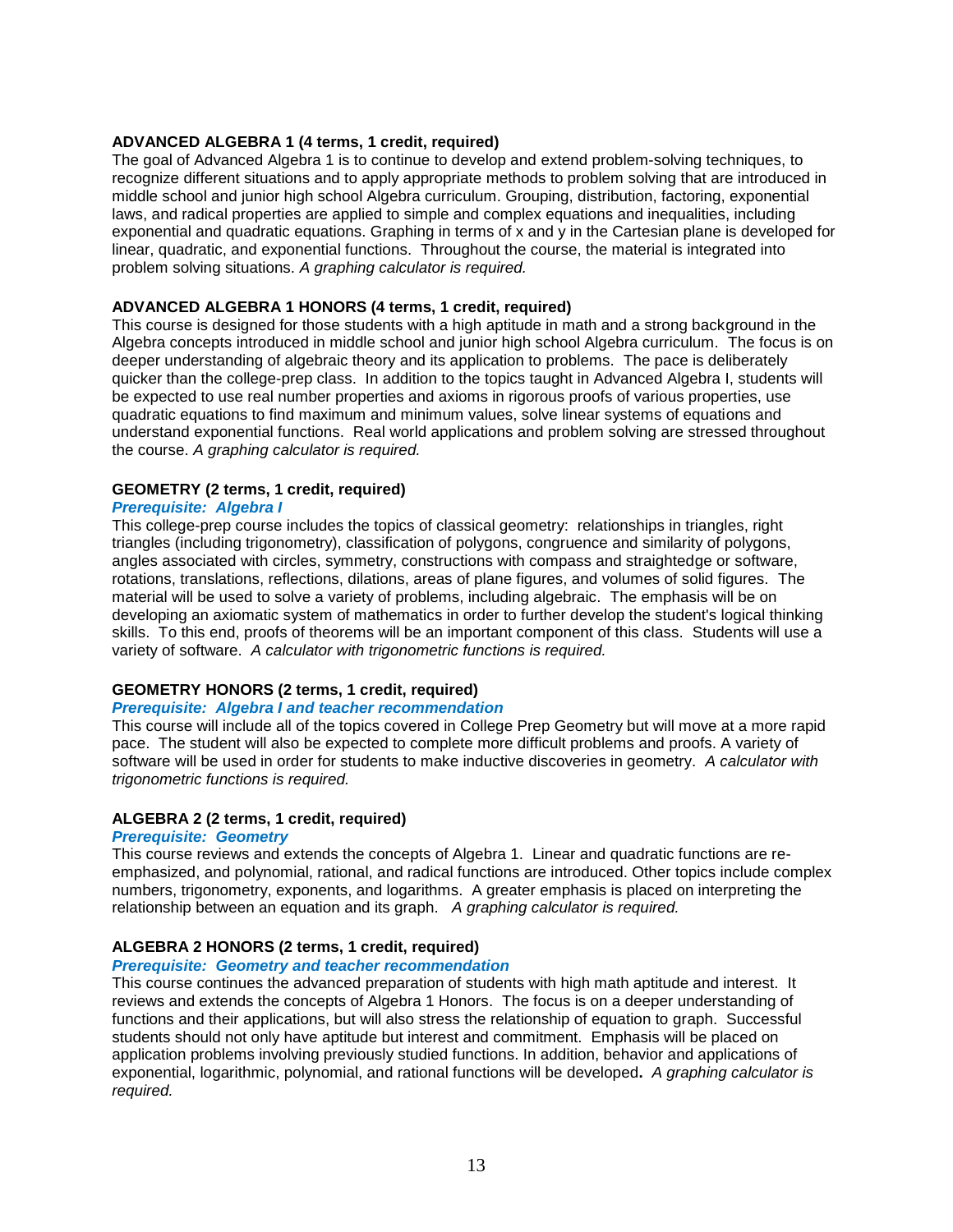# **ALGEBRA 3/TRIGONOMETRY (Twelfth grade, 2 terms, 1 credit, elective)**

#### *Prerequisite: Algebra 2*

This class is for seniors who wish to continue in their mathematics education but do not wish to take Precalculus. The course will continue to develop the algebra skills necessary for college, concentrating on linear equations, linear functions, polynomial functions, rational functions, exponential functions, logarithmic functions and applications of these. The course will continue with a study of trigonometric functions and their applications. Students who take this course are not eligible to take Pre-calculus later.

# **PRE-CALCULUS (2 terms, 1 credit, elective)**

#### *Prerequisite: Algebra 2*

This college-prep course prepares the student for a transition to college-level mathematics courses. The course will cover two main topics—Analytic Geometry & Trigonometry. In the analytic geometry portion, the students will learn about the characteristics of the graphs of several basic function types including polynomial, rational, exponential, and logarithmic. The student will also learn about the applications of these functions. In the trigonometry portion, the student will learn about the six trig functions, including characteristics of the graph of these functions, right triangle definitions, unit circle definitions, and applications of both right and non-right triangles. *A graphing calculator is required.*

# **PRE-CALCULUS HONORS (2 terms, 1 credit, elective)**

#### *Prerequisite: Algebra 2 and teacher recommendation*

This is a very demanding course both in content and amount of work involved. Students who successfully complete this course will be able to rise to the demands of the Advanced Placement Calculus class. This course will take all of the concepts in the college prep Pre-Calculus class and examine them in more detail. Special emphasis will be given to the trigonometric functions, their inverses, and applications of these. In addition, students will be expected to apply functions to actual situations through the use of written projects. Additional topics include polar coordinates and regression analysis*. A graphing calculator is required.*

#### **HONORS INTRODUCTION TO CALCULUS (Twelfth Grade, 2 terms, 1 Honors credit, elective)** *Prerequisite: Honors Pre-calculus and teacher recommendation or CP Pre-calculus with an A average and teacher recommendation.*

This course is intended to provide an introduction to the concepts of Calculus that would be found in a college course. The student will learn the various techniques of differentiation and applications of the derivative. In addition, some of the techniques of integration will be explored, along with applications to area and volume of non-regular figures. This course will provide a background in calculus so that students will have some exposure to the basic ideas before they take a college level course. *A graphing calculator is required.*

#### **AP PROBABILITY AND STATISTICS (Eleventh or Twelfth Grade, 2 term, 1 credit, elective)** *Prerequisite: Honors Pre-calculus and teacher recommendation or CP Pre-calculus with an A average and teacher recommendation.*

This course is offered as an alternative to AP Calculus or in addition to it. Students will be introduced to the major concepts and tools for collecting, analyzing, and drawing conclusions from data. Students will also be exposed to exploring data, planning a study, anticipating patterns, and statistical inference. Time will be spent studying the theory and analysis of statistical results in order to prepare for the Advanced Placement Exam. This course follows the curriculum and requirements established by the College Board for Advanced Placement courses.

#### **CALCULUS AB - ADVANCED PLACEMENT (Twelfth grade, 3 terms, 1.5 credits, elective)** *Prerequisite: Pre-calculus Honors and teacher recommendation*

This course is designed for those students who have completed the honors program and have demonstrated aptitude, interest, and commitment. The course follows the AP Calculus AB syllabus, as published and revised by the College Board. Differential calculus is introduced with the concept of the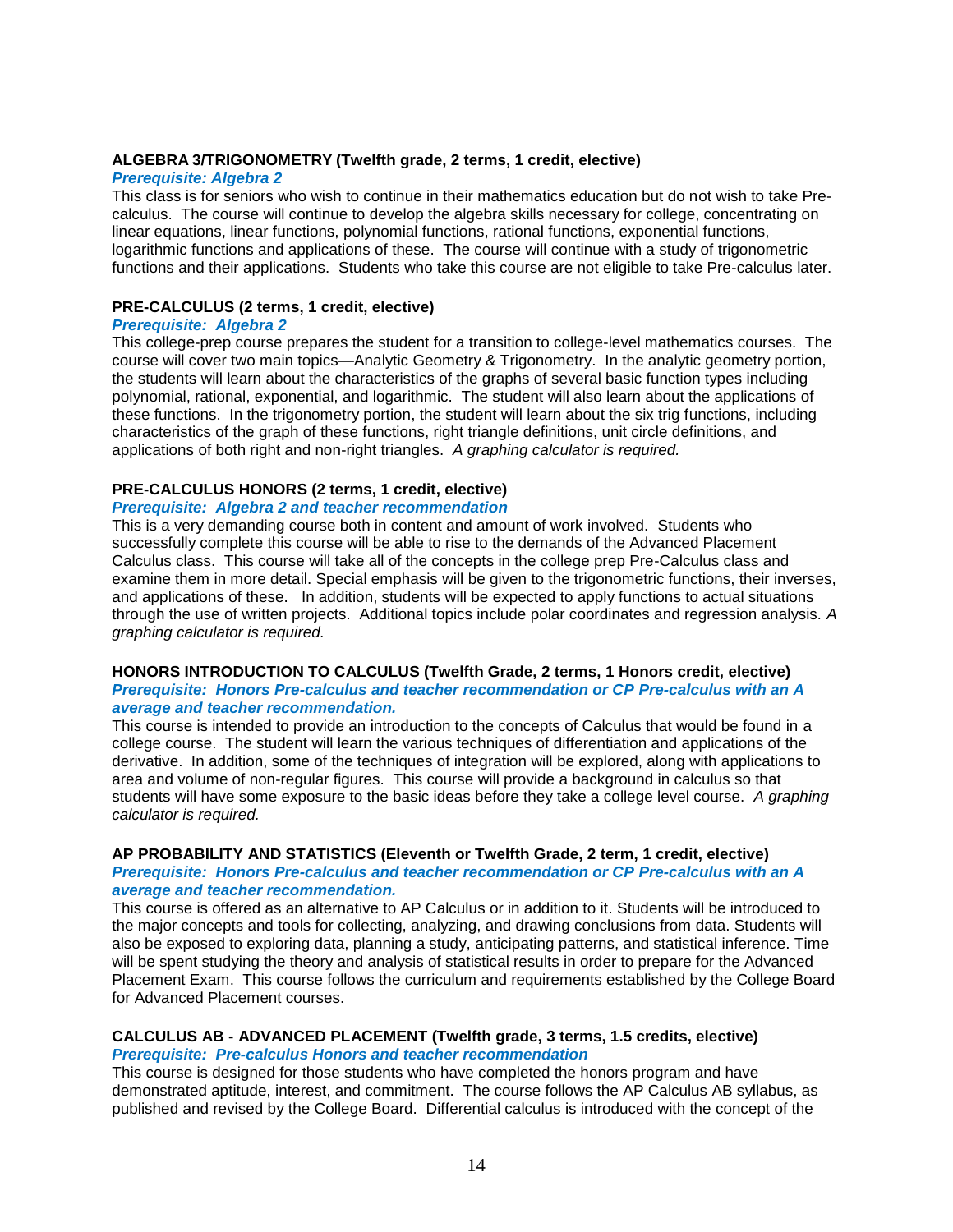instantaneous rate of change of functions. It is used to define the derivative. Derivative rules are developed for various functions and compositions of functions. The concepts of differentiability and continuity are developed. Wide ranges of applications of the derivative are explored. Integral calculus seeks to reverse the differentiation process. Integration techniques are developed and applied to the definite integral to find areas, volumes, and average values. All students will take the AP Calculus Exam in May. Passing scores are 3, 4, or 5. Most universities accept these results as a completed course. *A graphing calculator is required.*

# **CALCULUS BC - ADVANCED PLACEMENT (Twelfth grade, 1 term, 1/2 credit, elective)** *Prerequisite: Successful completion of Calculus AB*

This term course may be taken after Calculus AB and will continue with topics in calculus that will be tested on the AP Calculus BC Exam. These include: additional techniques of integration, arc length, surface area, parametric, polar, and vector functions, improper integrals, solving logistic differential equations, and polynomial approximations and series. At the conclusion of this course, all students will take the AP Calculus BC Exam in May. (A qualifying score on the AP Calculus BC Exam may give the student additional credit in calculus at her chosen university.) *A graphing calculator is required.*

#### **ACCOUNTING (Eleventh or Twelfth grade, 1 term, ½ credit, general elective—this course cannot be used to satisfy the math graduation requirement.)**

This course is an introduction to the principles and methods of accounting. The course will emphasize the underlying, basic procedures used in setting up and operating a small business accounting system. Students will explore accounting concepts such as double-entry accounting, account classification, creation of a trial balance, creation of financial statements, reconciling cash, calculating depreciation and amortizing a loan. Other topics will include corporate funding, current events, and following the stock market. *Excel* spreadsheets will be used in a variety of applications.

# **MUSIC DEPARTMENT**

*Saint Ursula Academy offers a full four-year Music program. The chart below outlines the sequence of courses and the various options a student may choose.*

| Year      | <b>Vocal Music</b> | <b>Instrumental Music</b>                            | <b>Music Theory &amp; Composition</b><br><b>Listening to Music</b> |
|-----------|--------------------|------------------------------------------------------|--------------------------------------------------------------------|
| Freshman  | • Freshman Chorus  | • Orchestra                                          |                                                                    |
|           | • SUAVE            | <b>Beginning Guitar</b>                              |                                                                    |
|           |                    | Intermediate/<br><b>Advanced Guitar</b>              |                                                                    |
|           |                    | <b>Guitar Ensemble</b><br>٠                          |                                                                    |
| Sophomore | • Concert Choir    | Orchestra<br>$\bullet$                               | • Listening to Music                                               |
|           | $\bullet$ SUAVE    | <b>Beginning Guitar</b>                              |                                                                    |
|           |                    | Intermediate/<br><b>Advanced Guitar</b>              |                                                                    |
|           |                    | <b>Guitar Ensemble</b><br>$\bullet$                  |                                                                    |
|           |                    | Beginning Piano                                      |                                                                    |
|           |                    | Intermediate Piano                                   |                                                                    |
|           |                    | <b>Advanced Piano</b><br>$\bullet$                   |                                                                    |
| Junior    | • Concert Choir    | Orchestra                                            | • Listening to Music                                               |
|           | $\bullet$ SUAVE    | <b>Beginning Guitar</b>                              | • Music Theory & Composition                                       |
|           |                    | Intermediate/<br>$\bullet$<br><b>Advanced Guitar</b> |                                                                    |
|           |                    | <b>Guitar Ensemble</b>                               |                                                                    |
|           |                    | Beginning Piano                                      |                                                                    |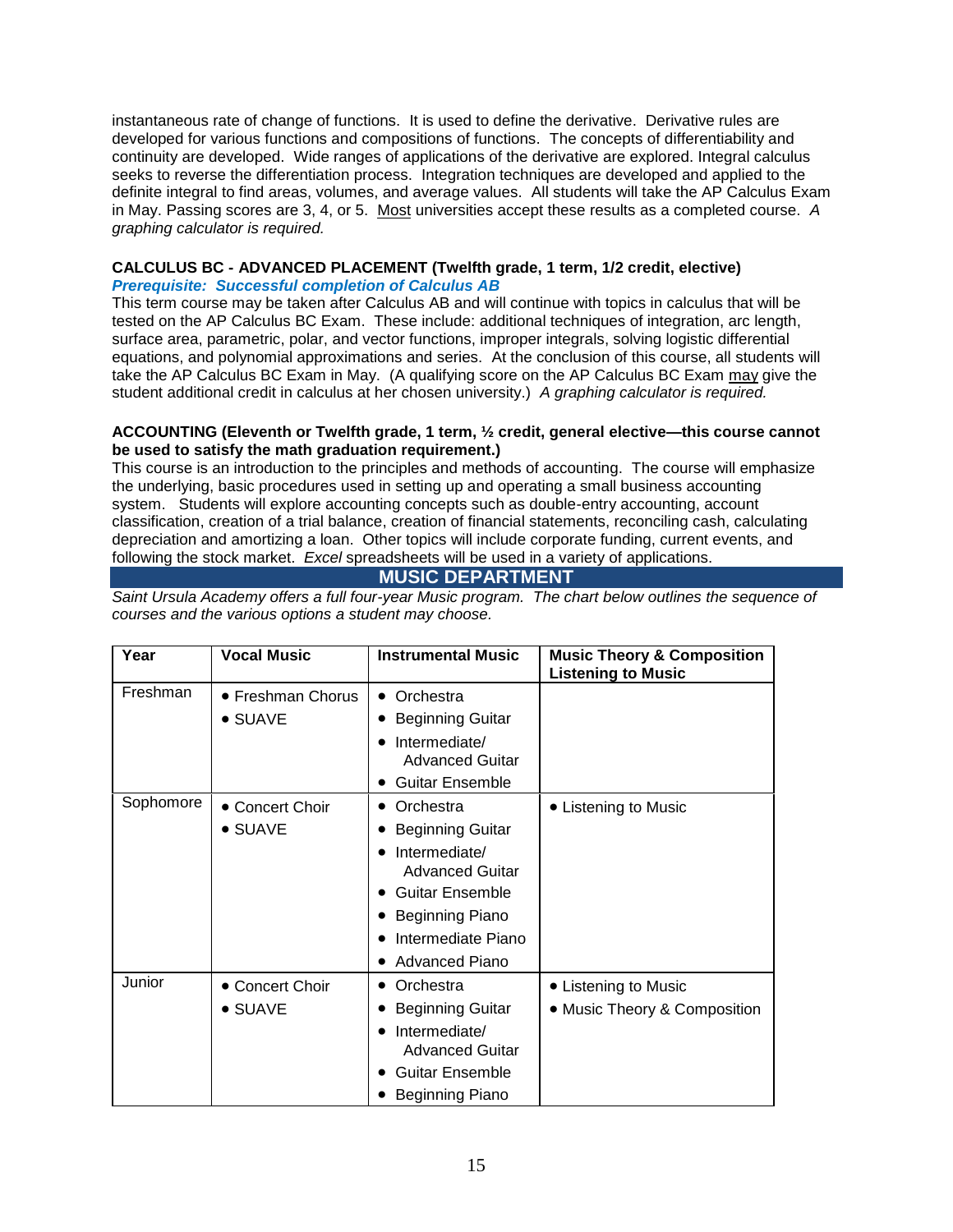|        |                 | Intermediate Piano<br>$\bullet$    |                              |
|--------|-----------------|------------------------------------|------------------------------|
|        |                 | <b>Advanced Piano</b><br>$\bullet$ |                              |
| Senior | • Concert Choir | Orchestra                          | • Listening to Music         |
|        | • SUAVE         | <b>Beginning Guitar</b>            | • Music Theory & Composition |
|        |                 | Intermediate/<br>٠                 |                              |
|        |                 | <b>Advanced Guitar</b>             |                              |
|        |                 | • Guitar Ensemble                  |                              |
|        |                 | • Beginning Piano                  |                              |
|        |                 | Intermediate Piano                 |                              |
|        |                 | Advanced Piano                     |                              |

# **FRESHMAN CHORUS (Ninth grade, 4 terms, 1 credit, elective)**

#### *This class meets on a skinny bell for the entire year.*

Freshman Chorus meets every day throughout the school year and performs for a variety of school events, including the Christmas and Spring Concerts. Vocalists will learn proper vocal and choral techniques, as well as how to sight-sing and read music while studying music of various styles such as pop, classic rock, musical theatre, folk, world, seasonal, sacred and classic. No experience is necessary and no audition is required.

#### **ORCHESTRA "SUASO" (All grades, 4 terms, 1 credit, elective)**

#### *Prerequisite: Previous Experience on an Orchestral Instrument; Permission of the Director This class meets on a skinny bell for the entire year.*

This class meets on a skinny bell for the entire year. SUA Orchestra is available to students of every grade who play an instrument, including strings, woodwinds, brass, and percussion. The course focuses on developing good ensemble technique, and the study of music representing a wide variety of styles and genres. SUA Orchestra performs in the Christmas Concert and the Spring Concert, as well as other special SUA events.

#### **CONCERT CHOIR (Tenth, Eleventh and Twelfth grade, 4 terms, 1 credit, elective)** *This class meets on a skinny bell for the entire year.*

This class meets all year and is for the singer who wishes to participate in performances throughout the school year, including the Christmas Concerts and Spring Concerts. More advanced literature in two, three, and four parts is studied through a variety of styles of music including classical, jazz, a cappella, and contemporary. Vocal and choral techniques are further developed in this course. No experience is necessary and no audition is required.

#### **VOCAL ENSEMBLE, "SUAVE" (Ninth, Tenth, Eleventh and Twelfth grade, all year, 1 credit, elective)**

#### *Prerequisite: Audition, Membership in Music Department Ensemble (Freshman Chorus recommended for incoming students)*

#### *This class meets Monday through Thursday from 3:00—4:00 PM*

The Saint Ursula Academy Vocal Ensemble (SUAVE) is a select ensemble of 9-12 vocalists. SUAVE performs a variety of music for the Christmas Concerts and Spring Concerts, and tours in the Tri-State area. The ensemble also participates in music festivals or competitions out-of-town each year. Students selected for membership in this award-winning group are expected to be serious choral singers with welldeveloped sight-singing and basic musicianship skills. They must be willing to devote numerous hours to rehearsing and performing. Private voice lessons are highly encouraged for students who are members of SUAVE.

**BEGINNING GUITAR (Ninth, Tenth, Eleventh and Twelfth grade, 1 term, ½ credit, elective)** *Freshmen who schedule Beginning Guitar will automatically be scheduled in Intermediate Guitar.*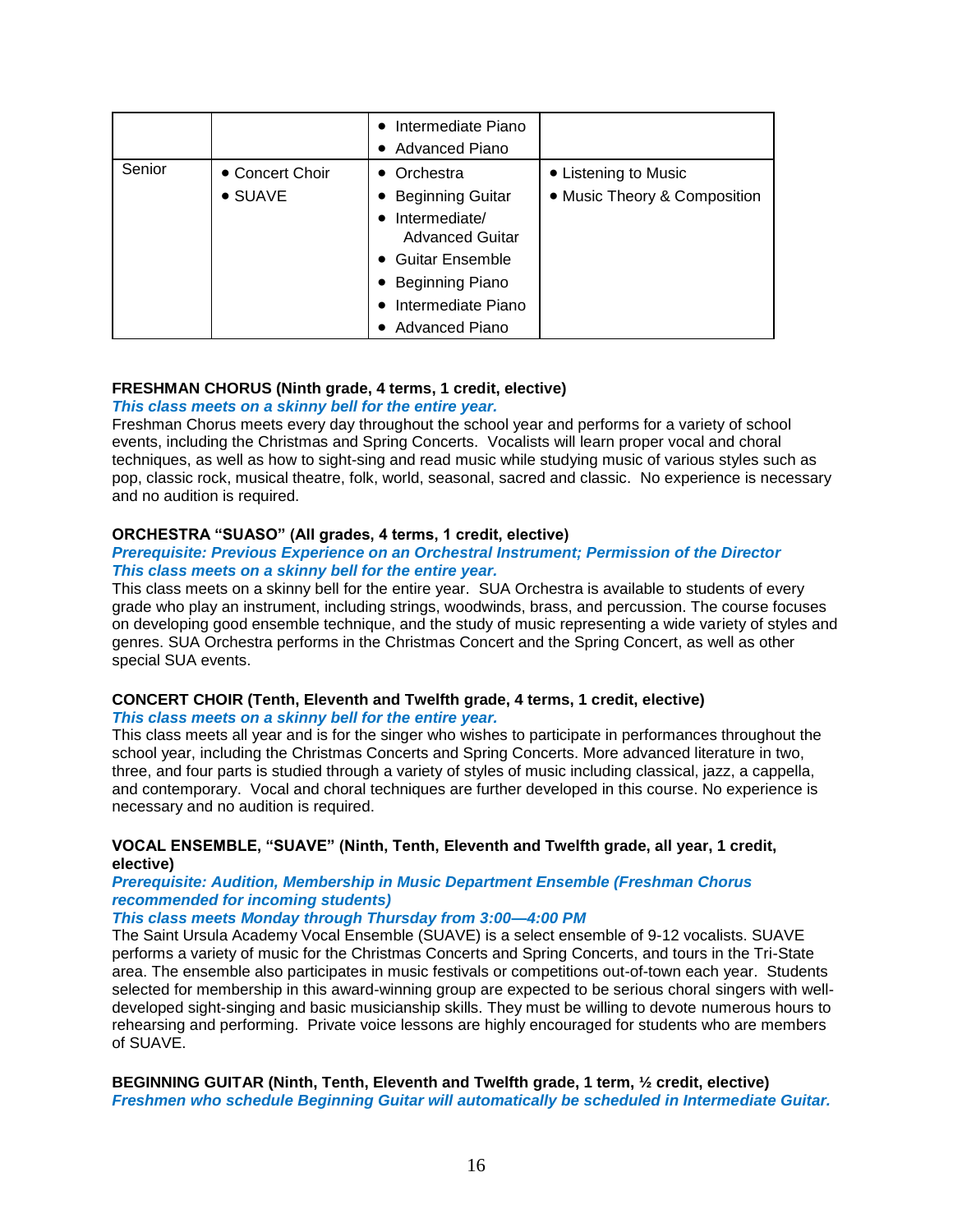Beginning Guitar is a course that will introduce the basics of guitar playing to interested sophomores, juniors, and seniors. Students will learn how to read traditional music notation, as well as guitar tablature and chord symbols. Both pick-style and finger-style techniques will be used to play popular songs, folk songs, and classical music. Students will also learn to play in small ensembles, and will perform in a concert at the end of the term. Guitars are provided for students to use during class time; students will also need to have a guitar at home to practice with, preferably a 6-string (nylon or steel-string) acoustic guitar.

#### **INTERMEDIATE/ADVANCED GUITAR (Ninth, Tenth, Eleventh and Twelfth grade, 1 term, ½ credit, elective)**

#### *Prerequisite: Beginning Guitar or Permission of Instructor*

These are continuing courses for students who have already taken Beginning Guitar, or for students who have had previous experience playing guitar. This course builds on students' prior knowledge of music notation and ensemble playing skills developed in the Beginning Guitar course. There is a greater emphasis on playing popular songs of the students' choosing, as well as on the further development of guitar technique. The primary focus of the course is on playing in small ensembles and working toward performances, including both classical chamber music and popular music arrangements.

#### **GUITAR ENSEMBLE (Ninth, Tenth, Eleventh and Twelfth grade, all year, ½ credit, elective)** *Prerequisite: Permission of Instructor*

The Saint Ursula Academy Guitar Ensemble is a performing ensemble made up of students of all levels, from beginners to advanced players. The ensemble performs at the Christmas Concert and the Spring Concert, as well as other times throughout the year. Repertoire ranges from arrangements of classical music, to music composed for guitar ensembles, to arrangements of popular songs. The Guitar Ensemble performs on both acoustic and electric guitars, as well as electric bass guitars.

#### **BEGINNING PIANO (Tenth, Eleventh and Twelfth grade, 1 term, ½ credit, elective)**

This course is designed for students who wish to learn to play the piano. Students will learn fundamental playing techniques as well as how to read musical notation. A variety of musical styles will be studied while learning the basic principles of music construction. Students will learn to play solos as well as in ensembles and will perform in a recital at the end of the term.

#### **INTERMEDIATE/ADVANCED PIANO (Tenth, Eleventh and Twelfth grade, 1 term, ½ credit, elective)** *Prerequisite: Beginning Piano; Permission of the Music Director.*

This course is designed for students who have previous experience playing the piano and who wish to advance their playing skills. Students will be challenged with more challenging technique and piano repertoire as soloists and in ensembles. All students will perform in a recital at the end of the term.

#### **MUSIC THEORY & COMPOSITION (Eleventh and Twelfth grade, 2 terms, 1 credit, elective)** *Prerequisite: Beginning Piano; Permission of the Music Director.*

In this course students will learn about the basic organizational structures of music, with an emphasis on understanding how music works and composing music. The course will focus on understanding harmony, musical forms, and counterpoint. Several different software programs will be used for writing musical notation, for ear training, and for recording music. This class is highly recommended for students who desire a greater depth of understanding of music, and for students who plan to study music in college.

#### **LISTENING TO MUSIC (Tenth, Eleventh and Twelfth grade, 1 term, ½ credit, elective)**

This class is available to students who are interested in learning to listen to music of various styles throughout history, from the Middle Ages to the present time, including Western European art music and American popular music styles of the 20th century. Students will learn about the elements of music, and will study the history of musical styles, focusing on listening to the most important musical styles, composers, and forms of each era.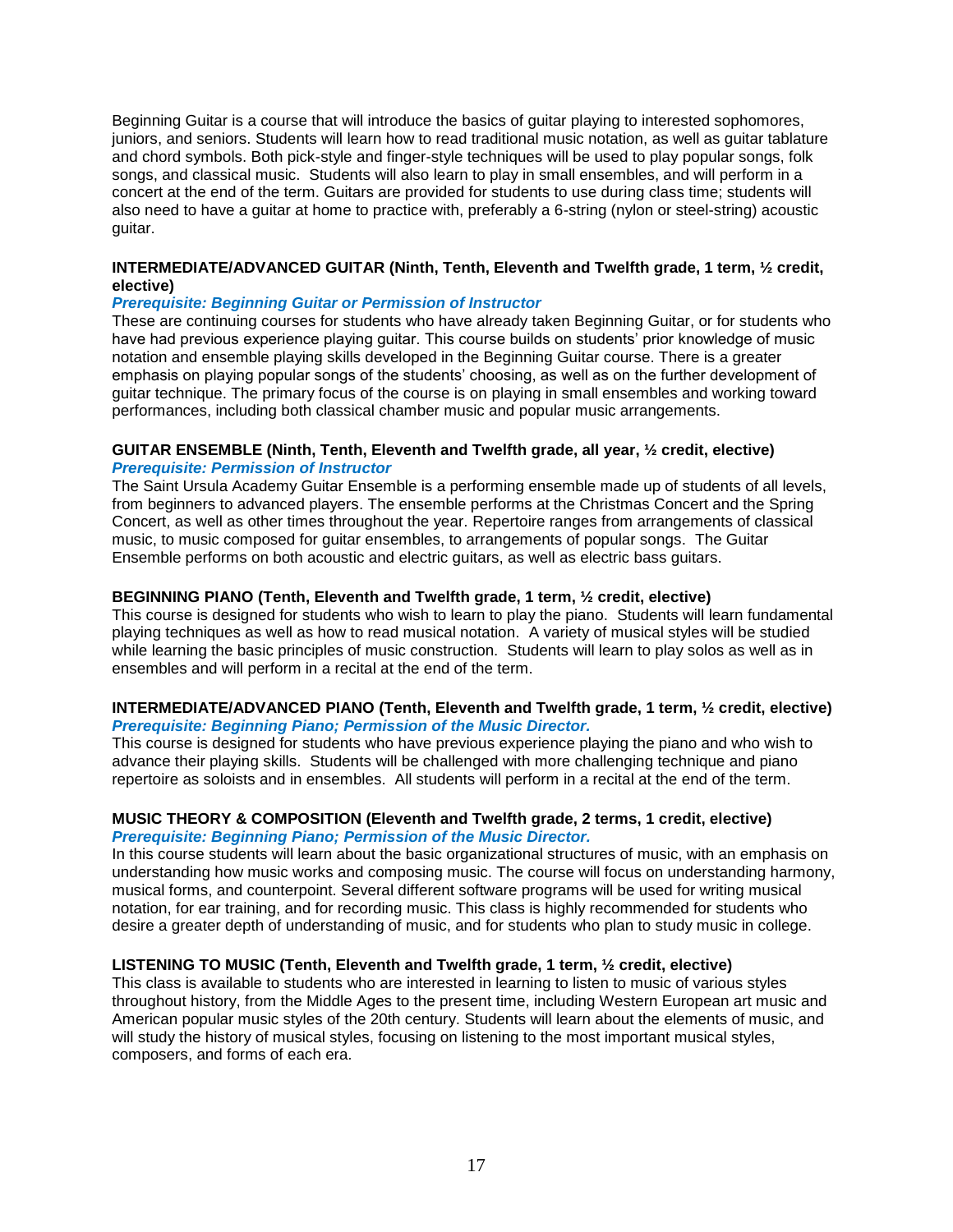# **RELIGION DEPARTMENT**

<span id="page-17-0"></span>*Saint Ursula Academy offers a full four-year religious education program. The department is faithful to the school's mission of honoring the uniqueness of each person, and transforming young women into thinkers, leaders, nurturers, and prophets committed to building a better world. The department works to educate the whole person, ensuring that each student receives the foundation necessary for an informed and committed adulthood of faith.*

#### **RELIGION 1 (Ninth grade, 2 terms, 1 credit, required) Term 1 – OLD TESTAMENT**

Students will come to a deeper understanding and appreciation of the Hebrew Scriptures, the inspired record of God's Self-Revelation. Interpreting the Bible from a contextualist perspective, students will be guided by the teaching and tradition of the Church. Learning to focus on the religious truths contained in the biblical stories, students will be helped in applying those truths to their own faith journeys. Acquiring skills for praying with the Scriptures in their personal lives as well as in the Church's liturgy, students will come to see how the Bible is an essential place for drawing near to God. As students read, research and reflect upon the sacred writings that Jesus Himself studied, they will gain insights into how to live more fully as His disciples.

# **Term 2 – NEW TESTAMENT**

Through study of the Christian Testament, students will come to a deeper understanding and appreciation of Jesus Christ, the ultimate Revelation to us from God, and His Good News. Interpreting the books of the New Testament from a contextualist approach, students will learn to focus on the religious truths that these sacred writings hold. Praying the Gospels, Acts of the Apostles and Letters, students will be encouraged to deepen their current level of discipleship. They will be invited to enter into a fuller personal relationship with Jesus and to make a stronger commitment to participation in His ministry of loving service.

# **RELIGION 2 (Tenth grade, 2 terms, 1 credit, required)**

**Term 1 – CHURCH:** The study of the Church is a continuation of the study of Salvation History examined in the two Scripture courses. The course is designed to help the student define what the Church is and to identify its role in the modern world. Through this course, students will come to understand how the risen Christ can be encountered through the community of the Church and how each member of the Church is called to participate in the life and mission of the Church, thus preparing the student to exercise leadership in the Church in a changing world. By studying the history of the Catholic Church, students will understand the significance of major events and how they continue to affect the Church today. **Term 2 – SACRAMENTS**: Students explore sacramental theology and practice by developing an awareness of God's presence in their lives and in the ritual and meaning of the Sacraments. They will see that not only are the Sacraments a means for encountering Christ and God's gifts through the Church; the sacraments are also central to the call to live as disciples in the Church. The study of the Sacraments will also aid the students in developing the dispositions necessary for full, conscious and active participation in the Sacraments, especially the Eucharist.

# **RELIGION 3 (Eleventh grade, 2 terms, 1 credit, required)**

**Term 1 – MORALITY**: Students will explore the Catholic understanding of the human person, created by and made in the likeness of God and exemplified in the humanity of Jesus Christ. We will study God's law and the role of law in natural and civil law in our country and our world today. The student will examine important sources for developing and informed conscience: including the moral teachings of Jesus, the 10 Commandments and Catholic Church teachings. Students will analyze the impact of sin in their own lives and in society, recognizing the importance of making moral decisions. By the end of the course, students will be able to articulate their position on moral issues in relation to Catholic Church teaching, living as a person rooted in the love of God, neighbor and self.

**Term 2 – SOCIAL JUSTICE:** One must not only struggle with her own moral choices, she must also critically study, evaluate, and respond to the many issues of injustice in society. Following the Biblical call to bring about justice and rooted in the documents of the Catholic Church, students will learn the principles of Catholic Social Teaching and how these teachings are integral to living Catholic life. With this basic understanding, students will then be able to develop skills for analyzing current social issues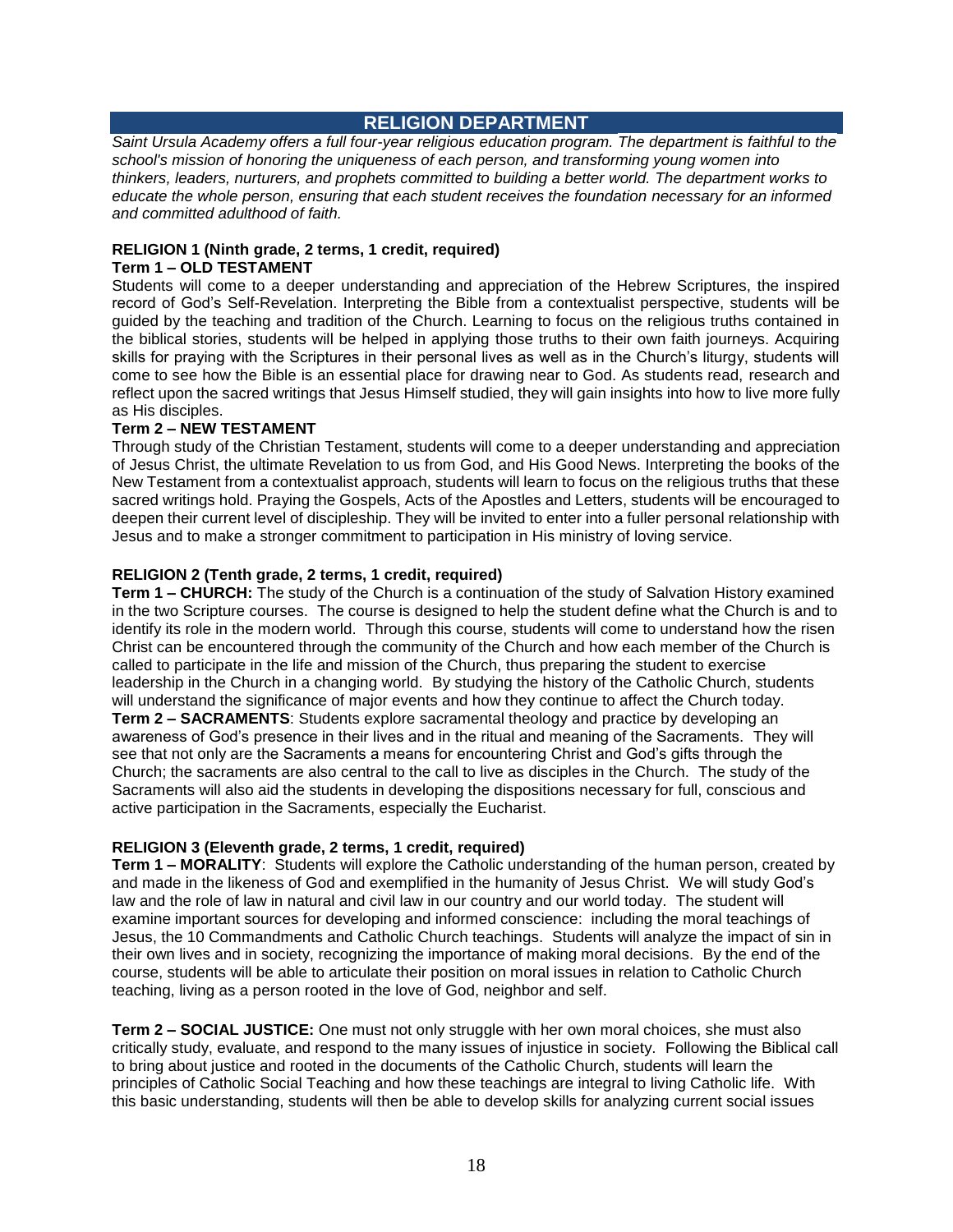and identify ways to bring about a more just world. Through participation in a service learning experience, students are encouraged to examine social issues in the community and see how they can engage in activities that promote justice. By recognizing and appreciating the dignity and self-worth of each individual, students will begin to see the commonality of all humanity and their responsibility to help create a more just world.

# **RELIGION 4 (Twelfth grade, 2 terms, 1 credit, required)**

*Christian Lifestyles and one of the electives (either Art and Soul, Healing and Hope, Prayer, or World Religions) is needed to complete the senior year religion requirement.*

# **CHRISTIAN LIFESTYLES (Twelfth grade, 1 term, ½ credit, required)**

This required senior year course explores how the student can embody a Christian lifestyle of faith, integrity and courage in the modern world. Responding to the universal call to holiness, each student is supported in actively discerning her life vocation. This discernment involves the prayerful examination of her life in light of the witness offered by Jesus Christ. The student will come to a fuller understanding of the Christian witness and be strengthened in prophetically living out this witness in the world. Topics include: Identity Formation, Spiritual Discernment, Love and Sexuality, Christian Simplicity, Communication Skills, and Catholic Vocations.

#### **ART AND SOUL (Twelfth grade, 1 term, ½ credit, fulfills requirement)**

This senior year elective is a fusion of faith and imagination. Designed for students eager to learn about the intersection of what we believe and its creative expression, this course will help students make meaning from Scripture, Church history, morality and social justice as it investigates the role of visual art, architecture, music, drama and the written word. The critical nature of imagination in spirituality is emphasized throughout the course, and a student's commitment to exercise her imagination is required. While no specific artistic gift is necessary to take this course, students interested in the visual arts, music, writing, dance, theatre or filmmaking should consider this elective.

#### **HEALING AND HOPE (Twelfth grade, 1 term, ½ credit, fulfills requirement)**

The Healing and Hope course explores the complexity of death and loss through the lens of the Catholic faith while emphasizing the importance of the Paschal Mystery in our journey of hope and healing. The importance of finding hope through experiences of suffering and death is supported by Pope Francis in his encyclical *Lumen Fidei* (June 29, 2013), when he stated, "Christians know that suffering cannot be eliminated, yet it can have meaning and become an act of love and entrustment into the hands of God who does not abandon us; in this way it can serve as a moment of growth and faith and love." Healing and Hope will take you on a journey through the studies of the physical, philosophical, personal, psychological, cultural, historical, religious and moral aspects of suffering and loss.

#### **PRAYER (Twelfth grade, 1 term, ½ credit, fulfills requirement)**

This course is designed to help the student explore the possibility of a deeper spiritual life and a closer relationship to God through prayer and the Catholic tradition. Content will include a study of what prayer is, kinds of prayer, relating to God, prayer styles, and techniques and methods in prayer. Emphasis in this course will be on student input and experience, with much time given to reflection, discussion, various student and teacher planned prayer experiences, and student presentations. An openness to a belief in God and appreciation and respect for Catholic and Christian traditions are prerequisites for this course.

# **WORLD RELIGIONS (Twelfth grade, 1 term, ½ credit, fulfills requirement)**

This course explores the role of religion in the lives of human beings by examining the major religious traditions of the world. In doing so, students will be able to articulate the spiritual truths that are common to all religions and the ways in which Catholicism is distinctive from the other traditions. They will also see the value of interreligious dialogue. Through a brief study of religions such as the various forms of Christianity, Judaism, Islam, Hinduism, Buddhism, Confucianism, Taoism, Tribal Traditions, and other religions, students will seek to understand why human beings need religion and spirituality in their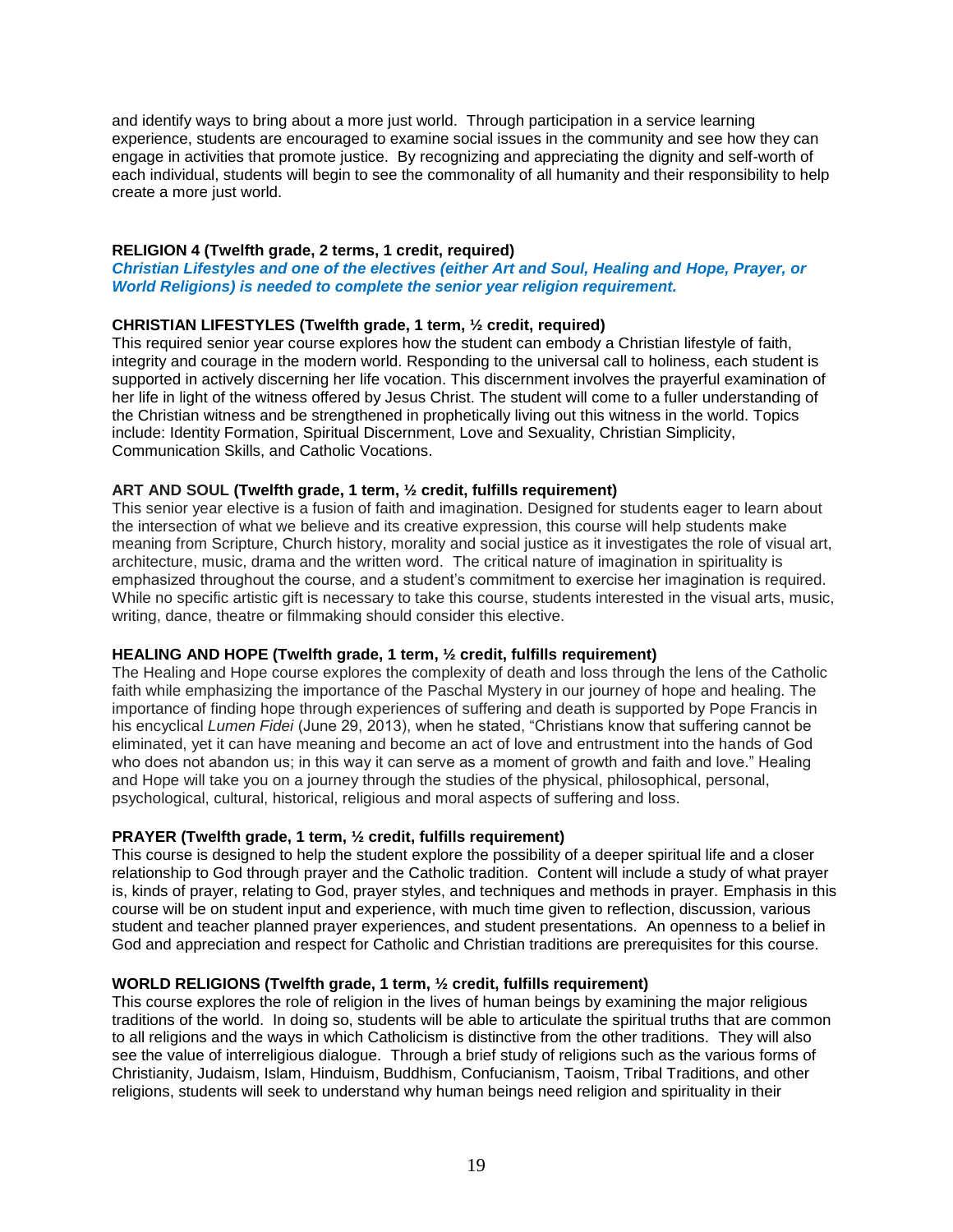lives. Students taking this course must be interested in reflecting and building upon their own religious experience, as well as listening to the experience of others.

# **SCIENCE DEPARTMENT**

*The following chart shows the sequence of courses for the Science Department.* Biology, Chemistry and one other laboratory science are required for graduation.

|                      | bllege Preparatory                                                     | bnors & Advanced Placement                                                       |  |
|----------------------|------------------------------------------------------------------------|----------------------------------------------------------------------------------|--|
| <b>Freshman Year</b> | hysical Science                                                        | nors Physical Science & Honors Biology                                           |  |
| Sophomore Year       | blogy<br>ectives                                                       | <b>nors Chemistry</b><br>ectives                                                 |  |
| <b>Junior Year</b>   | emistry<br>ectives                                                     | nors Chemistry<br>nors Physics<br>P Biology<br><sup>2</sup> Chemistry<br>ectives |  |
| <b>Senior Year</b>   | ysics<br>atomy & Physiology<br><b>Environmental Science</b><br>ectives | onors Physics<br>Physics C<br>lectives                                           |  |

# **PHYSICAL SCIENCE (Ninth grade, 2 terms, 1 credit, required)**

This first year course is designed to introduce key concepts, theories and skills that will prepare students for future science courses in Biology, Chemistry and Physics. Course content will include the study of the properties and classification of matter, atomic models, organization of the periodic table, chemical bonding, types of chemical reactions, balancing equations, basic inorganic nomenclature, the mole, acids and bases, forms of energy, laws of thermodynamics, Newtonian motion, and forces. Students develop laboratory, critical thinking, and problem solving skills through the application of the scientific method.

# **PHYSICAL SCIENCE HONORS (Ninth grade, 2 terms, 1 credit, required)**

#### *Prerequisite: Permission of the Department*

Physical Science Honors covers the same topics as Physical Science, in greater depth, at a more rapid pace, and the expectations placed on the Honors student are greater. The course offers a broader scope and includes the additional chemistry topics of mole concept and nomenclature.

# **BIOLOGY (Tenth grade, 2 terms, 1 credit, required)**

#### *Prerequisite: Physical Science*

Biology is designed to provide students with a broad view of the biological sciences, and to help them develop an appreciation of life in its oneness and variety. Inquiry based learning fosters an increased awareness of the complexity and beauty of human life in itself and in its multiple relationships with other life and the environment. Laboratory activities facilitate the development of critical thinking and sound laboratory skills. Biology includes the following topics: scientific method, molecular evolution of life, cytology and bioenergetics, genetics, survey of living things, and ecology. The course emphasizes molecular and evolutionary aspects as unifying themes.

# **BIOLOGY HONORS (Ninth grade and Tenth grade, 2 terms, 1 credit, required)**

*Prerequisite: Honors Physical Science or Permission of the Department*

Biology Honors covers the same topics as Biology. The course differs in that topics are pursued to a greater depth and at a more rapid pace and the expectations placed on the honors student are greater.

#### **CHEMISTRY (Tenth and Eleventh grade, 2 terms, 1 credit, required)**

#### *Prerequisite: Biology*

Chemistry presents the structure and changes that occur in matter along with the associated energy changes. It studies the basic theories and laws of chemistry and topics such as stoichiometry, atomic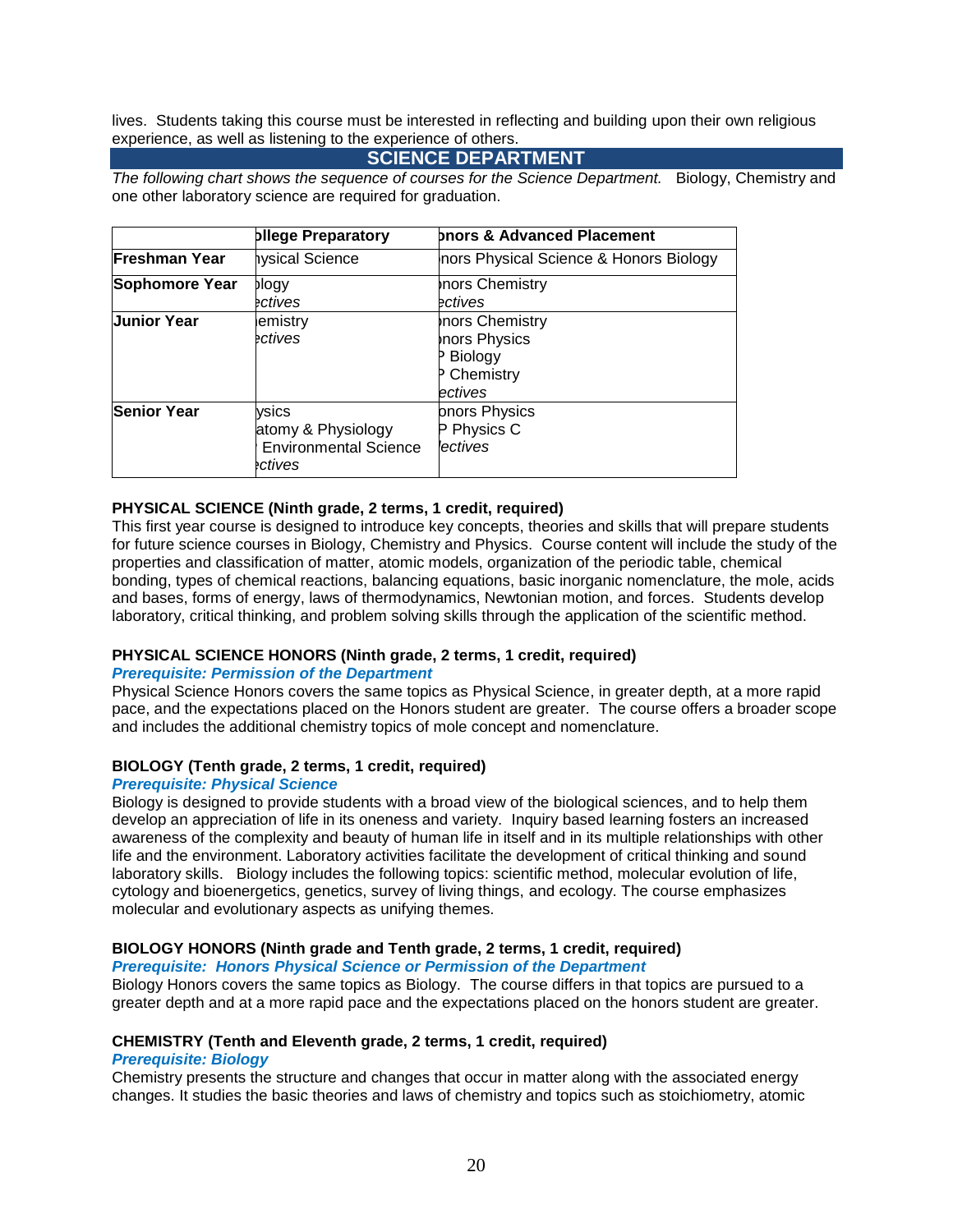structure, the periodic table, chemical bonds, nomenclature, Kinetic Molecular Theory, energy, thermodynamics, molecular geometry, the structure of solids, liquids and gases, changes in state, kinetics and solutions. Through laboratory work, students develop safe laboratory technique and formal laboratory reporting. In the laboratory, direct observation and measurement lead to the discovery, development and further understanding of basic principles discussed in class. The use of mathematical and graphical means to analyze laboratory results is an important part of this course.

#### **CHEMISTRY HONORS (Tenth grade, 2 terms, 1 credit, required)**

#### *Prerequisite: Biology Honors or Permission of the Department*

Chemistry Honors is an accelerated course. The course covers the same topics as College Preparatory Chemistry as well as advanced topics such as electrochemistry. Information is given in greater depth and the mathematical concepts are more complex.

# **AP BIOLOGY (Eleventh and Twelfth grade, 3 terms, 1.5 credit, elective)**

# *Prerequisite: Permission of the Department*

AP Biology is designed for students who have successfully completed Honors Biology and Honors Chemistry and provides an in-depth sequence to Biology. The course seeks to further develop inquiry and laboratory skills, to foster individual research, to provide the conceptual framework and factual knowledge needed to understand current developments in the biological field, and to adequately prepare the students for the AP biology exam. Students supplement class material through the use of a variety of textbooks and the reading of current scientific journals. Laboratory exercises require individual research of topics, teamwork, skills to carry on lengthy procedures and the ability to report findings both orally and in writing.

# **AP CHEMISTRY (Eleventh and Twelfth grade, 3 terms, 1.5 credit, elective)**

#### *Prerequisite: Permission of the Department.*

The AP Chemistry course is designed as a follow-up to honors chemistry and follows the Collegeboard curriculum to be the equivalent of a first-year general chemistry course in college. Students will attain a deeper understanding of fundamentals and increased competence in dealing with chemical problems. The course will contribute to the development of the student's abilities to think critically and to express her ideas clearly and logically. Coverage of concepts addressed in honors chemistry is expanded with the aid of mathematical tools and new experimental and spectrometric techniques. New topics, including chemical thermodynamics, electrochemistry, and quantitative treatment of equilibrium and kinetics, are introduced and interwoven with older topics to create a more complete understanding of chemistry.

# **AP ENVIRONMENTAL SCIENCE (Eleventh and Twelfth grade, 2 terms, 1 credit, elective)** *Prerequisites: Biology AND Chemistry*

This AP course is designed to provide an introductory experience to foster an understanding of the interrelationships of the natural world. This course will examine natural and manmade environmental problems, and study possible solutions for resolving and preventing these problems. This laboratory science course takes an interdisciplinary approach to these topics and is designed to prepare students for the advanced placement examination which may fulfill a basic requirement for a laboratory science as first-year college students.

# **PHYSICS (Eleventh and Twelfth grade, 2 terms, 1 credit, elective)**

#### *Prerequisite: Biology AND concurrent/completion of Algebra 2*

Physics is a general survey physics course which will build a conceptual understanding of how physics shapes everyday life. Although math is necessary to explore the concepts of physics, the course will emphasize the general laws, theories and application of this fascinating science. Topics include motion, mechanics, electricity, magnetism, light, atomic and nuclear physics. Labs will reinforce the concepts and will be related to hands-on and real world applications.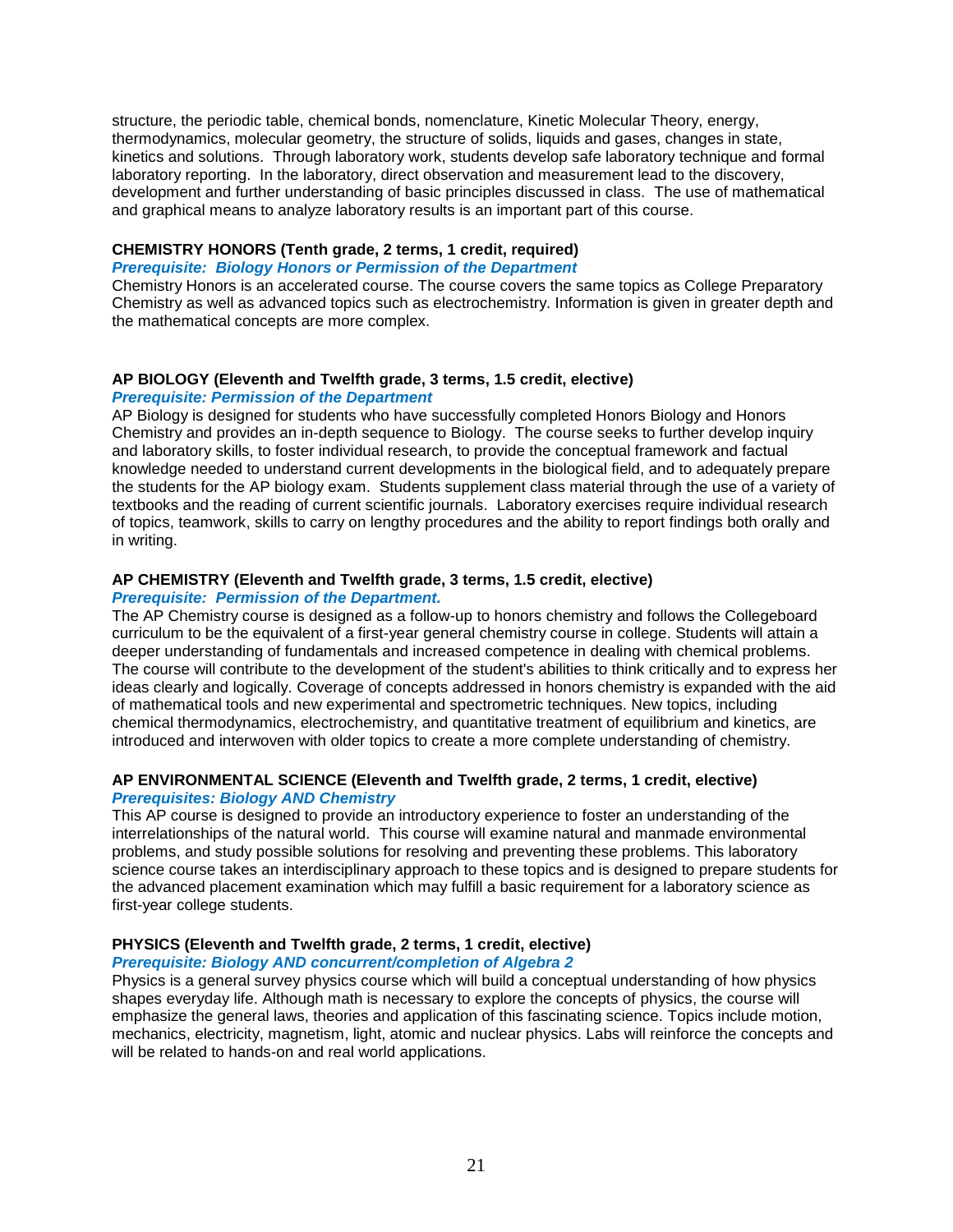### **PHYSICS HONORS (Eleventh and Twelfth grade, 2 terms, 1 credit, elective)**

#### *Prerequisite: concurrent/completion Chemistry Honors AND concurrent/completion of Algebra 2 OR Permission of the Department*

### **Completion of this course is REQUIRED for AP Physics C**

This course is designed to develop an understanding of the principles underlying the interaction of matter, the resulting motions, and the forces and energy involved. Physics is a study of both concept and math, this course requires a solid foundation in algebra and geometry as well as a basic knowledge of trigonometry; the mathematics of vectors is taught as needed. Topics covered are: kinematics and dynamics, momentum, energy, light, waves, electricity, and magnetism. Labs and activities will provide a hands-on perspective of the material covered.

#### **AP PHYSICS C (Eleventh and Twelfth Grade, 3 terms, 1.5 credits, elective)**

#### *Prerequisite: Honors Physics AND Permission of the Department AND completion of or concurrent with Pre-Calculus*

This elective is offered to students who have demonstrated high interest and ability in both science and mathematics. An intensive course, incorporating two levels of study into one year; it is designed to prepare students for the Advanced Placement examination. The subject matter of the AP Physics C course is primarily Mechanics and Electricity and Magnetism with equal emphasis placed on both areas of study. Strong emphasis is placed on solving problems, some requiring Calculus. As such, some basic principles of Calculus will be taught as part of the course. This course ordinarily forms the first part of a sequence of courses that serves as the foundation of physics for students majoring in science or engineering.

#### **ANATOMY AND PHYSIOLOGY (Eleventh and Twelfth grade, 2 terms, 1 credit, elective)**  *Prerequisite: Chemistry or concurrent Chemistry*

The goal of this course is to discover how the human body works as it maintains the dynamic balance called life. Exploration of the relationship between anatomy (structure), and physiology (function), provide a foundation for the investigation of interactions between body systems. Knowing how body systems work together enables students to understand what it means to be a healthy individual as well as the impact of disease and stress. An integrated view of how the human body works is provided through laboratory investigations, lectures, inquiry-based activities, discussion, direct observation, and dissection. New technologies, therapies, and research are explored and analyzed. Practical applications and everyday examples are also used to show students the relationship between their own bodies and the real world of medicine and science.

# **BIOTECHNOLOGY HONORS (Eleventh and Twelfth grade, 1 term, 1/2 credit, elective)**

#### *Prerequisites: Honors Biology and Chemistry*

This is a second-year study of biological and chemical principles related to molecular biology and biotechnology. The course is designed for advanced students with interests in science careers .This course gives students a comprehensive introduction to the scientific concepts and laboratory research techniques currently used in the field of biotechnology. In addition, students further develop the laboratory, critical thinking, and communication skills currently used in the biotechnology industry. Written assessments and laboratory analyses will help students learn to write concisely and accurately, while encouraging analytical thinking referenced to observations. Upon the completion of the course students will have an understanding of the role of biotechnology in society, including the risks and benefits. They will learn the significance of biotechnology in pharmaceutical development, forensics, genetic testing, industrial products, and scientific research.

# **EXPLORATIONS IN ENGINEERING (Tenth and Eleventh Graders, 1 term, ½ credit, elective)**

#### *Prerequisites: None*

This course is project-based, exploring various fields of engineering through hands-on investigations. Students will practice teamwork as they work together to recognize, design, and build solutions to real-life problems. Students will be expected to challenge themselves, using tools and technology (e.g. 3D printing) with which they might not be familiar. Areas of exploration can include Civil Engineering (bridges, structures, buildings, roads), Mechanical Engineering (machines, cars, boats, manufacturing),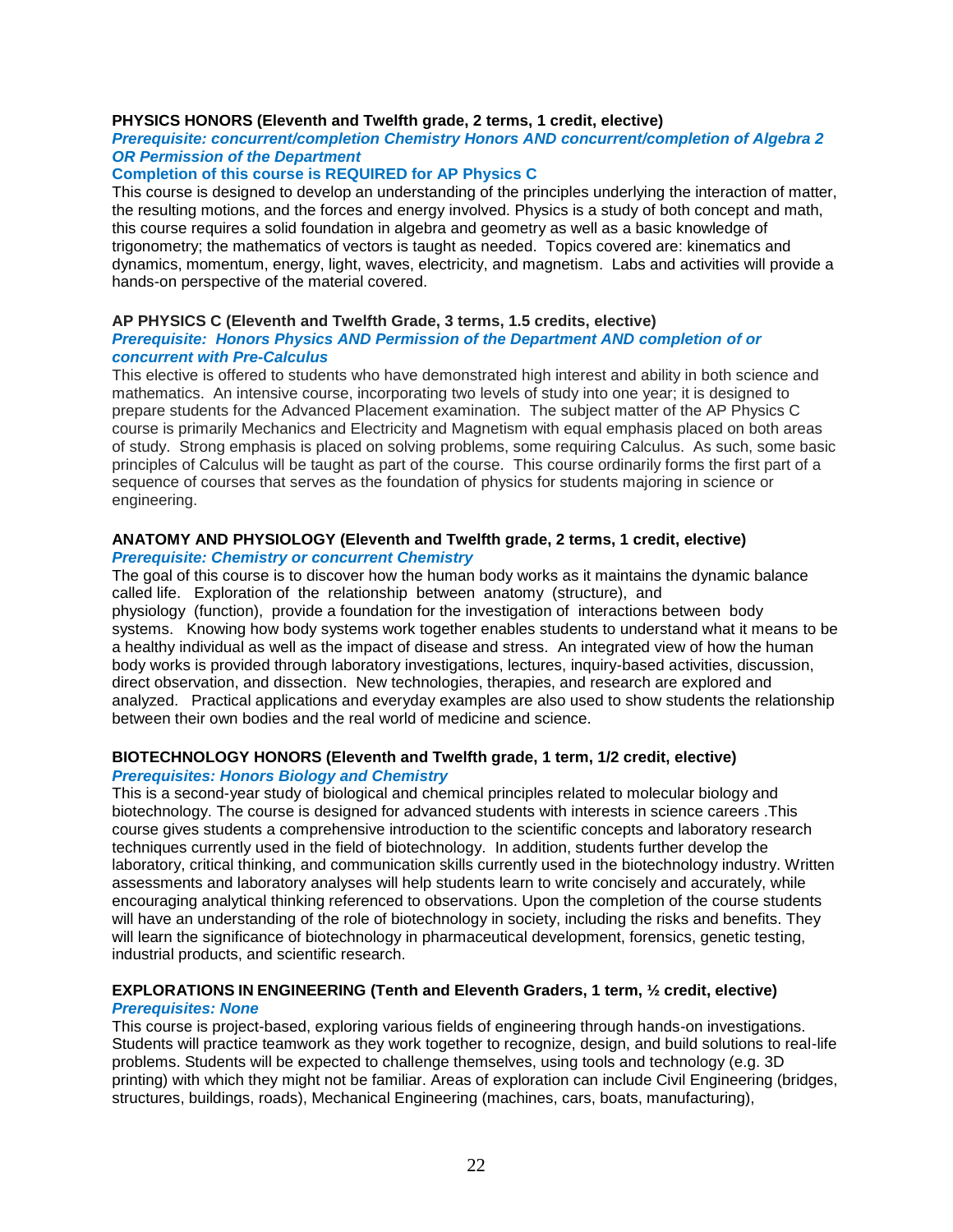Chemical/Materials Engineering (consumer products, manufacturing and building processes), Aerospace Engineering (airplanes, spacecraft), and Biomedical Engineering (medicine, prosthetics). Students will leave this course with an understanding of the Engineering process and more confidence in dealing with physical problems.

#### **FOUNDATIONS OF ENGINEERING DESIGN THINKING I (Eleventh and Twelfth grade, 2 terms, 1 credit, elective)**

### *Prerequisite: Chemistry AND concurrent with CP Physics or Honors Physics.*

This course introduces students to all fields of engineering and the opportunity to explore several disciplines through hands-on projects. You will be introduced to concepts in creativity, innovation, engineering fundamentals, and problem solving methodologies. You will learn, through experience, the process of design and analysis in engineering including how to work effectively on a team. Project-based assignments can explore such fields as civil engineering (e.g. bridge making), aeronautics (e.g. airplane design and construction), electrical engineering (e.g. circuits), mechanical engineering (e.g. manufacturing consumer goods), materials engineering (use of plastics, metals and polymers), 3D design (3D printing), computer programming, environmental engineering and much more. Guest speakers and field trips are expected to help students learn about potential careers in the field. The main purpose of the course is to expose the student to possibilities of a career in engineering.

# **THE SCIENCE OF STUFF: MATERIALS SCIENCE AND ENGINEERING (Tenth, Eleventh and Twelfth grade, 1 term, ½ credit, elective)**

# *Prerequisite: Physical Science*

This course will cover the basics of materials science and engineering, a field which deals with the choice, construction, and testing of materials to be used in different objects. It will introduce the four main classes of materials (metals, ceramics, polymers, and composites), compare their properties and applications, and address how engineers would test them in order to determine whether they will serve well in their intended use. This will be a lab-based course with a lot of hands-on work with the materials, including metal working and casting, creation of polymer foams with different properties and applications, and comparison of strength of plain cement against a composite of cement with other materials.

# **INVERTEBRATE ZOOLOGY (Tenth, Eleventh and Twelfth grade, 1 term, ½ credit, elective)** *Prerequisite: Physical Science and concurrent or completed Biology*

# *This class is offered in 2022-2023.*

A study of the major invertebrate phyla of the animal kingdom emphasizing the study of the relationship between simpler and more complex organisms. The similarities and differences will be studied through dissection in which students will observe the internal and external anatomy of various invertebrates and the physiology of systems and organs.

# **VERTEBRATE ZOOLOGY (Tenth, Eleventh and Twelfth grade, 1 term, ½ credit, elective)**

#### *Prerequisite: Physical Science and concurrent or completed Biology This class is not offered in 2022-2023.*

A study of the major vertebrate phyla of the animal kingdom emphasizing the study of the relationship between simpler and more complex organisms. The similarities and differences will be studied through dissection in which students will observe the internal and external anatomy of various vertebrates and the physiology of systems and organs.

# **ROBOTICS (Tenth, Eleventh and Twelfth grade, 1 term, ½ credit, elective)**

#### *Prerequisite: Physical Science*

This will be a hands-on course in the building, design and programming of robots to prepare students for engineering and programming courses in college. The course will cover basic electronics as well as basic programming in the use of sensors, solar cells, and motors. Students will also develop skills in programming, using language based and icon based software. The course will be hands-on, challenge based, and individually paced, so that students can develop their own robot designs and programming goals. Students can explore their interest in detail redesigning and improving their robots, or move on to more advanced topics as their interests and skills develop.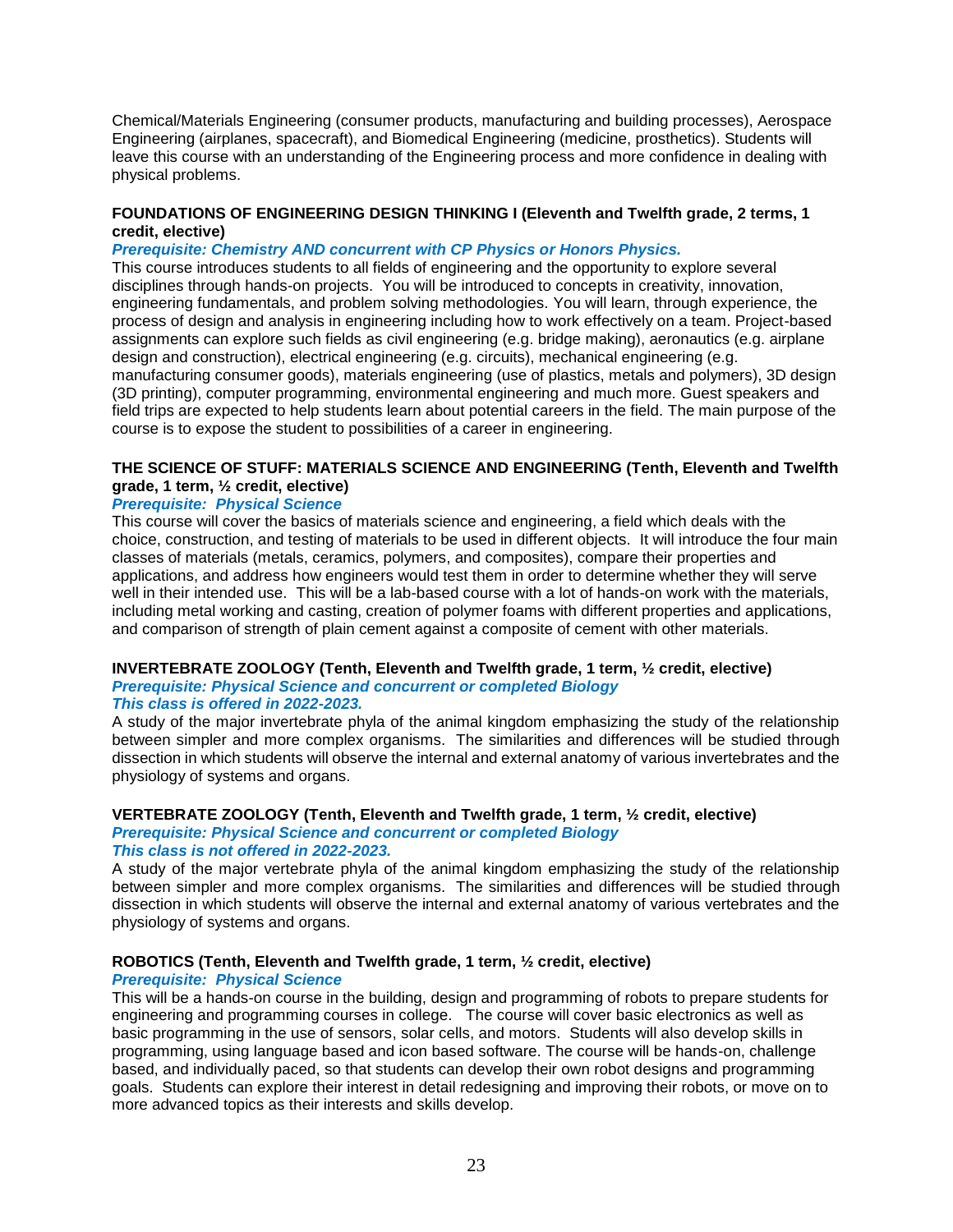# **FORENSICS (Tenth and Eleventh grade, 1 term, ½ credit, elective)**

### *Prerequisite: Physical Science*

This elective will develop hands-on laboratory skills. It will involve using problem solving skills, the collection of data, and analysis of data based on crime scene scenarios. Students will use techniques and lab methods found in chemistry, biology, physics and anatomy in their investigations**.**

# **SOCIAL STUDIES DEPARTMENT**

<span id="page-23-0"></span>*The following chart illustrates the required and elective courses offered by the social studies Department.*

|                   | <b>Required Courses</b>                | <b>Elective Courses</b>           |
|-------------------|----------------------------------------|-----------------------------------|
| <b>Freshmen</b>   | None                                   | AP Human Geography                |
| <b>Sophomores</b> | <b>World History</b>                   | Bad Girls and Unruly Women        |
|                   | or                                     | History of the Holocaust          |
|                   | <b>Honors World History</b>            |                                   |
| <b>Juniors</b>    | <b>United States History</b>           | <b>Bad Girls and Unruly Women</b> |
|                   | or                                     | Cincinnati History                |
|                   | <b>AP United States History</b>        | Psychology                        |
|                   |                                        | AP Psychology                     |
|                   |                                        | AP European History               |
|                   |                                        | AP Macroeconomics                 |
| <b>Seniors</b>    | American Government                    | <b>Bad Girls and Unruly Women</b> |
|                   | or                                     | AP European History               |
|                   | AP United States Government & Politics | AP Psychology                     |
|                   | Economics                              | AP Macroeconomics                 |
|                   |                                        | Cincinnati History                |
|                   |                                        | Psychology                        |

# **AP HUMAN GEOGRAPHY (Ninth grade, 2 terms, 1 credit, elective)**

# *Prerequisite: Placement based on admissions profile*

This course introduces students to the systematic study of patterns and processes that have shaped human understanding, use, and alteration of Earth's surface. Students employ spatial concepts and landscape analysis to examine socio economic organization and its environmental consequences. They also learn about the methods and tools geographers use in their research and applications. The curriculum reflects the goals of the National Geography Standards (2012).

# **WORLD HISTORY (Tenth grade, 2 terms, 1 credit, required)**

This is a survey course on modern world history and cultures. This course is the basis for later courses in the social studies sequence and the historical thinking and writing skills required for them. It is designed to encourage multicultural awareness, appreciation of art, and knowledge of important contributions to human progress, including the contributions of women.

# **HONORS WORLD HISTORY (Tenth grade 2 terms, 1 credit, fulfills World History requirement)**

*Prerequisite: B+ or higher in Honors Literary Genres or A- or better in CP Literary Genres.* This survey course of modern world history and cultures is intended to prepare students to take the advanced placement history courses in United States history as well as European History. It places heavy emphasis on historical thinking and writing skills grounded in the analysis of both primary and secondary source documents. It is designed to encourage multicultural awareness, appreciation of art, knowledge of important contributions to human progress, including the contributions of women.

#### **UNITED STATES HISTORY (Eleventh grade, 2 terms, 1 credit, required)**

United States History traces and surveys the chronological development of the American nation since 1850. It is designed to develop in students an appreciation of the contributions of all American people in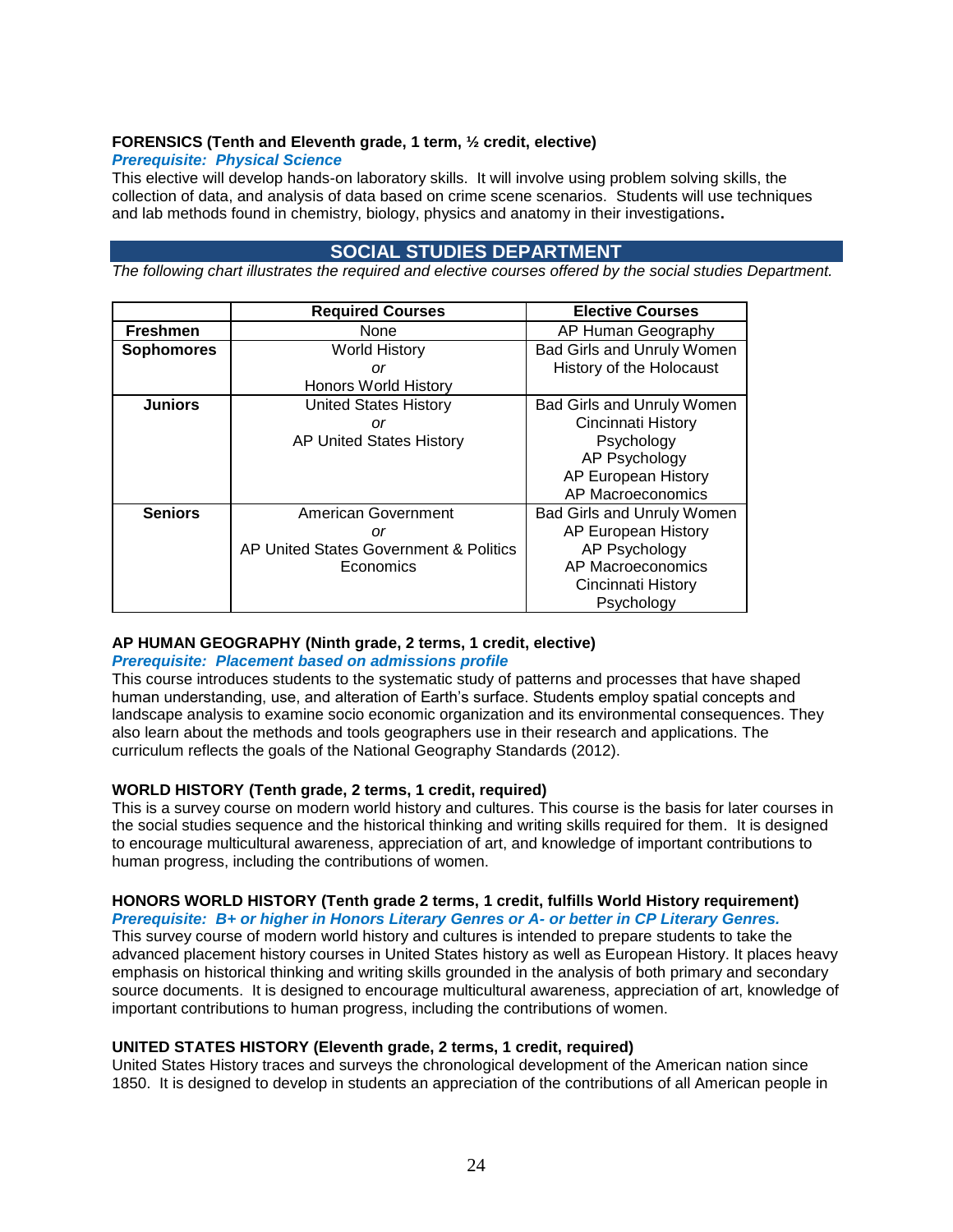the building of the nation. It also should give students an appreciation of American democracy, opportunity, progress, and problems.

# **AP UNITED STATES HISTORY (Eleventh grade, 2 terms, 1 credit; fulfills US History requirement)** *Recommendation of Honors World History teacher.*

AP U.S. History is designed to be the equivalent of a two-semester introductory college or university U.S. history course. In AP U.S. History students investigate significant events, individuals, developments, and processes in nine historical periods from approximately 1491 to the present. Students develop and use the same skills, practices, and methods employed by historians: analyzing primary and secondary sources; developing historical arguments; making historical comparisons; and utilizing reasoning about contextualization, causation, and continuity and change over time. The course also provides seven themes that students explore throughout the course in order to make connections among historical developments in different times and places: American and national identity; migration and settlement; politics and power; work, exchange, and technology; America in the world; geography and the environment; and culture and society. Students will practice the necessary analytical and writing skills necessary to take the AP exam in May.

# **AMERICAN GOVERNMENT (Twelfth grade, 1 term, ½ credit, required)**

The students study American government at the federal, state and local levels. Emphasis is placed on the three branches of the government, the Constitution, voting, political parties, the electoral process, civil rights, social problems, foreign policy, and the history of their local area.

# **ECONOMICS (Twelfth grade, 1 term, ½ credit, required)**

The American economic system is studied including basic economic concepts, employment, the business cycle, and stabilization policies. In addition, the course provides personal financial literacy skills.

#### **AP MACROECONOMICS (Eleventh and Twelfth grade, 2 terms, 1 credit, elective; fulfills Economics requirement)**

#### *Prerequisite: Recommendation from the World History or US History teacher. This course will not be offered in 2022-2023 but will be offered in 2023-2024.*

AP Macroeconomics builds upon and develops student analytical and reasoning skills through the use of data, tables, and graphs for an in depth examination of the US economy as a whole and how it functions. After gaining a strong foundation in the economic way of thinking and theory, students will study how economic performance is measured, the financial sector, stabilization policies, economic growth, and international economics. Tradeoffs and the impact economic policy and incentives have on the environment, society, and the national budget are also examined and discussed. The course prepares the students to take the Advanced Placement test to earn college credit in Macroeconomics and provides personal financial literacy skills.

#### **AP UNITED STATES GOVERNMENT & POLITICS (Twelfth grade, 2 terms, 1 credit, elective; fulfills Government requirement)**

# *Prerequisite: Recommendation from the World History or US History teacher.*

AP United States Government and Politics is a college-level introduction to key political concepts, ideas, institutions, policies, interactions, roles, and behaviors that characterize the constitutional system and political culture of the United States. Students will read and analyze US foundational documents, Supreme Court decisions, and other text and visuals to gain an understanding of the relationships and interactions between political institutions and behavior. Students will read and interpret data, develop evidence-based arguments, and engage in an applied civics or political research-based project. The course also prepares the students to take the Advanced Placement test to earn college credit in American Government. Students will also have the opportunity to participate in the Senior Campaign Project.

#### **AP EUROPEAN HISTORY (Eleventh and Twelfth grade, 2 terms, 1 credit, elective)** *Prerequisite: Recommendation from the World History or US History teacher. This course will be offered in 2022-2023 but will not be offered in 2023-2024.*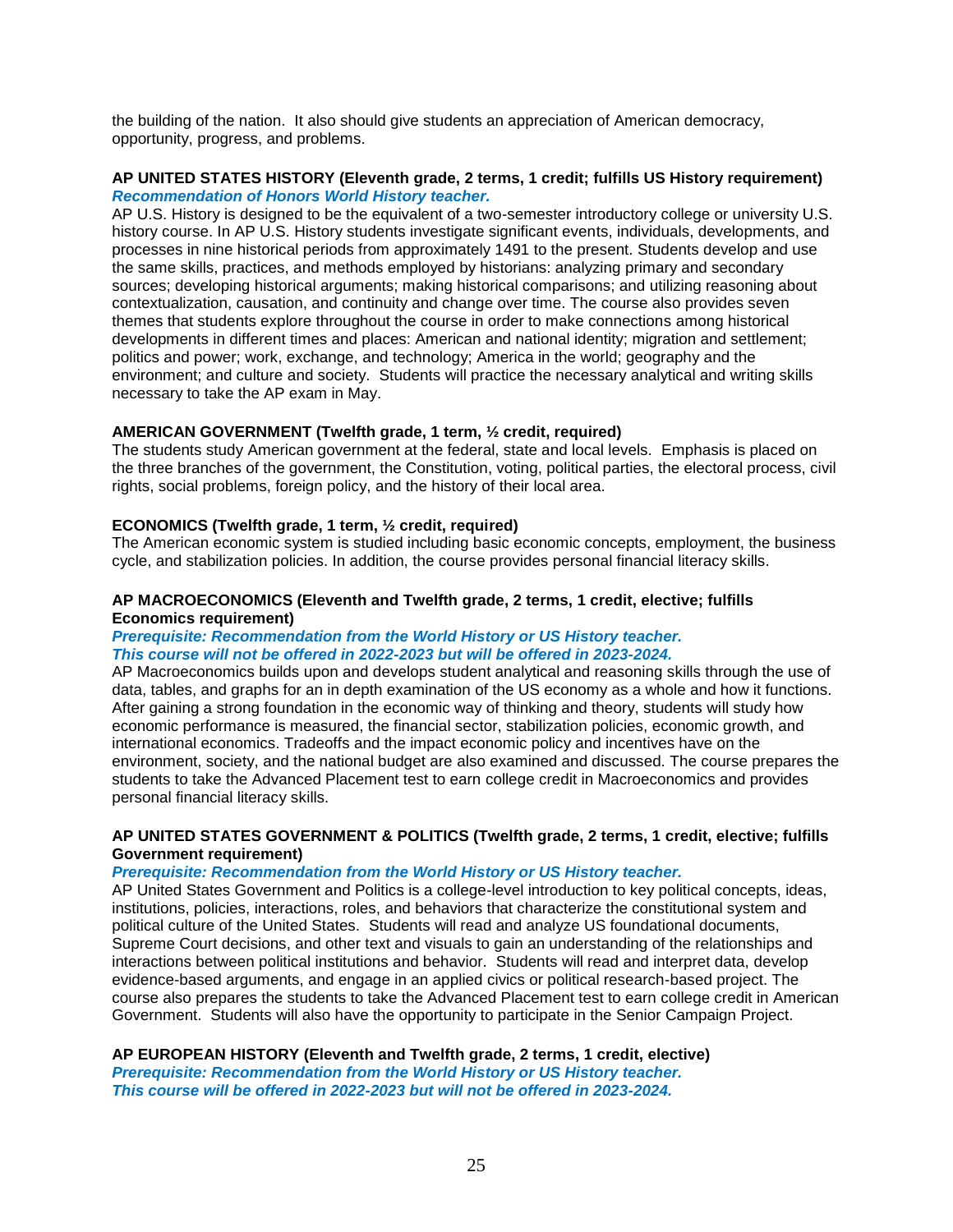AP European History is a survey of the significant events, developments, and complexities of European History from the end of the Middle Ages to the present through the lenses of politics, economics, religion, society, ideas, and the arts. Students build upon and advance strong analytical, discussion, presentation, and writing skills to better examine these topics and to understand how they have impacted and shaped the modern world. The course prepares the students to take the Advanced Placement test to earn college credit in European History.

#### **AP PSYCHOLOGY (Eleventh and Twelfth grade, 2 terms, 1 credit, elective)** *Prerequisite: Successful completion of Anatomy and Physiology.*

The goal of Advanced Placement Psychology is to provide the student with a course similar to that of an introductory college course. It surveys the scientific study of human behavior and mental processes. Students learn about ethics and methods, as well as theoretical approaches to behavior and important historical figures in the field.

# **HISTORY OF THE HOLOCAUST (Tenth, Eleventh and Twelfth grade, 1 term, ½ credit, elective)**

This course will enable students to understand the Holocaust as a significant event in history that continues to have universal implications. In studying the Holocaust and the events surrounding it, students will develop and awareness of the value of diversity in a pluralistic society. Content will include such topics as Nazi Germany, the "Final Solution," Jewish resistance, rescuers, survivors, liberators, perpetrators and bystanders.

# **BAD GIRLS AND UNRULY WOMEN (Tenth, Eleventh and Twelfth grade, 1 term, ½ credit, elective)**

How did American women achieve the status that they have today? They did it by standing on the shoulders of "Bad Girls and Unruly Women". This history course will focus on those American women who were brave enough to step out of their prescribed roles and dared to dream that women could be more than "birds in a gilded cage".

# **CINCINNATI HISTORY (Eleventh and Twelfth grade, 1 term, ½ credit, elective)**

This course will provide students an in-depth study of local history. Areas of emphasis will include early settlement, the diversity of the populace, the Ursuline heritage, the arts and architecture, mass transit, and current problems. A series of off campus field trips will be utilized to enhance the student's understanding of the rich heritage of this Gateway to the West.

# **PSYCHOLOGY (Eleventh and Twelfth grade, 1 term, ½ credit, elective)**

This course will provide exposure to the foundations of Psychology through a study of the basic concepts of the science of the mind and human behavior. Content will include the history of psychology, learning and cognition, memory and thought, sensation and perception, motives and emotions, as well as personality theories.

# **TECHNOLOGY AND OTHER ELECTIVES**

# **COMPUTER APPLICATIONS (Ninth and Tenth, 1 term, ½ credit)**

This course is designed to teach students the basic software applications that are needed to be a successful college student (whether you decide on college or career) and beyond. This course will introduce students to the specific skills that are needed for future classes, such as writing research papers, using tables, charting and analyzing data, and creating communication pieces and presentations. This course will be hands-on with office productivity software such as Microsoft Office (Word, Excel, PowerPoint and Access) and Google Apps (Docs, Sheets and Slides) and will also address additional content as needed.

# **GAME DESIGN (Tenth, Eleventh and Twelfth grade, 1 term, ½ credit, elective)**

This one term course is designed to be an introduction into web application games including the design, development, construction, and play. Students will develop skills and competencies in including, but not limited to: player mechanics, backgrounds, layout, strategy, logic, object oriented coding, and player testing. The overarching goal of the course is to provide students with opportunities to expand their digital literacy through activities that promote collaboration, iteration, problem solving, and critical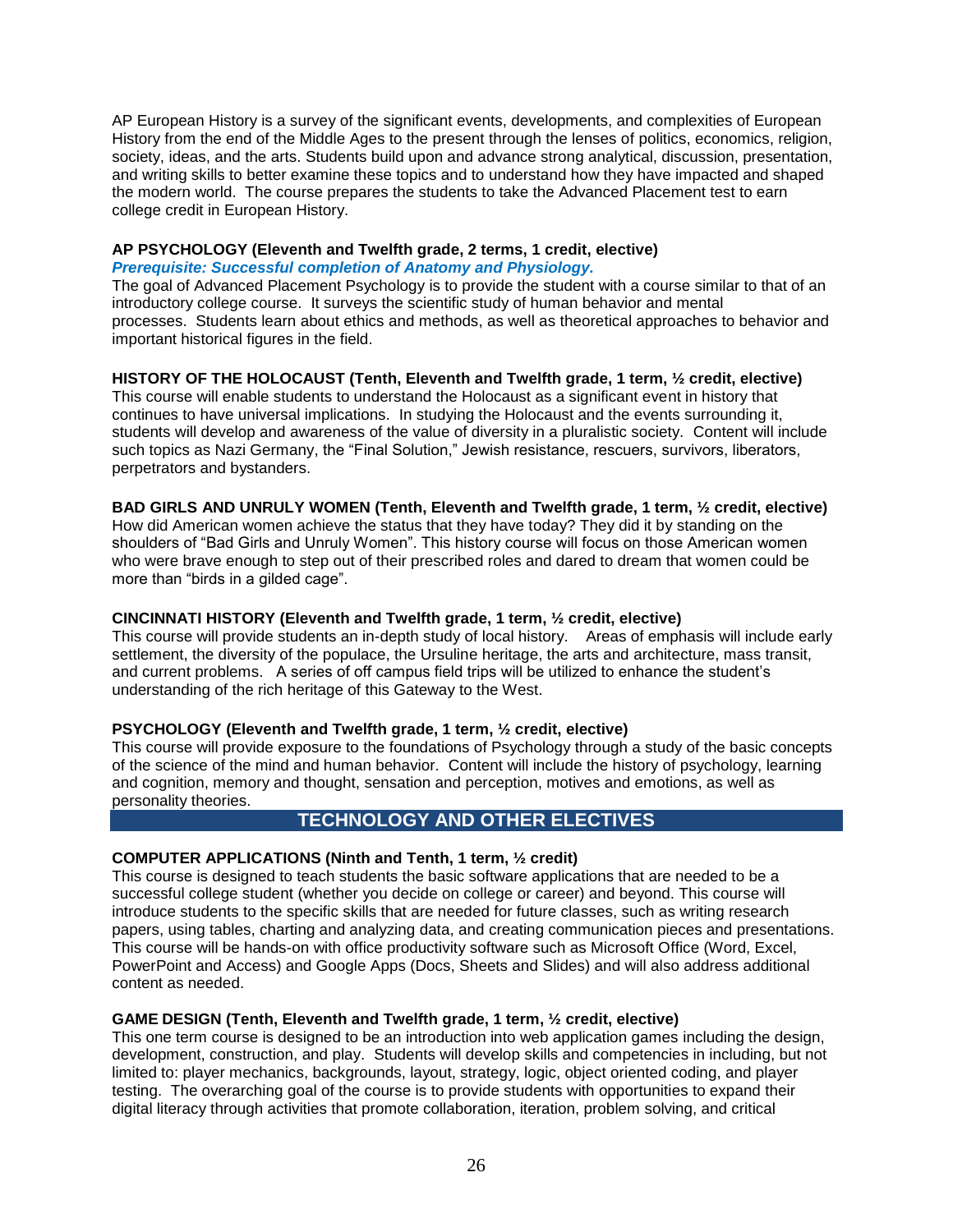thinking. Ultimately, students will successfully navigate a game design tool to create, edit, and publish content that is unique for them and their experience at Saint Ursula Academy.

# **AP COMPUTER SCIENCE PRINCIPLES (Tenth and Eleventh grades, 4 terms, 1 credit, elective)**

*Prerequisite: B or better in previous Math course or Permission from the Assistant Principal for Academics.*

#### *This class meets on a skinny bell for the entire year.*

This course introduces students to the foundational concepts of computer science, instilling the ideas and practices of computational thinking and challenges them to explore how computing and technology can impact the world. With a unique focus on creative problem solving and real-world applications, this rigorous course promotes deep learning of computational content and engages students in the creative aspects of the field. Most of the class materials and assignments are online.

# **FRESHMAN SEMINAR (Ninth grade, 2 terms, 1 credit non-academic (pass/fail)**

All freshmen are required to take Freshman Seminar. This is a class that allows for students to transition to the demands of high school while learning what it means to be a student at Saint Ursula Academy. The class will explore skills that will help students successfully navigate academics, social situations, service learning, Catholic identity, technology and much more.

# **BULLDOG TEACHER LEADER ACADEMY (Eleventh and Twelfth grades, 1 term, ½ credit, elective**

This course will give students a chance to explore what it means to work in a school. Students will learn about the history and current state of education both nationally and globally. Students will develop a portfolio that includes curriculum maps, lesson plans, seating charts, syllabi, communications to students and parents, and more. After learning about the fundamentals of learning styles and teaching strategies. students will teach lessons and assess learning objectives. Students will interview and observe school professionals as well as take field trips that expose them to other aspects of education.

#### **PRACTICAL LATIN: CRITICAL THINKING for TESTING SUCCESS (Tenth and Eleventh grade, 1 term, ½ credit, elective)** *(Latin is not required for a student to take this course)*

It is estimated that 90% of English words over 2 syllables come directly from Latin or Ancient Greek, while 60% of all English words come from Latin or Ancient Greek, and the ability to understand those root words along with their prefixes and suffixes greatly increases a student's verbal and critical thinking competency. In this course, students will develop the skills necessary to break words down into their prefixes, suffixes, and roots in order to develop a deeper understanding of common words and so that they are better able to discern the meaning of unfamiliar words. Students will expand their ability to think critically and problem solve by being able to determine what information is essential and being able to narrow their focus on important details. No Latin experience necessary for success in this class.

# **THEATER DEPARTMENT**

<span id="page-26-0"></span>*Saint Ursula Academy offers a full four-year Theater program. The chart below outlines the sequence of courses and the various options a student may choose.*

| Year      | <b>Performance Course</b>                                                                                                                                                        | <b>Technical Theatre</b> |
|-----------|----------------------------------------------------------------------------------------------------------------------------------------------------------------------------------|--------------------------|
| Freshman  | Freshman Acting (2 term course)<br>$\bullet$                                                                                                                                     | <b>Technical Theatre</b> |
| Sophomore | <b>Fundamentals of Acting</b><br>$\bullet$<br>Scene Study*<br>$\bullet$                                                                                                          | <b>Technical Theatre</b> |
| Junior    | <b>Fundamentals of Acting</b><br>$\bullet$<br>Scene Study*<br>$\bullet$<br>Styles of Acting*<br>$\bullet$<br>Directing Lab*<br>$\bullet$<br>Music Theatre Workshop*<br>$\bullet$ | <b>Technical Theatre</b> |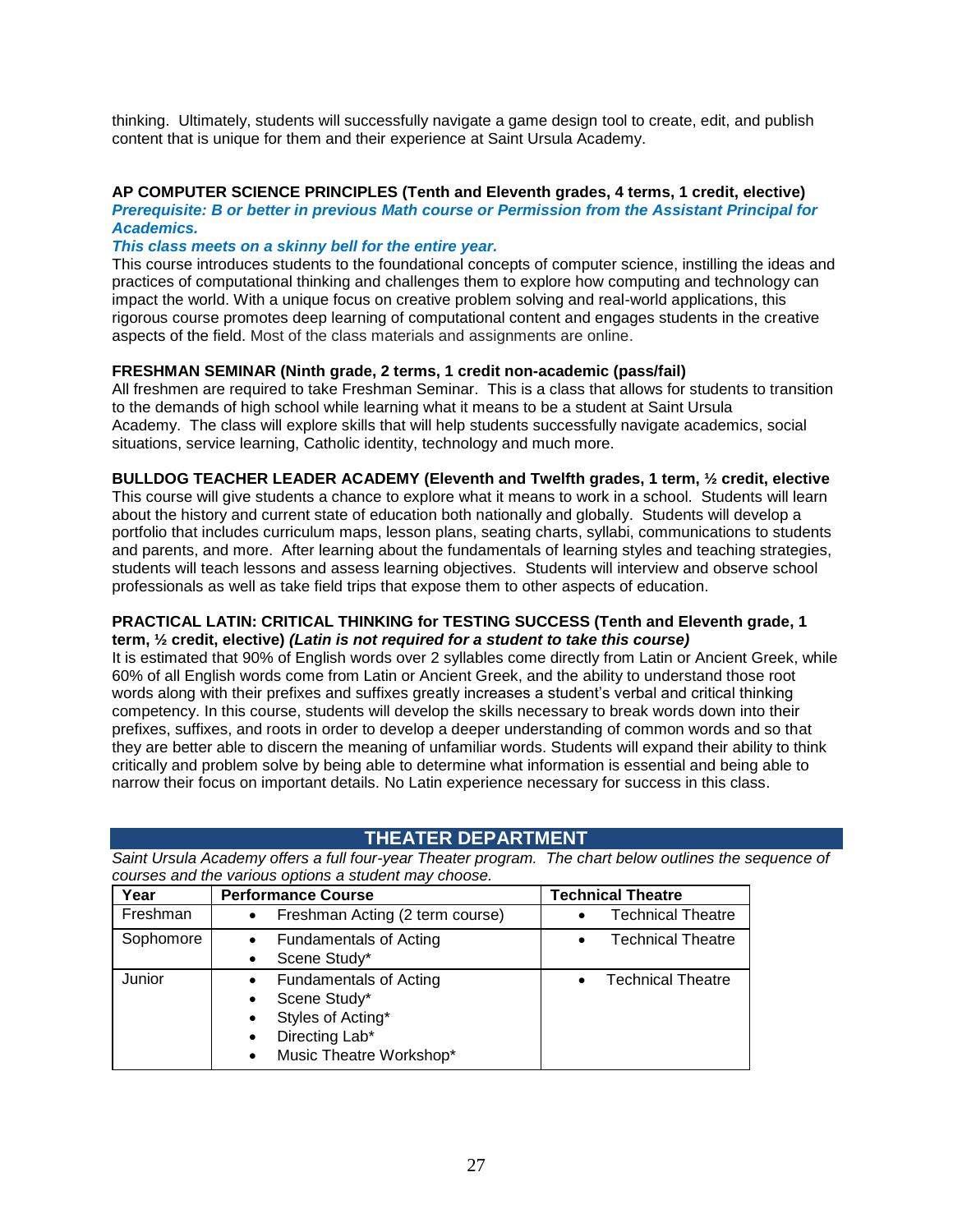| Senior | <b>Fundamentals of Acting</b><br>$\bullet$<br>Scene Study*<br>$\bullet$<br>Styles of Acting*<br>$\bullet$<br>Directing Lab*<br>$\bullet$<br>Music Theatre Workshop*<br>$\bullet$ | <b>Technical Theatre</b> |
|--------|----------------------------------------------------------------------------------------------------------------------------------------------------------------------------------|--------------------------|
|        | * Denotes prerequisite(s) exist for this course                                                                                                                                  |                          |

# **FRESHMAN ACTING: Level I (Ninth grade, 2 terms, 1 credit)**

A course designed to develop basic skills in performance, interpretation and criticism of the craft. The student will develop an understanding of the role theatre has played in history and contemporary life. This course will give students experience on stage so that they may understand the demands of rehearsal and performance. It is hoped that by the end of Freshman Acting students will have an understanding of the requirements of the craft of acting and have developed confidence to approach the craft with discipline and success. Each term will end with a performance exam for family and friends.

# **FUNDAMENTALS OF ACTING: Level I (Tenth, Eleventh and Twelfth grade, 1 term, ½ credit, elective)**

A one-term course designed to develop knowledge and basic skills in performance, interpretation and criticism of the craft. This course is open to students who did not take Freshman Acting but wish to begin learning the craft of acting. The student will have an understanding of the role theatre has played in history and in contemporary life. It is hoped that by the end of Fundamentals of Acting students will have an understanding of the requirements of the craft of acting and have developed confidence to approach the craft with discipline and success. The term will end with a performance exam for family and friends*. \*This course is designed for students who did NOT take Freshman Acting. If you took Freshman Acting please look at Scene Study.*

# **SCENE STUDY: Level II (Tenth, Eleventh and Twelfth grade, 1 term, ½ credit, elective)** *Prerequisite: Freshman Acting or Fundamentals of Acting*

This one term course is designed to continue the development of performance skills. Students will learn how roles are created, perfected, and sustained. Students will work together in small groups to evolve their character development process using scenes and monologues. The performance exam consists of scenes from scripted plays. **\****If you've taken Freshman Acting this is the next course for you to take.*

#### **STYLES OF ACTING: Level III (Tenth, Eleventh and Twelfth grade, 1 term, ½ credit, elective)** *Prerequisite: Freshman Acting and/or Fundamentals of Acting and Scene Study*

This one term course is designed to continue the development of performance skills. Students will study and practice radically different styles of acting and characterizations; scene work is presented in a variety of historical periods and performance techniques. Students will also study theatre history and the performance exam will consist of a compilation of scenes in different styles.

# **PRINCIPLES OF TECHNICAL THEATRE: Level I (Ninth, Tenth, Eleventh and Twelfth grade, 1 term, ½ credit, elective)**

In this class students will be introduced to the basics of elements that make up theatrical design and how all those elements work together to form a theatrical production. The disciplines that will be covered include stagecraft/set design, costume design, sound design, light design, properties design, hair & make-up design, stage management, directing & producing. The class will include an informational lecture section, guest speakers, and hands on activities that put the information learned to practical use.Off-site field trips to up to three different theater spaces will be included to help students identify the technical theatre in many venues.

# **DIRECTING LAB: Level IV (Eleventh and Twelfth grade, 1 term, ½ credit, elective)**

*Prerequisite: Freshman Acting or Fundamentals of Acting, Scene Study and Styles of Acting OR recommendation of instructor.*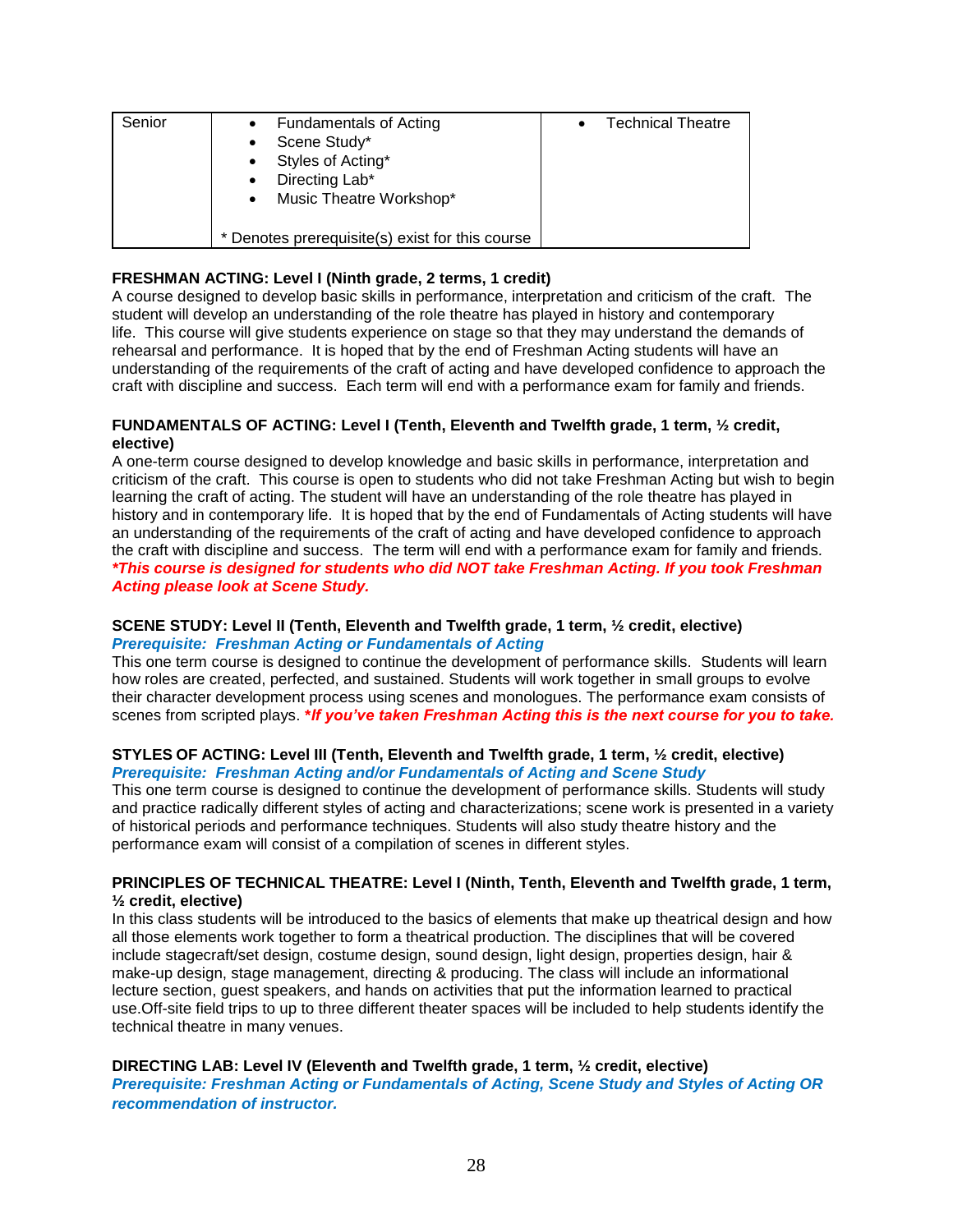#### *This course will be offered in 2022-2023 but will run in 2023-2024.*

This upper level course is designed for the serious and experienced theatre student. The class focuses on the process and responsibilities of the director. Students explore the process of creating a production concept for a piece of theatre they choose themselves. The term will end with a long term project where students will use the production concept they created to cast, rehearse, prepare and perform their piece in a Festival of One Acts. *\*Please note that this course will require outside of school rehearsals. It will require a good deal of outside time for technical rehearsals and performances. Students wishing to take this class should make sure that they have limited other commitments in the month of January which is when performances will take place. Also note the class has limited space.*

#### **MUSIC THEATRE WORKSHOP: Level IV (Eleventh and Twelfth grade, 1 term, ½ credit, elective)** *Prerequisite: Freshman Acting and/or Fundamentals of Acting, Scene Study OR recommendation of instructor.*

#### *This course will not be offered in 2022 - 2023 but will be offered in 2023 - 2024*

This upper level course is designed for the serious and experienced theatre student. The class includes music, dance and acting as well as exploration of the performers, directors, choreographers, composers, and designers whose artistic contributions gave rise to and established the global popularity of the Broadway musical. Students will learn proper musical theatre vocal technique and will explore various types of dance. The term will end with a two night, evening Musical Theatre Cabaret arranged by the students! *\*Please note that this course will require minimal outside of school rehearsals. It will require a good deal of outside time for technical rehearsals and performances. Students wishing to take this class should make sure that they have limited other commitments in the month of January which is when performances will take place. Also note the class has limited space.*

# **WORLD LANGUAGES DEPARTMENT**

<span id="page-28-0"></span>*The chart below represents a typical sequence for students beginning their foreign language study in high school. Students with previous experience may test ahead. Students are required to have at least three credits of one foreign language. Students may choose to take the fourth or fifth levels as electives, or may take an additional language after completing the Level 3 course.*

| <b>Grade Level</b>     | Level of study                  | Languages<br><b>Offered</b>                       | <b>College Prep/Honors</b>                           |
|------------------------|---------------------------------|---------------------------------------------------|------------------------------------------------------|
| <b>Freshmen</b>        | Level 1                         | French, Latin, or<br>Spanish                      | <b>College Prep</b>                                  |
| <b>Sophomores</b>      | Level 2 & Level 3               | French, Latin, or<br>Spanish                      | College-Prep                                         |
| <b>Juniors</b>         | Level 4 & Level 5               | French, Latin, or<br>Spanish<br>approval required | College Prep & Honors for Level 4;<br>AP for Level 5 |
| <b>Juniors/Seniors</b> | May choose a second<br>language |                                                   |                                                      |

#### **FRENCH 1 (4 terms, 1 credit)**

#### *This course is taught on a skinny bell for the entire year.*

Students in French 1 will explore a variety of thematic units and cultural aspects of the French-speaking world as a means of developing interpersonal and presentational communication skills. Communication skills include level-appropriate reading, writing, listening, speaking and viewing. Themes currently being explored are: Self and Others, School Life, Social Life, and Community. Authentic materials and infographics are used in all thematic units.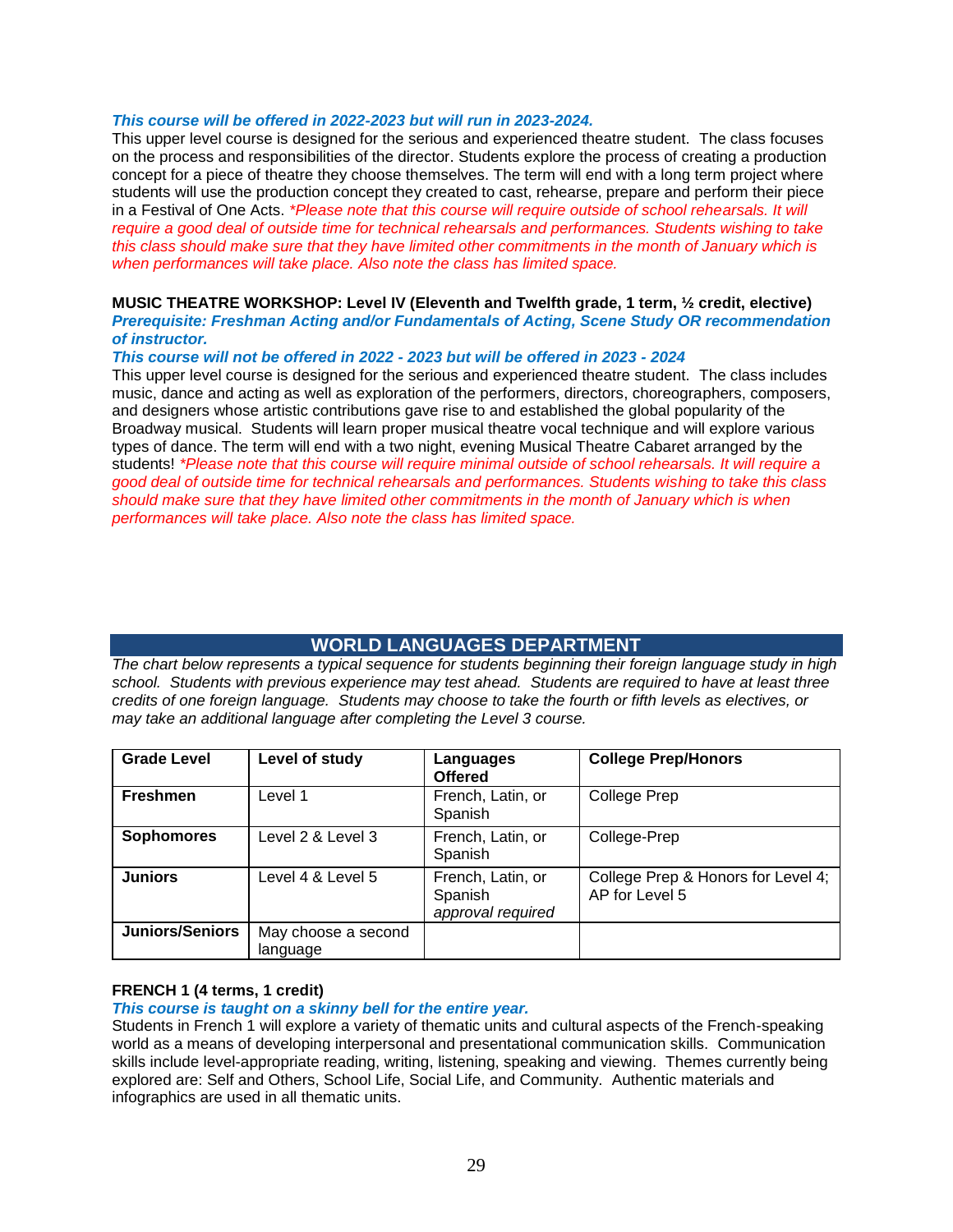### **FRENCH 2 (2 terms, 1 credit)**

*This course is taught in the first semester only.*

*If a student finishes French 1 with less than a C- average, it is strongly recommended that the student seek out professional remedial assistance prior to beginning French 2.*

French 2 builds upon the communication skills learned in French 1. Various aspects of French-speaking cultures continue to be explored. Thematic units currently included in French 2 are: Self-Description, Holidays and Celebrations, and Home Life.

# **FRENCH 3 (2 terms, 1 credit)**

*This course is taught in the second semester only.*

*If a student finishes French 2 with less than a C- average, it is strongly recommended that the student seek out professional remedial assistance concurrent with taking French 3.*

This course is a continuation of French 2, further exploring the theme of Home Life and introducing Leisure time Activities, and Vacation and Travel. Studying the cultures of the French-speaking world continues to be an integral part of French 3.

# **FRENCH WRITING AND CONVERSATION (2 terms, 1 credit)**

*Prerequisite: C average or better in French 3 and teacher recommendation based on motivation, consistent performance and a positive attitude.*

This course concentrates on the further development of interpersonal and presentational communication skills. Vocabulary building, continued grammar instruction, conversation, and culture are integral to the course.

# **HONORS FRENCH 4 (Eleventh and Twelfth grade, 2 terms, 1 credit, elective)**

*This course is taught in the first semester only.*

*Prerequisite: B average or better in French 3 and teacher recommendation based on motivation, consistent performance and a positive attitude.*

Conducted primarily in French, this course includes continued grammar instruction, reading and discussing of literary selections, viewing and discussing short films, writing unified essays, and further exploration of francophone culture, art, music and history.

**AP FRENCH LANGUAGE AND CULTURE (Eleventh and Twelfth grade, 2 terms, 1 credit, elective)** *This course is taught in the second semester only.*

*Prerequisites: a consistent B average or better in Honors French 4 and teacher recommendation based on outstanding verbal skills, strong self-motivation, ability to self-instruct as needed, a disciplined work ethic and a positive attitude.*

In preparation for the Advanced Placement Exam in French Language, this fast-paced, intensive course is designed to develop a high degree of competency in reading and listening comprehension, as well as interpersonal and presentational communication skills. There is an extra fee for the workbook used in this course and for the AP test.

#### **HONORS SENIOR FRENCH SEMINAR** (**Twelfth grade, 2 terms, 1 credit, elective)**

*This course is taught in the second semester only.*

*Prerequisites: Successful completion of French Writing and Conversation, Honors French 4 and/or AP French Language and Culture in grades 10 or 11 and teacher approval.*

This honors course is designed to be a fast-paced, intensive review of French language and grammar to help prepare students in Grade 12 for the language placement tests they will take at their respective colleges and universities. Students will re-activate their skills in listening, speaking, reading and writing.

# **LATIN 1 (2 terms, 1 credit)**

#### *This course is taught on a skinny bell for the entire year.*

This course introduces the student to Ancient Roman culture and language. Students begin reading Latin passages immediately as they learn to pronounce the Latin alphabet and to learn the grammatical terminology and syntax required for proficiency in the language. Students will learn the five noun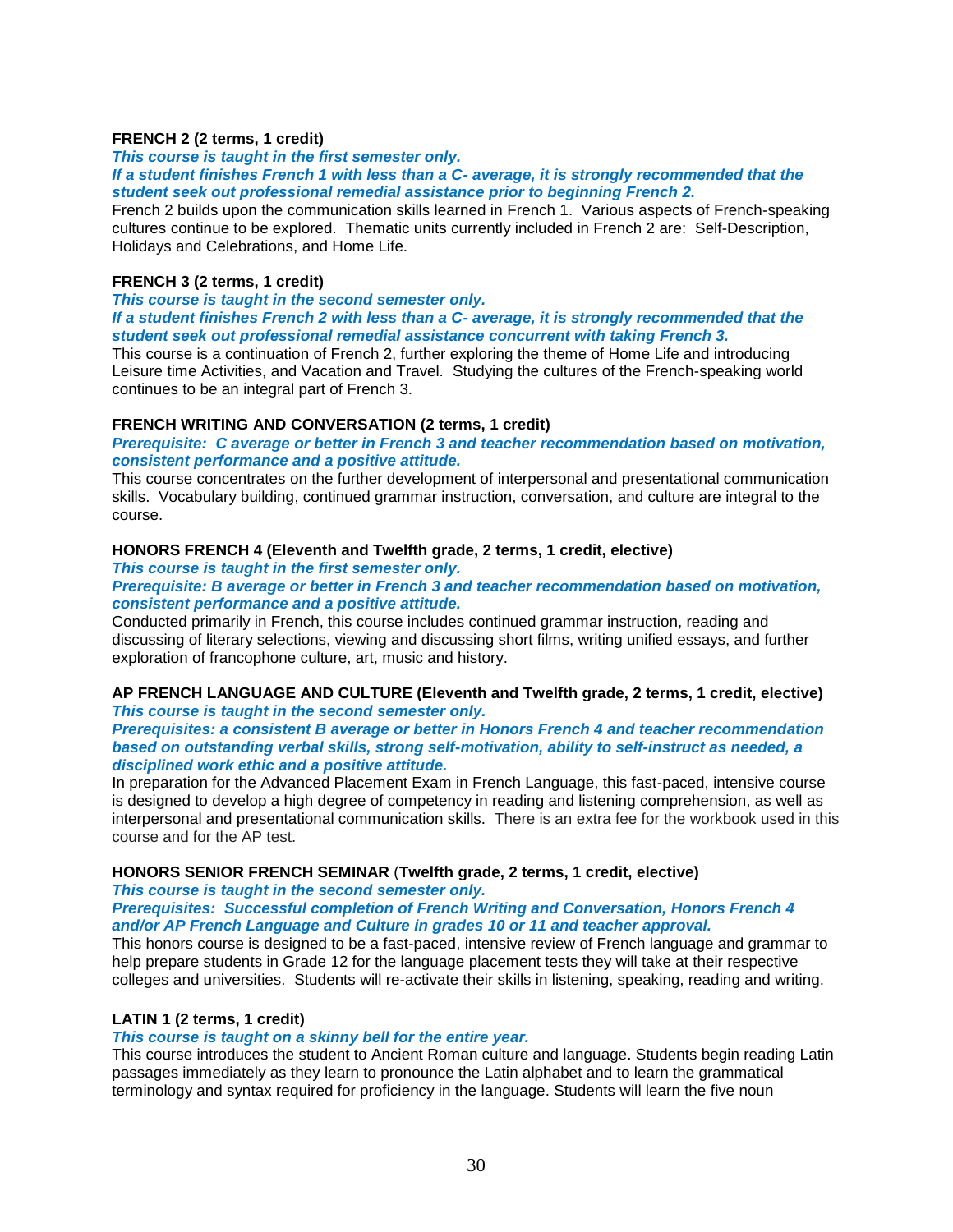declensions as well as the four verb conjugations and the six tenses. Students will also be introduced to Roman culture through units on mythology, daily life, topography of Rome, and the Roman kingdom.

# **LATIN 2 (2 terms, 1 credit)**

# *This course is taught in the first semester only.*

In this course students will continue reading Latin passages of increasing complexity. Students master complete sentence structures such as relative clauses, the passive voice of verbs, deponent verbs, and comparison of adjectives and adverbs. Classical mythology is covered in greater depth and the Roman Republic and Punic Wars are the areas of historical emphasis. Cultural topics include Roman women, astronomy, medicine, the calendar, and food.

# **LATIN 3 (2 terms, 1 credit)**

#### *This course is taught in the second semester only.*

In this course students will master all Latin participles and infinitives, the subjunctive and seven of its uses, as well as the indirect statement and the ablative absolute. Students are also introduced to original Latin prose and poetry through reading works by Martial, Catullus, Pliny, and Caesar. The Roman Empire is the historical focus this term and cultural topics include engineering, law, weddings, and funerals.

#### **HONORS LATIN 4 (Eleventh and Twelfth grade, 2 terms, 1 credit, elective)**

*Prerequisite: B+ average or better in Latin 3 OR teacher recommendation based on consistent performance and a positive attitude; This course is taught in the first semester only.*

This course prepares students for advanced work in Latin by introducing them to the Latin meters, figures of speech, advanced grammar and cultural background necessary for reading the Advanced Placement syllabus. The course begins with extensive grammar review and practice as well as culture units on the Late Republic and Early Empire. Students will read a selection of original Latin passages.

#### **AP LATIN (Eleventh and Twelfth grade, 2 terms, 1 credit, elective)**

#### *Prerequisite: Successful completion of Latin IV Honors AND teacher recommendation based on consistent performance and a positive attitude; This course is taught in the second semester only.*

In this course, students who have completed Honors Latin IV will have the opportunity to apply their knowledge of grammar and vocabulary to reading the works of Vergil and Julius Caesar. Over the course of the two terms, we will read from the Advanced Placement syllabus in preparation for the AP Latin examination in May. Along with reading and discussing these selections, students will receive extensive practice in the skills necessary for success on the exam including sight-reading, scanning poetry for meter, literary devices, and critical essay writing.

#### **PRACTICAL LATIN: CRITICAL THINKING for TESTING SUCCESS (Tenth and Eleventh grade, 1 term, ½ credit, elective)** *(Latin is not required for a student to take this course)*

It is estimated that 90% of English words over 2 syllables come directly from Latin or Ancient Greek, while 60% of all English words come from Latin or Ancient Greek, and the ability to understand those root words along with their prefixes and suffixes greatly increases a student's verbal and critical thinking competency. In this course, students will develop the skills necessary to break words down into their prefixes, suffixes, and roots in order to develop a deeper understanding of common words and so that they are better able to discern the meaning of unfamiliar words. Students will expand their ability to think critically and problem solve by being able to determine what information is essential and being able to narrow their focus on important details. No Latin experience necessary for success in this class.

#### **SPANISH 1 (2 terms, 1 credit)**

#### *This course is taught on a skinny bell for the entire year.*

This course is aimed at basic conversational skills and general comprehension of the Spanish language. There is an introduction to Spanish and Latin American culture and civilization including their influence on the United States. The content material covers topics and incidents of everyday life. The course objectives are designed to develop skills in the four areas of reading, writing, listening and speaking.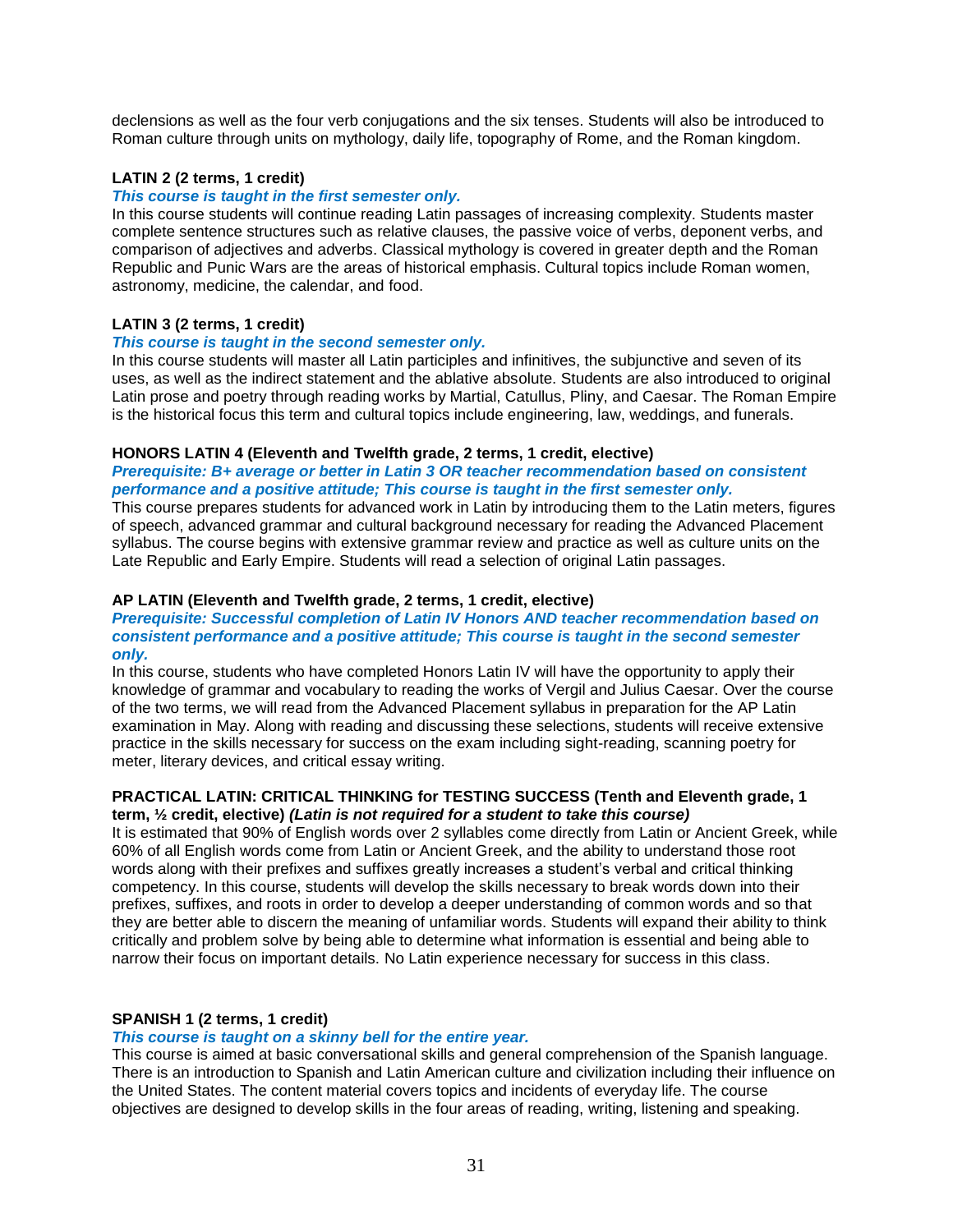#### **SPANISH 2 (2 terms, 1 credit)**

Spanish 2 builds upon the vocabulary and structures learned in Spanish I. The most important grammar points, verb tenses, idioms and vocabulary will be completed by the end of the second year of Spanish 2. Spanish is spoken more often in Level 2 classes. Throughout the second level of instruction, the student works to increase their vocabulary and improve their communication skills in the four areas of reading, writing, listening and speaking.

#### **SPANISH 3 (2 terms, 1 credit)**

Spanish 3 is a continuation of levels 1 and 2 and is geared toward mastery of the language. The end goal of this course is to speak primarily in Spanish. This includes communication skills in speaking, reading, writing, and listening. More complex grammar and vocabulary is presented while further developing communication skills in all areas.

#### **SPANISH WRITING AND CONVERSATION (2 terms, 1 credit)**

#### *Prerequisite: B+ average or better in Spanish 3 OR teacher recommendation based on consistent performance and a positive attitude.*

This course is designed to enable students to further develop oral expression and listening skills by means of conversation. Topical vocabulary, current events and culture will be covered as well as the continuation of the Destinos Program. This course will be taught primarily in Spanish and the goal is that students will be able to discuss various topics within the target language and to improve their presentational skills in Spanish.

#### **HONORS SPANISH 4 (Eleventh and Twelfth grade, 2 terms, 1 credit, elective)**

#### *Prerequisite: A- average or better in Spanish 3 OR teacher recommendation based on consistent performance and a positive attitude.*

This course aims to polish the four areas of language acquisition, that of speaking, listening, reading and writing. Students will have the opportunity to engage in conversational practice as well as reading works of literature by famous authors and studying Spanish and Latin American culture. This course is taught almost entirely in Spanish.

#### **AP SPANISH LANGUAGE AND CULTURE (Eleventh and Twelfth grade, 2 terms, 1 credit, elective)** *Prerequisite: Successful completion of Spanish Honors 4 and Teacher Recommendation*

This course prepares the student to take the Advanced Placement Spanish Language examination for college credit. The goal is to increase student proficiency in the four language skills which will enable them to succeed at the university level. This course is taught entirely in Spanish.

#### **HONORS SENIOR SPANISH SEMINAR (Twelfth Grade, 2 terms, 1 credit)**

#### *Prerequisites: Successful completion of either Spanish Writing and Conversation, Honors Spanish 4, or AP Spanish Language and Culture AND Teacher recommendation based on consistent performance and a positive attitude.*

This course is designed to be a fast-paced, intensive review of Spanish language and grammar to help prepare students in Grade 12 for the language placement tests they will take at their respective colleges and universities. Students will re-activate their skills in listening, speaking, reading, and writing. Course content will include literature, poetry, current events, and films in Spanish. This will be an honors credit, as we will use intermediate college–level materials. This course will be taught primarily in Spanish.

# **EDUCATIONAL SERVICES PROGRAM** for Students with Learning Disabilities and AD/HD

*The Educational Services Program is intended to provide appropriate services for students who have learning disabilities and/or AD/HD. ES Program participants are required to take Academic Tutoring for which they will receive non-academic credit.*

#### **ACADEMIC TUTORING (½ non-academic credit – Pass/Fail)**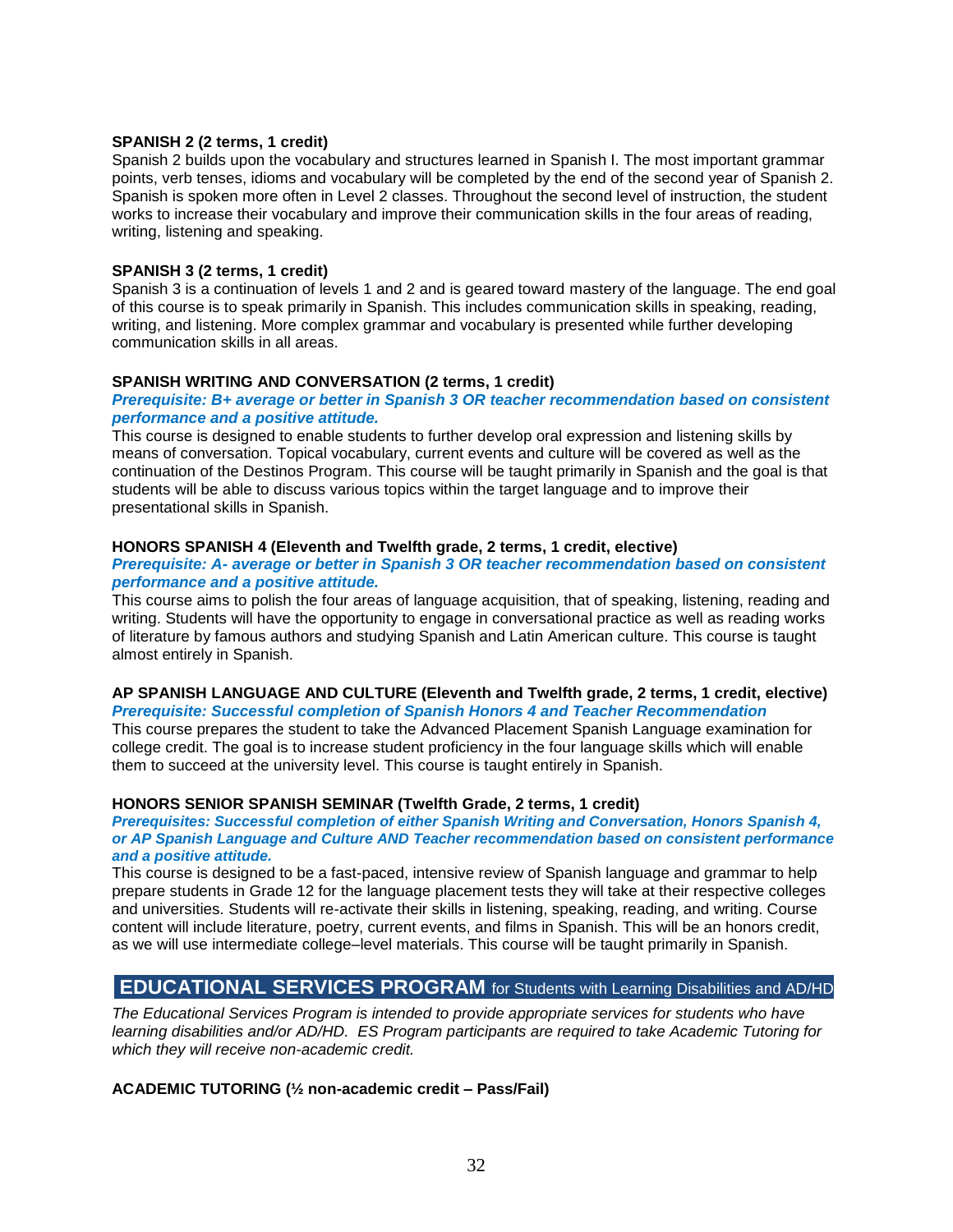# **A. MAJOR EXPECTATIONS**

1. Students are mainstreamed into a competitive college preparatory program. The educational requirements of students in the Educational Services Program are identical to the educational requirements of their classmates.

- 2. Students complete a college preparatory education and enroll in a four-year college.
- 3. Students develop an understanding of their strengths, limitations, and learning styles.
- 4. Students develop study skills and compensatory strategies to ensure success.
- 5. Students participate in other school activities and co-curricular activities.
- 6. Students develop an understanding of individual rights and responsibilities.
- 7. Students are guided in their choices of post-secondary education.
- 8. Students develop an awareness of career opportunities in light of their strengths.

# **B. PHILOSOPHY**

A learning disability is a persistent difficulty that significantly interferes with academic achievement. It affects the manner in which an individual with average or above average intelligence takes in information, retains it, and expresses the knowledge and understanding she processes. The most common learning disabilities occur in the areas of language (reading, spelling, and written expression); math computation; and problem solving. Less frequent are problems in organizational skills, time management, spatial organization, attention span, and social skills.

Students in Saint Ursula Academy's Educational Services Program are mainstreamed into the regular college preparatory classes (including honors/AP classes). The educational requirements of students in the Educational Services Program are identical to the educational requirements of their classmates. Students in the Educational Services Program are expected to produce the same quantity and same quality of work as their peers. Program participants benefit from a number of special accommodations and services that demonstrate Saint Ursula's commitment to providing a successful college preparatory experience for learning-disabled students. The special accommodations and services include small group tutoring, coursework support, diagnostic testing, access to audio recordings of books and textbooks, extended examination and testing periods, oral examinations and tests, tests read by tutor, and the use of a digital recorder to record class notes.

# **C. BROAD INSTRUCTIONAL OBJECTIVES**

The objectives of the Educational Services Program are:

- 1. to provide a college preparatory education for girls with learning disabilities;
- 2. to provide for the individual learning differences and learning styles of the ES student by teaching to her strengths while working with her weaknesses;
- 3. to inform teachers of each student's disability and learning style and classroom accommodations that must be made for the ES student;
- 4. to provide the opportunity for each ES student to achieve her academic potential through daily coursework support, testing accommodations for quizzes, tests and exams (oral testing; taped tests; extended testing periods; tests and extended time Ohio graduation tests, PSAT, SAT, ACT, SAT Subject, and AP tests);
- 5. to provide academic and college advising to the ES student;
- 6. to consult with the faculty regarding the progress of the ES student.

# **D. ORGANIZATION**

#### **1. Placement Procedures**

Students are evaluated prior to their admission to the Educational Services Program. Area psychologists, educational diagnosticians, and speech & language pathologists do the testing. The educational evaluation should consist of the WISC-IV or V [with subset scores] or Woodcock-Johnson Cognitive Abilities and educational achievement tests such as the Woodcock-Johnson-IV or WIAT. Other diagnostic tests such as the Woodcock Reading Mastery Tests-III and the Test of Written Language are helpful. Informal diagnosis occurs daily by noting errors and difficulties that students encounter with tests, homework, and assignments. Students are reevaluated in the spring/summer of their junior year so that there is current diagnostic information for the college application process.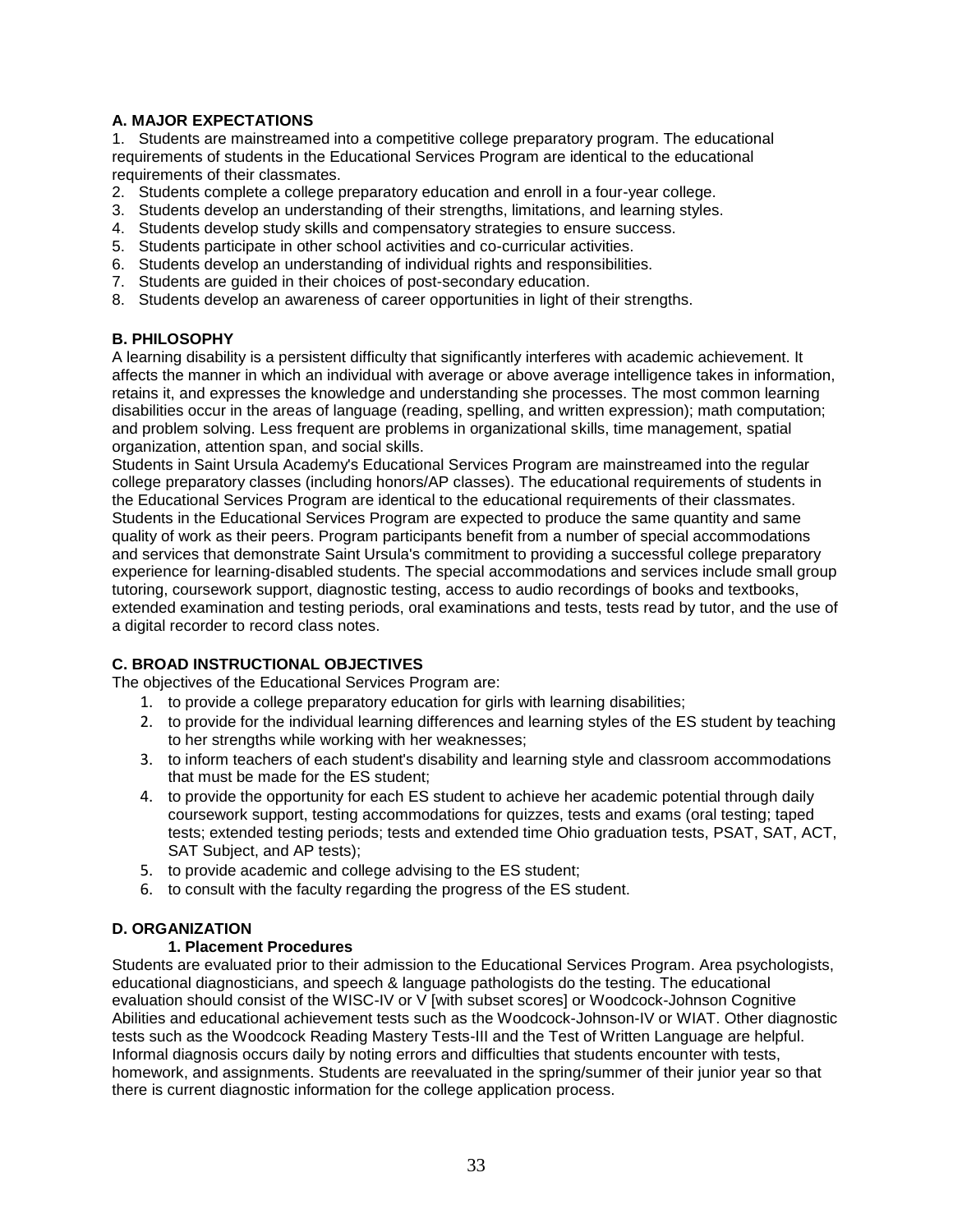# **2. The following guidelines are established for identifying and diagnosing students already at the Academy:**

a. The initial suggestion that a student may have a learning disability may come from the student, parents, teachers, counselors, or administrators.

b. The available data (including an educational evaluation or ETR) are read and discussed by the Principal, Assistant Principal, guidance counselors, and Educational Services Program Coordinator.

c. A student may be referred for further testing if appropriate.

d. The Educational Services Program Coordinator analyzes all testing reports and consults with the Principal and Assistant Principal. Placement in the program is dependent on the number of available spaces in the program.

e. A qualified student will be placed in the Educational Services Program at the beginning of the next term.

<span id="page-33-0"></span>f. Educational Service Program Academic Tutoring is a required course for which students in the Educational Services Program will receive non-academic credit.

# **The College Prep Student**

*The sample schedule illustrates what a schedule might look like for a student taking all college preparatory courses. Courses can and probably will take place in any of the four terms, not just the ones in which they appear on this schedule.*

| <b>FRESHMAN</b><br><b>YEAR</b> | <b>BELL A</b>          | <b>BELL</b><br><b>B1</b> | <b>BELL</b><br><b>B2</b> | <b>BELL C</b>           | <b>BELL D</b>            |
|--------------------------------|------------------------|--------------------------|--------------------------|-------------------------|--------------------------|
| <b>TERM1</b>                   | Fine Arts              | Adv.<br>Algebra          | World<br>Lang 1          | <b>Physical Science</b> | Freshman<br>Seminar      |
| <b>TERM 2</b>                  | Fine Arts              | Adv.<br>Algebra          | World<br>Lang 1          | <b>Physical Science</b> | Freshman<br>Seminar      |
| <b>TERM 3</b>                  | <b>Literary Genres</b> | Adv.<br>Algebra          | World<br>Lang 1          | Health                  | Old and New<br>Testament |
| <b>TERM 4</b>                  | <b>Literary Genres</b> | Adv.<br>Algebra          | World<br>Lang 1          | <b>PE</b>               | Old and New<br>Testament |

| <b>SOPHOMORE</b><br><b>YEAR</b> | <b>BELLA</b>           | <b>BELL B</b>   | <b>BELL C</b>            | <b>BELLD</b> |
|---------------------------------|------------------------|-----------------|--------------------------|--------------|
| <b>TERM1</b>                    | American<br>Literature | World<br>Lang 2 | Church and<br>Sacraments | Biology      |
| <b>TERM 2</b>                   | American<br>Literature | World<br>Lang 2 | Church and<br>Sacraments | Biology      |
| <b>TERM3</b>                    | Geometry               | World<br>Lang 3 | <b>World History</b>     | Elective     |
| <b>TERM 4</b>                   | Geometry               | World<br>Lang 3 | <b>World History</b>     | Elective     |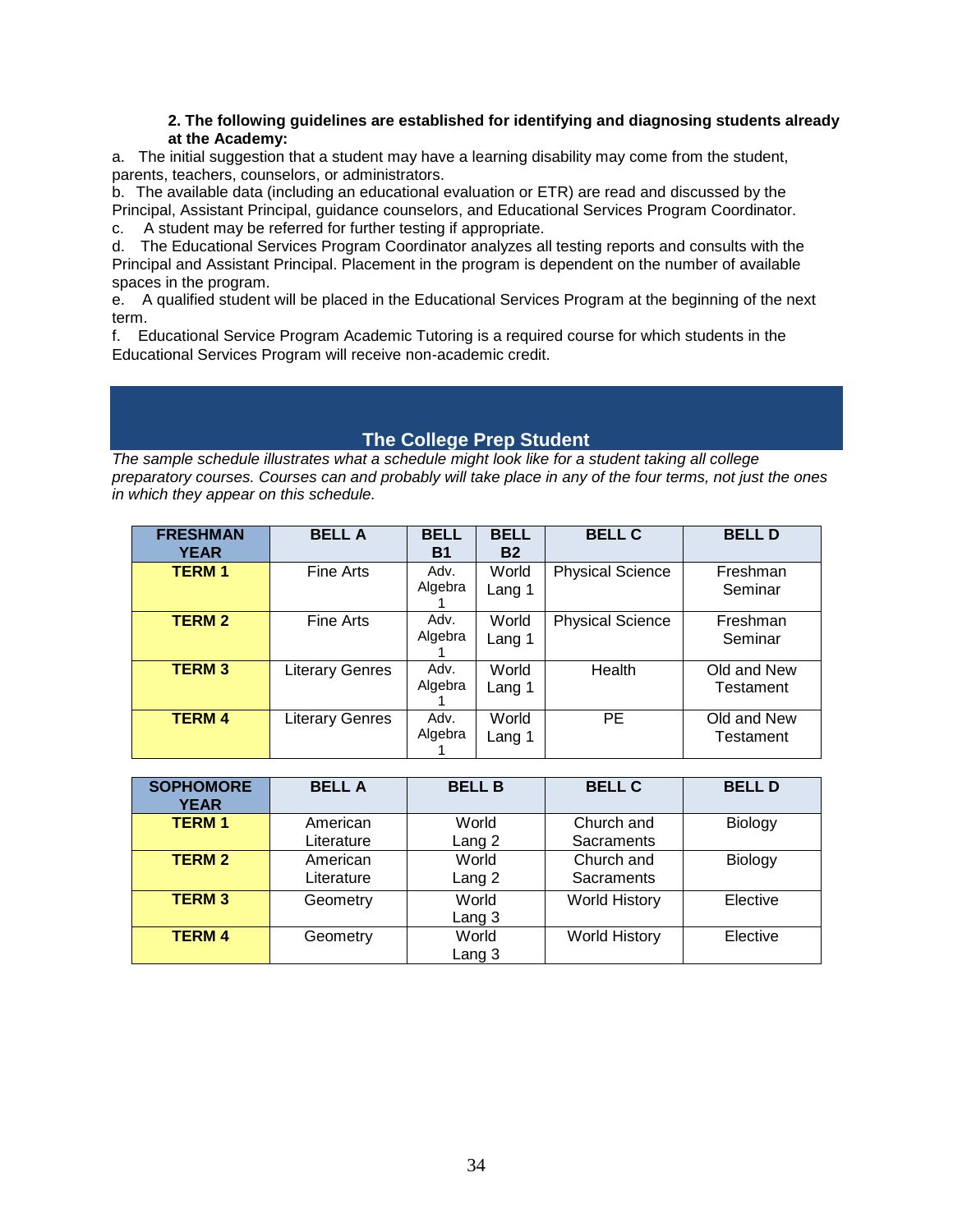| <b>JUNIOR</b><br><b>YEAR</b> | <b>BELLA</b>              | <b>BELL B</b>  | <b>BELL C</b> | <b>BELL D</b> |
|------------------------------|---------------------------|----------------|---------------|---------------|
| <b>TERM1</b>                 | <b>British Literature</b> | Algebra 2      | Morality      | Chemistry     |
| <b>TERM 2</b>                | <b>British Literature</b> | Algebra 2      | Elective      | Chemistry     |
| <b>TERM 3</b>                | U. S, History             | Social Justice | Elective      | Elective      |
| <b>TERM 4</b>                | U. S, History             | Elective       | Elective      | Elective      |

| <b>SENIOR</b><br><b>YEAR</b> | <b>BELLA</b>                                 | <b>BELL B</b> | <b>BELL C</b>           | <b>BELL D</b>                |
|------------------------------|----------------------------------------------|---------------|-------------------------|------------------------------|
| <b>TERM1</b>                 | <b>World Literature</b>                      | Government    | <b>Science Elective</b> | Christian<br>Lifestyles      |
| <b>TERM 2</b>                | <b>World Literature</b>                      | Economics     | <b>Science Elective</b> | Prayer or World<br>Religions |
| <b>TERM 3</b>                | <b>Math Elective</b><br>PreCalc or Algebra 3 | Elective      | Elective                | Elective                     |
| <b>TERM 4</b>                | <b>Math Elective</b><br>PreCalc or Algebra 3 | Elective      | Elective                | Elective                     |

# **The Honors/AP Student**

*The sample schedule illustrates what a schedule might look like for a student taking honors and AP Courses in many areas. Courses can and probably will take place in any of the four terms, not just the ones in which they appear on this schedule.*

| <b>FRESHMAN</b><br><b>YEAR</b> | <b>BELL A</b>             | <b>BELL</b><br><b>B1</b>    | <b>BELL</b><br><b>B2</b> | <b>BELL C</b>                     | <b>BELLD</b>                     |
|--------------------------------|---------------------------|-----------------------------|--------------------------|-----------------------------------|----------------------------------|
| <b>TERM1</b>                   | Honors Literary<br>Genres | Adv.<br>Algebra<br>1 Honors | World<br>Lang 1          | <b>Honors Physical</b><br>Science | Freshman<br>Seminar              |
| <b>TERM 2</b>                  | Honors Literary<br>Genres | Adv.<br>Algebra<br>1 Honors | World<br>Lang 1          | Honors Physical<br>Science        | Fine Arts or<br>Health or PE     |
| <b>TERM 3</b>                  | AP Human<br>Geography     | Adv.<br>Algebra<br>1 Honors | World<br>Lang 1          | Honors Biology                    | Old and New<br><b>Testaments</b> |
| <b>TERM 4</b>                  | AP Human<br>Geography     | Adv.<br>Algebra<br>1 Honors | World<br>Lang 1          | Honors Biology                    | Old and New<br><b>Testaments</b> |

| <b>SOPHOMORE</b><br><b>YEAR</b> | <b>BELLA</b>    | <b>BELL B</b> | <b>BELL C</b>  | <b>BELL D</b>       |
|---------------------------------|-----------------|---------------|----------------|---------------------|
| <b>TERM1</b>                    | Honors American | World         | Church and     | <b>Honors</b>       |
|                                 | Literature      | Lang 2        | Sacraments     | Chemistry           |
| <b>TERM 2</b>                   | Honors American | World         | Church and     | <b>Honors</b>       |
|                                 | Literature      | Lang 2        | Sacraments     | Chemistry           |
| <b>TERM 3</b>                   | <b>Honors</b>   | World         | Fine           | <b>Honors World</b> |
|                                 | Geometry        | Lang 3        | Arts/Health/PE | History             |
| <b>TERM 4</b>                   | <b>Honors</b>   | World         | Fine           | Honors World        |
|                                 | Geometry        | Lang 3        | Arts/Health/PE | History             |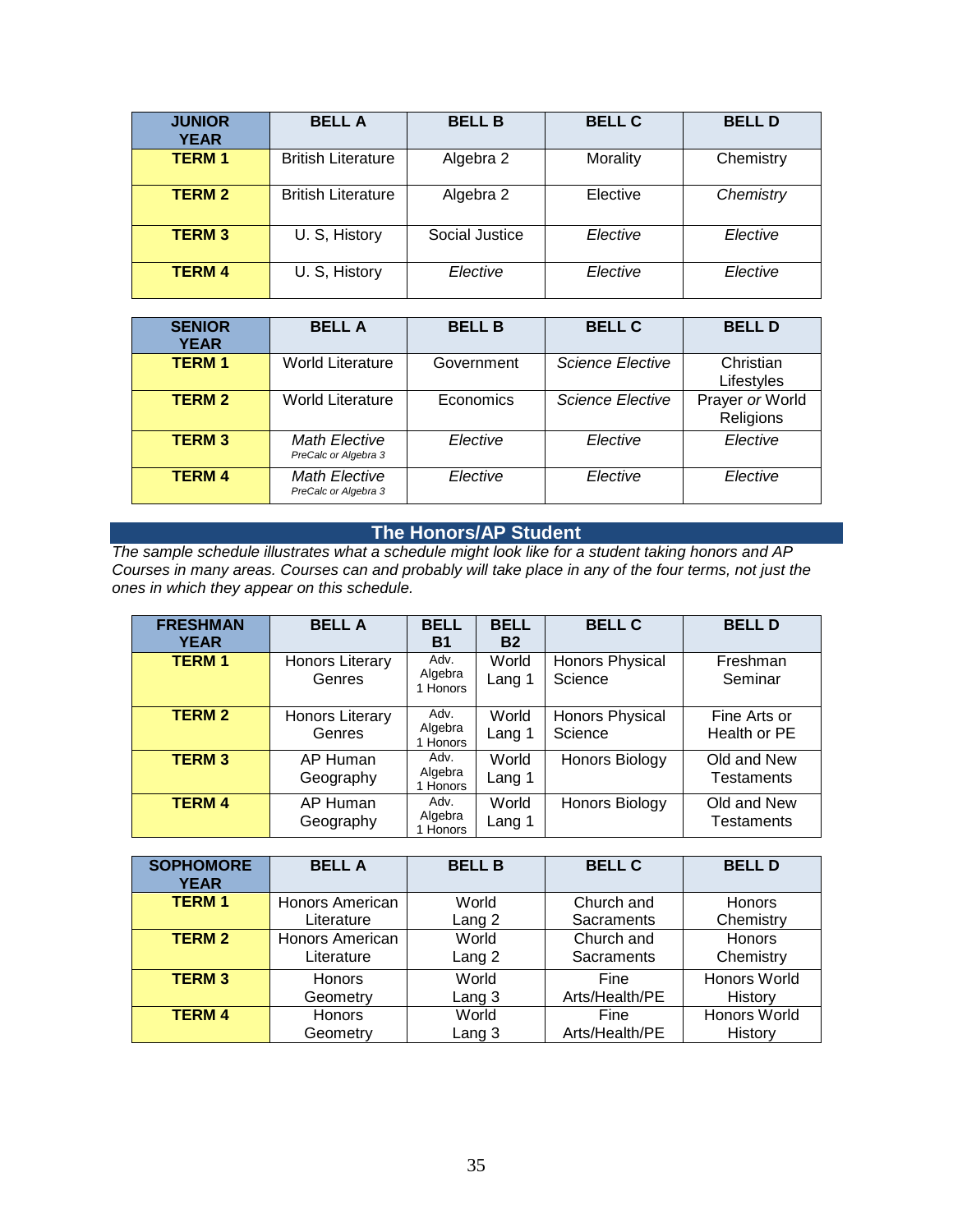| <b>JUNIOR</b><br><b>YEAR</b> | <b>BELLA</b>                    | <b>BELL B</b>              | <b>BELL C</b>                      | <b>BELL D</b>                        |
|------------------------------|---------------------------------|----------------------------|------------------------------------|--------------------------------------|
| <b>TERM1</b>                 | Honors British<br>Literature    | <b>Honors</b><br>Algebra 2 | <b>Honors Critical</b><br>Thinking | AP Biology or<br><b>AP Chemistry</b> |
| <b>TERM 2</b>                | Honors British<br>Literature    | <b>Honors</b><br>Algebra 2 | Morality.                          | AP Biology or<br><b>AP Chemistry</b> |
| <b>TERM 3</b>                | <b>Honors</b><br>Precalculus    | PE/ Elective               | AP US History                      | AP Biology or<br><b>AP Chemistry</b> |
| <b>TERM 4</b>                | <b>Honors</b><br>Precalculus    | Social Justice             | AP US History                      | Elective                             |
|                              |                                 |                            |                                    |                                      |
| <b>SENIOR</b><br><b>YEAR</b> | <b>BELL A</b>                   | <b>BELL B</b>              | <b>BELL C</b>                      | <b>BELL D</b>                        |
| <b>TERM1</b>                 | AP English Lit &<br>Composition | Economics                  | AP Physics B                       | AP Calculus AB                       |
| <b>TERM 2</b>                | AP English Lit &<br>Composition | Christian<br>Lifestyles    | AP Physics B                       | <b>AP Calculus AB</b>                |
| <b>TERM3</b>                 | Elective                        | <b>AP Government</b>       | AP Physics B                       | <b>AP Calculus AB</b>                |
| <b>TERM4</b>                 | Elective                        | <b>AP Government</b>       | AP Physics B                       | <b>Religion Elective</b>             |

*Italics denote elective courses.* H = honors course; AP = Advanced Placement course

The sequence for math course is Algebra 1, Geometry, Algebra 2, Pre-Calculus, and Calculus.

Two math courses may be taken in the junior year to prepare the student for senior year calculus.

# **The College Prep Student in the Educational Services Program**

*The following sample schedule illustrates what a schedule might look like for a student in the Educational Services Program. Courses can and probably will take place in any of the four terms, not just the ones in which they appear on this sample schedule.*

| <b>FRESHMAN</b><br><b>YEAR</b> | <b>BELL</b><br>A1 | <b>BELL A2</b>    | <b>BELL B</b>      | <b>BELL C</b>            | <b>BELLD</b>            |
|--------------------------------|-------------------|-------------------|--------------------|--------------------------|-------------------------|
| <b>TERM1</b>                   | World<br>Lang 1   | Adv.<br>Algebra 1 | <b>ES Tutoring</b> | Freshman<br>Seminar      | <b>Literary Genres</b>  |
| <b>TERM 2</b>                  | World<br>Lang 1   | Adv.<br>Algebra 1 | <b>ES Tutoring</b> | Elective                 | <b>Literary Genres</b>  |
| <b>TERM 3</b>                  | World<br>Lang 1   | Adv.<br>Algebra 1 | <b>ES Tutoring</b> | Old and New<br>Testament | <b>Physical Science</b> |
| <b>TERM 4</b>                  | World<br>Lang 1   | Adv.<br>Algebra 1 | <b>ES Tutoring</b> | Old and New<br>Testament | <b>Physical Science</b> |

| <b>SOPHOMORE</b><br><b>YEAR</b> | <b>BELLA</b>                    | <b>BELL B</b>      | <b>BELL C</b>        | <b>BELL D</b>          |
|---------------------------------|---------------------------------|--------------------|----------------------|------------------------|
| <b>TERM1</b>                    | World Lang 2                    | <b>ES Tutoring</b> | <b>World History</b> | American<br>Literature |
| <b>TERM 2</b>                   | World Lang 2                    | <b>ES Tutoring</b> | <b>World History</b> | American<br>Literature |
| <b>TERM 3</b>                   | Church and<br><b>Sacraments</b> | <b>ES Tutoring</b> | Geometry             | Biology                |
| <b>TERM 4</b>                   | Church and<br>Sacraments        | <b>ES Tutoring</b> | Geometry             | Biology                |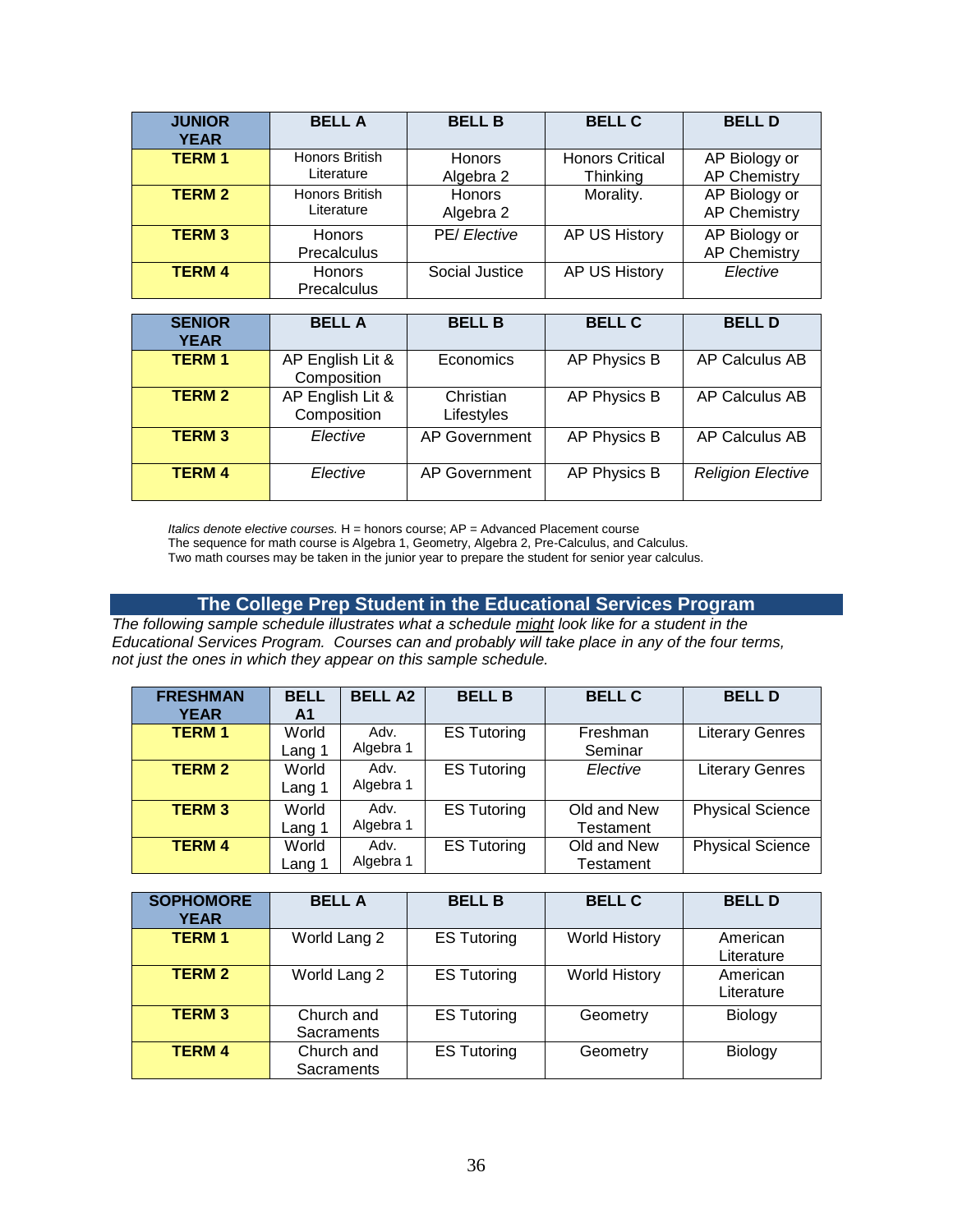| <b>JUNIOR</b><br><b>YEAR</b> | <b>BELLA</b> | <b>BELL</b><br><b>B1</b> | <b>BELL</b><br><b>B2</b> | <b>BELL C</b> | <b>BELLD</b>              |
|------------------------------|--------------|--------------------------|--------------------------|---------------|---------------------------|
| <b>TERM1</b>                 | PE           | ES<br>Tutoring           | Morality                 | U. S. History | <b>British Literature</b> |
| <b>TERM 2</b>                | PE           | ES.<br>Tutoring          | Morality                 | U. S. History | <b>British Literature</b> |
| <b>TERM 3</b>                | Algebra 2    | ES.<br>Tutoring          | Social<br>Justice        | Elective      | Chemistry                 |
| <b>TERM 4</b>                | Algebra 2    | ES.<br>Tutoring          | Social<br>Justice        | Elective      | Chemistry                 |

| <b>SENIOR</b><br><b>YEAR</b> | <b>BELLA</b>                 | <b>BELL</b><br><b>B1</b> | <b>BELL</b><br><b>B2</b>         | <b>BELL C</b>          | <b>BELLD</b>            |
|------------------------------|------------------------------|--------------------------|----------------------------------|------------------------|-------------------------|
| <b>TERM1</b>                 | Elective                     | ES.<br>Tutoring          | Christian<br>Lifestyle           | American<br>Government | <b>World Literature</b> |
| <b>TERM 2</b>                | Elective                     | ES.<br><b>Tutoring</b>   | Christian<br>Lifestyle           | Economics              | <b>World Literature</b> |
| <b>TERM 3</b>                | Algebra 3 or<br>Pre-Calculus | ES.<br>Tutoring          | Religion<br>Elective<br>Elective |                        | Elective                |
| <b>TERM 4</b>                | Algebra 3 or<br>Pre-Calculus | ES.<br>Tutoring          | Religion<br>Elective             | Elective               | Elective                |

*\*A student wishing to pursue a 4 year program in the Fine Arts would move these courses to an elective slot in a later year.*

# **The Honors/AP Student in the Educational Services Program**

*The following sample schedule illustrates what a schedule might look like for a student in the Educational Services Program. Courses can and probably will take place in any of the four terms, not just the ones in which they appear on this sample schedule.*

| <b>FRESHMAN</b><br><b>YEAR</b> | <b>BELL</b><br>Α1 | <b>BELL</b><br>A <sub>2</sub> | <b>BELL B</b>      | <b>BELL C</b>                     | <b>BELLD</b>                     |
|--------------------------------|-------------------|-------------------------------|--------------------|-----------------------------------|----------------------------------|
| <b>TERM1</b>                   | World<br>Lang 1   | Adv. Honors<br>Algebra 1      | <b>ES Tutoring</b> | <b>Honors Physical</b><br>Science | <b>Honors Literary</b><br>Genres |
| <b>TERM 2</b>                  | World<br>Lang 1   | Adv. Honors<br>Algebra 1      | <b>ES Tutoring</b> | <b>Honors Physical</b><br>Science | <b>Honors Literary</b><br>Genres |
| <b>TERM3</b>                   | World<br>Lang 1   | Adv. Honors<br>Algebra 1      | <b>ES Tutoring</b> | Old and New<br>Testament          | <b>Honors Biology</b>            |
| <b>TERM 4</b>                  | World<br>Lang 1   | Adv. Honors<br>Algebra 1      | <b>ES Tutoring</b> | Old and New<br>Testament          | Honors Biology                   |

| <b>SOPHOMORE</b><br><b>YEAR</b> | <b>BELLA</b>               | <b>BELL B</b>      | <b>BELL C</b>             | <b>BELL D</b>                        |
|---------------------------------|----------------------------|--------------------|---------------------------|--------------------------------------|
| <b>TERM1</b>                    | World<br>Lang 2            | <b>ES Tutoring</b> | Honors World<br>History   | Honors American<br>Literature        |
| <b>TERM 2</b>                   | World<br>Lang <sub>2</sub> | <b>ES Tutoring</b> | Honors World<br>History   | <b>Honors American</b><br>Literature |
| <b>TERM 3</b>                   | Church and<br>Sacraments   | <b>ES Tutoring</b> | Honors<br>Geometry        | <b>Honors</b><br>Chemistry           |
| <b>TERM 4</b>                   | Church and<br>Sacraments   | <b>ES Tutoring</b> | <b>Honors</b><br>Geometry | <b>Honors</b><br>Chemistry           |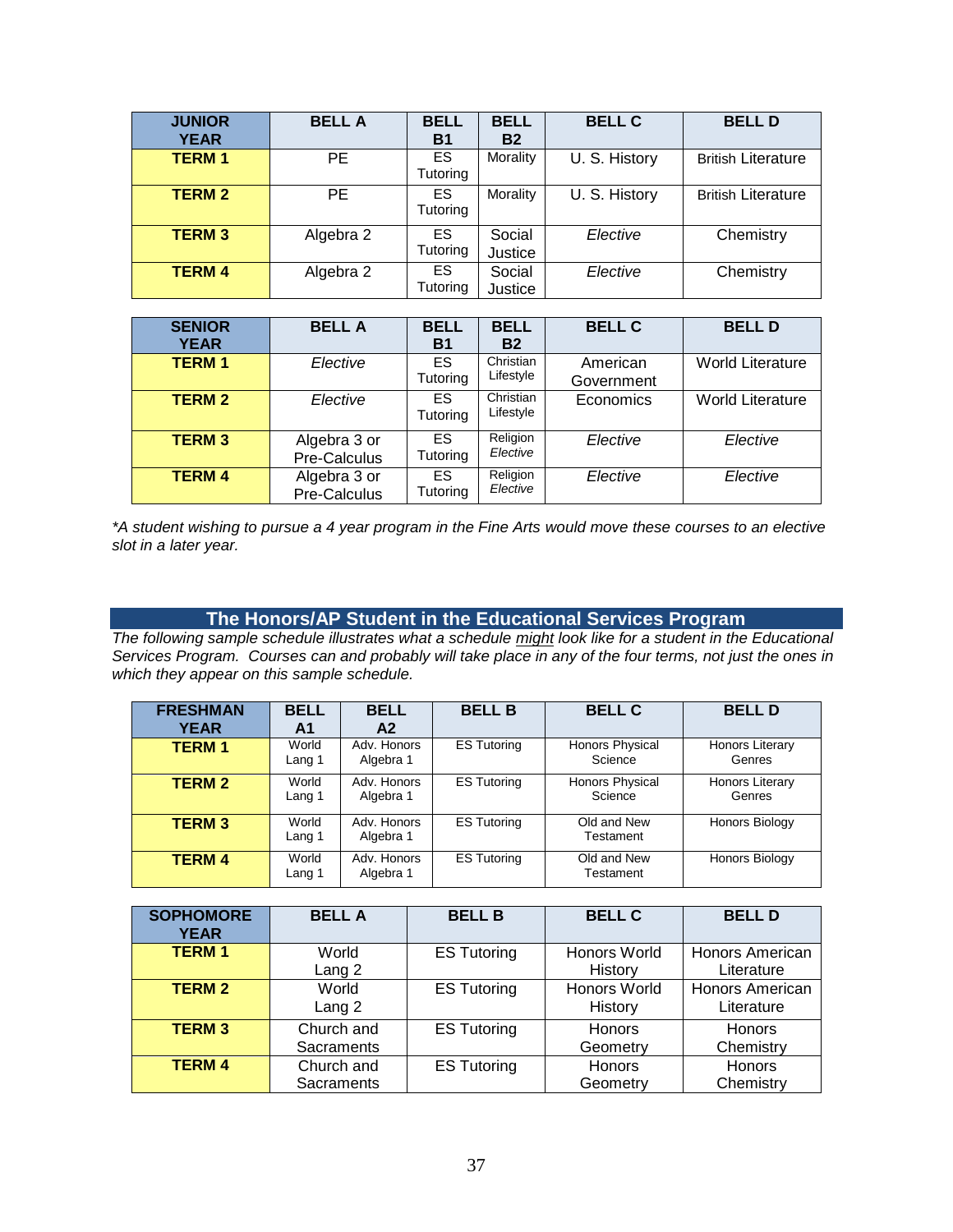| <b>JUNIOR</b><br><b>YEAR</b> | <b>BELLA</b>               | <b>BELL</b><br><b>B1</b> | <b>BELL</b><br><b>B2</b> | <b>BELL C</b> | <b>BELLD</b>                        |
|------------------------------|----------------------------|--------------------------|--------------------------|---------------|-------------------------------------|
| <b>TERM1</b>                 | <b>Fine Arts</b>           | <b>ES</b><br>Tutoring    | Morality                 | <b>PE</b>     | Honors British<br>Literature        |
| <b>TERM 2</b>                | Fine Arts                  | ES.<br>Tutoring          | Morality                 | Health        | <b>Honors British</b><br>Literature |
| <b>TERM 3</b>                | <b>Honors</b><br>Algebra 2 | ES.<br>Tutoring          | Social<br>Justice        | Elective      | AP U.S. History                     |
| <b>TERM 4</b>                | Honors<br>Algebra 2        | ES.<br>Tutoring          | Social<br>Justice        | Elective      | AP U.S. History                     |

| <b>SENIOR</b><br><b>YEAR</b> | <b>BELLA</b>                  | <b>BELL</b><br><b>B1</b> | <b>BELL</b><br><b>B2</b> | <b>BELL C</b>             | <b>BELLD</b>                    |
|------------------------------|-------------------------------|--------------------------|--------------------------|---------------------------|---------------------------------|
| <b>TERM1</b>                 | Elective                      | ES.<br>Tutoring          | Christian<br>Lifestyle   | AP American<br>Government | AP English Lit &<br>Composition |
| <b>TERM 2</b>                | Elective                      | ES.<br>Tutoring          | Christian<br>Lifestyle   | AP American<br>Government | AP English Lit &<br>Composition |
| <b>TERM 3</b>                | <b>Honors</b><br>Pre-Calculus | ES.<br>Tutoring          | Religion<br>Elective     | Economics                 | Elective                        |
| <b>TERM 4</b>                | <b>Honors</b><br>Pre-Calculus | ES.<br>Tutoring          | Religion<br>Elective     | Elective                  | Elective                        |

<span id="page-37-0"></span>*\*A student wishing to pursue a 4 year program in the Fine Arts would move these courses to an elective slot in a later year.*

# **SAMPLE GRIDS**

|        | A Bell | <b>B</b> Bell | C Bell | <b>D</b> Bell |
|--------|--------|---------------|--------|---------------|
| Term 1 |        |               |        |               |
| Term 2 |        |               |        |               |
| Term 3 |        |               |        |               |
| Term 4 |        |               |        |               |

|  | <b>Bell</b><br>D | <b>Bell</b> | <b>Bell</b> |
|--|------------------|-------------|-------------|
|--|------------------|-------------|-------------|